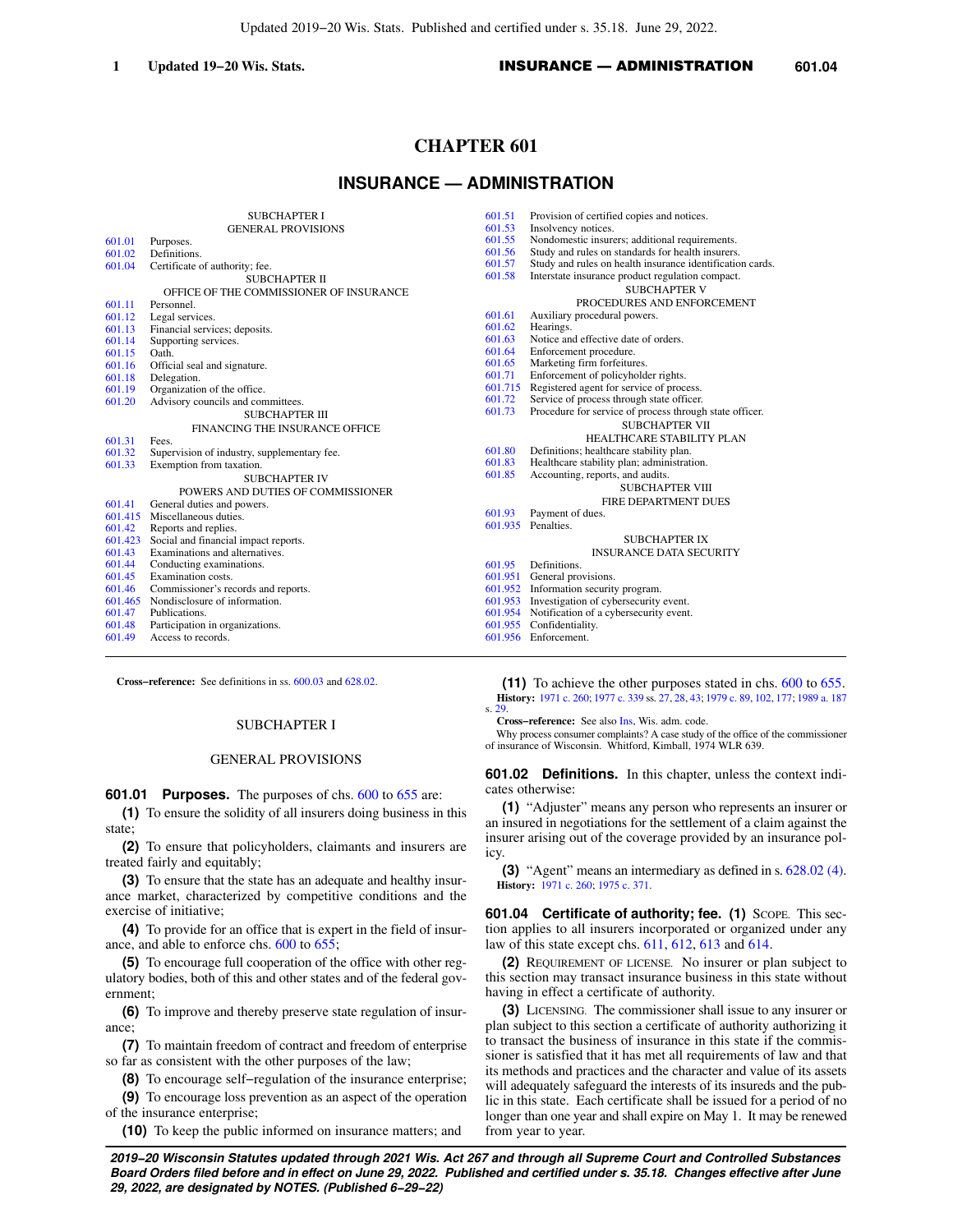# **601.04** INSURANCE — ADMINISTRATION **Updated 19−20 Wis. Stats. 2**

**(4)** FEES. Every insurer or plan obtaining or renewing its certificate shall pay the fee required by s.  $601.31$  (1) (b) or [\(c\).](https://docs.legis.wisconsin.gov/document/statutes/601.31(1)(c)) **History:** [1971 c. 260](https://docs.legis.wisconsin.gov/document/acts/1971/260); [1973 c. 22](https://docs.legis.wisconsin.gov/document/acts/1973/22); [1975 c. 223](https://docs.legis.wisconsin.gov/document/acts/1975/223), [373;](https://docs.legis.wisconsin.gov/document/acts/1975/373) [1977 c. 339](https://docs.legis.wisconsin.gov/document/acts/1977/339) s. [6m](https://docs.legis.wisconsin.gov/document/acts/1977/339,%20s.%206m); Stats. 1977

s. 601.04; [1979 c. 102](https://docs.legis.wisconsin.gov/document/acts/1979/102) ss. [236 \(6\)](https://docs.legis.wisconsin.gov/document/acts/1979/102,%20s.%20236), [237](https://docs.legis.wisconsin.gov/document/acts/1979/102,%20s.%20237); [1981 c. 41](https://docs.legis.wisconsin.gov/document/acts/1981/41). **Cross−reference:** See also s. [Ins 15.01](https://docs.legis.wisconsin.gov/document/administrativecode/Ins%2015.01), Wis. adm. code.

### SUBCHAPTER II

### OFFICE OF THE COMMISSIONER OF INSURANCE

**601.11 Personnel. (1)** DEPUTY COMMISSIONER. (a) *Appointment*. The deputy commissioner shall be appointed subject to ss. [15.04 \(2\)](https://docs.legis.wisconsin.gov/document/statutes/15.04(2)) and [\(3\)](https://docs.legis.wisconsin.gov/document/statutes/15.04(3)) and [15.73](https://docs.legis.wisconsin.gov/document/statutes/15.73).

(b) *Acting commissioner.* When the office of commissioner is vacant, or when the commissioner is unable to perform his or her duties because of mental or physical disability, the deputy commissioner shall be acting commissioner. The deputy commissioner shall have such other duties and powers as the commissioner delegates and assigns.

**(2)** OTHER PERSONNEL. Except for those employed under s. [601.14 \(2\)](https://docs.legis.wisconsin.gov/document/statutes/601.14(2)) or otherwise specifically exempted, all personnel including staff attorneys shall be appointed under the classified service.

**History:** [1977 c. 418](https://docs.legis.wisconsin.gov/document/acts/1977/418).

**601.12 Legal services. (1)** LEGAL SERVICES. The attorney general shall allocate personnel as the legal needs of the office demand.

**(2)** ENFORCEMENT. Upon request of the commissioner, the attorney general shall proceed in any federal or state court or agency to recover any tax or fee related to insurance payable under the laws of this state and not paid when due, and any penalty or forfeiture authorized by chs. [600](https://docs.legis.wisconsin.gov/document/statutes/ch.%20600) to [655.](https://docs.legis.wisconsin.gov/document/statutes/ch.%20655) Upon request of the commissioner, the attorney general or, in a proper case, the district attorney of any county, shall aid in any investigation, hearing or other procedure under chs. [600](https://docs.legis.wisconsin.gov/document/statutes/ch.%20600) to [655](https://docs.legis.wisconsin.gov/document/statutes/ch.%20655) and shall institute, prosecute and defend proceedings relating to the enforcement or inter-pretation of chs. [600](https://docs.legis.wisconsin.gov/document/statutes/ch.%20600) to [655](https://docs.legis.wisconsin.gov/document/statutes/ch.%20655), including any proceeding to which the state, or the insurance commissioner or any employee of the office, in the employee's official capacity, shall be a party or in which the commissioner or the employee is interested.

**History:** [1975 c. 189;](https://docs.legis.wisconsin.gov/document/acts/1975/189) [1977 c. 339](https://docs.legis.wisconsin.gov/document/acts/1977/339) s. [43;](https://docs.legis.wisconsin.gov/document/acts/1977/339,%20s.%2043) [1979 c. 89](https://docs.legis.wisconsin.gov/document/acts/1979/89), [102](https://docs.legis.wisconsin.gov/document/acts/1979/102), [177](https://docs.legis.wisconsin.gov/document/acts/1979/177); [1983 a. 358](https://docs.legis.wisconsin.gov/document/acts/1983/358) s. [14](https://docs.legis.wisconsin.gov/document/acts/1983/358,%20s.%2014); [1989 a. 187](https://docs.legis.wisconsin.gov/document/acts/1989/187) s. [29.](https://docs.legis.wisconsin.gov/document/acts/1989/187,%20s.%2029)

**601.13 Financial services; deposits. (1)** RECEIPT OF DEPOSITS. Subject to the approval of the commissioner, the secretary of administration shall accept deposits or control of acceptable book−entry accounts from insurers and other licensees of the office as follows:

(a) Deposits required or permitted by the laws of this state;

(b) Deposits of domestic insurers or of alien insurers domiciled in this state if required by the laws of other states as prerequisite to authority to do an insurance business in other states; and

(c) Deposits resulting from application of any retaliatory provisions.

**(2)** TERMS OF DEPOSIT. Unless otherwise provided by the law requiring or permitting the deposit, each deposit shall be held in trust: first, for the claimants under s.  $645.68$   $(3)$ ; 2nd, for the claimants under s. [645.68 \(3c\)](https://docs.legis.wisconsin.gov/document/statutes/645.68(3c)); 3rd, for the claimants under s. [645.68](https://docs.legis.wisconsin.gov/document/statutes/645.68(3m))  $(3m)$ ; 4th, for the claimants under s.  $645.68$  (4); and thereafter, for all other creditors in the order of priority established by s. [645.68.](https://docs.legis.wisconsin.gov/document/statutes/645.68) No claim may be made against the deposit of an alien insurer unless the claim arises out of a transaction in the United States.

**(3)** SECURITIES ELIGIBLE. All deposits may consist of any of the securities authorized in this subsection. Each security must be approved by the commissioner, must be subject to disposition by the secretary of administration, and must not be available to any other person except as expressly provided by law. The authorized securities are:

(a) Lawfully authorized bonds or other evidences of indebtedness which are the direct obligation of the United States or Canada or any state or province thereof.

(b) Lawfully authorized bonds or other evidences of indebtedness which are the direct obligation of any county, city, village, town, school district or other governmental or civil division within the United States or Canada.

(c) Lawfully authorized bonds or other evidences of indebtedness payable from and adequately secured by revenues specifically pledged therefor of the United States or Canada, or of any state or province, or of a commission, board or other instrumentality of one or more of them.

(d) Interest−bearing notes of any savings bank or savings and loan association organized under the laws of this state.

(e) Bonds or other securities of any savings and loan finance corporation organized under the laws of this state.

(f) Investment shares of any savings bank or savings and loan association to the extent that they are or may be insured or guaranteed by the federal government, by the federal deposit insurance corporation or by any other agency of the United States.

(g) Shares of corporations chartered or incorporated under section 5 of the homeowners' loan act of 1933.

(h) Certificates of deposit of any bank organized under the laws of this state or of any national bank located in this state.

**(4)** VALUATION. Securities held on deposit shall be valued under s. [623.03](https://docs.legis.wisconsin.gov/document/statutes/623.03) for valuation of such investments of life insurers, or at market, whichever is lower.

**(5)** RECEIPT, INSPECTION, AND RECORD. The secretary of administration shall deliver to the depositor a receipt for all securities deposited or held under the control of the secretary of administration and shall permit the depositor to inspect its physically held securities at any reasonable time. On application of the depositor the secretary of administration shall certify when required by any law of the United States or of any other state or foreign country or by the order of any court of competent jurisdiction that the deposit was made. The secretary of administration and the commissioner shall each keep a permanent record of securities deposited or held under the control of the secretary of administration and of any substitutions or withdrawals and shall compare records at least annually.

**(6)** TRANSFER OF SECURITIES. No transfer of a deposited security, whether voluntary or by operation of law, is valid unless approved in writing by the commissioner and countersigned by the secretary of administration.

**(7)** NOT SUBJECT TO LEVY. No judgment creditor or other person shall levy upon any deposit held under this section.

**(8)** INTEREST AND SUBSTITUTIONS. Subject to s. [16.401 \(11\),](https://docs.legis.wisconsin.gov/document/statutes/16.401(11)) a depositor shall, while solvent and complying with the laws of this state, be entitled:

(a) To receive interest and cash dividends accruing on the securities held on deposit for its account; and

(b) To substitute for deposited securities other eligible securities, as expressly approved by the commissioner.

**(9)** VOLUNTARY EXCESS DEPOSIT. A depositor may deposit eligible securities in excess of requirements to absorb fluctuations in value and to facilitate substitution of securities.

**(10)** RELEASE OF DEPOSIT. Upon approval of the commissioner, any deposit or part thereof shall be released upon the depositor's request to the extent permitted by law.

**(11)** ADVANCE DEPOSIT OF FEES. With the approval of the commissioner, any person required to pay fees or assessments to the state through the commissioner may make a deposit with the secretary of administration from which the fees or assessments shall be paid on order of the commissioner not less than twice each year. Upon request by the depositor, any balance remaining shall be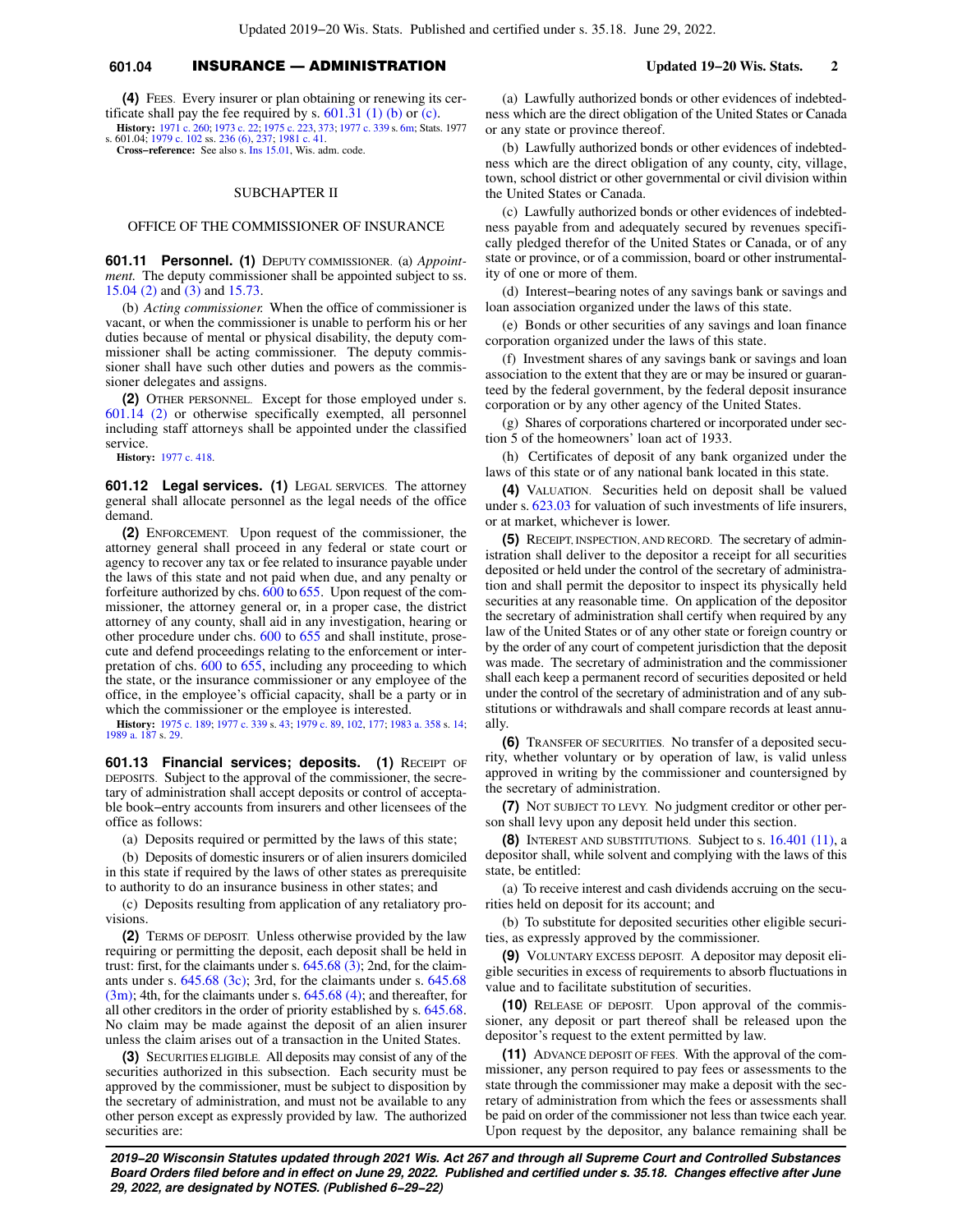returned on the certificate of the commissioner that all fees and assessments have been paid to date.

**History:** [1971 c. 40](https://docs.legis.wisconsin.gov/document/acts/1971/40) s. [93](https://docs.legis.wisconsin.gov/document/acts/1971/40,%20s.%2093); [1971 c. 260](https://docs.legis.wisconsin.gov/document/acts/1971/260) s. [92 \(6\)](https://docs.legis.wisconsin.gov/document/acts/1971/260,%20s.%2092); [1977 c. 203](https://docs.legis.wisconsin.gov/document/acts/1977/203) ss. [102](https://docs.legis.wisconsin.gov/document/acts/1977/203,%20s.%20102), [103](https://docs.legis.wisconsin.gov/document/acts/1977/203,%20s.%20103); [1977](https://docs.legis.wisconsin.gov/document/acts/1977/339) [c. 339](https://docs.legis.wisconsin.gov/document/acts/1977/339) s. [43;](https://docs.legis.wisconsin.gov/document/acts/1977/339,%20s.%2043) [1979 c. 89](https://docs.legis.wisconsin.gov/document/acts/1979/89), [102](https://docs.legis.wisconsin.gov/document/acts/1979/102), [177](https://docs.legis.wisconsin.gov/document/acts/1979/177); [1991 a. 221;](https://docs.legis.wisconsin.gov/document/acts/1991/221) [1999 a. 30](https://docs.legis.wisconsin.gov/document/acts/1999/30); [2003 a. 33](https://docs.legis.wisconsin.gov/document/acts/2003/33).

**601.14 Supporting services. (1)** OFFICES. The department of administration shall provide suitable premises for the offices of the commissioner of insurance:

(a) In the city of Madison; and

(b) Elsewhere, if approved by the governor as necessary for the efficient operation of the office.

**(2)** MATERIALS, SUPPLIES, EQUIPMENT AND CONTRACTUAL SER-VICES. The department of administration shall provide the office with all materials, supplies, equipment and contractual services necessary for its efficient operation, including reasonable library facilities and books. Part−time or temporary services of professionals and experts shall be provided by the department of administration upon the recommendation of the commissioner, and may be provided without regard to the restrictions of subch. [II of ch.](https://docs.legis.wisconsin.gov/document/statutes/subch.%20II%20of%20ch.%20230) [230](https://docs.legis.wisconsin.gov/document/statutes/subch.%20II%20of%20ch.%20230).

**History:** [1971 c. 307](https://docs.legis.wisconsin.gov/document/acts/1971/307); [1977 c. 196](https://docs.legis.wisconsin.gov/document/acts/1977/196) s. [131.](https://docs.legis.wisconsin.gov/document/acts/1977/196,%20s.%20131)

**601.15 Oath.** The deputy commissioner shall take and file the official oath.

**601.16 Official seal and signature. (1)** SEAL. The commissioner need not have nor use an official seal. Any statutory or common law requirement that an official seal be affixed is satisfied by the signature of the commissioner.

**(2)** SIGNATURES. Any signature of the commissioner may be in facsimile unless specifically required to be handwritten.

**History:** [1977 c. 203](https://docs.legis.wisconsin.gov/document/acts/1977/203) s. [103.](https://docs.legis.wisconsin.gov/document/acts/1977/203,%20s.%20103)

**601.18 Delegation.** Any power, duty or function vested in the commissioner by law may be exercised, discharged or performed by any employee of the office acting in the commissioner's name and by the commissioner's delegated authority. Any person whose own course of action in good faith depends upon proof of the validity of an asserted delegation is not obligated to act until the person is shown a written delegation with a handwritten signature of the commissioner or deputy commissioner.

**History:** [1979 c. 102](https://docs.legis.wisconsin.gov/document/acts/1979/102).

**601.19 Organization of the office.** The commissioner shall publish periodically in the Wisconsin administrative code an up− to−date chart and explanation of the organization of the commissioner's office, making clear the allocation of responsibility and authority among the staff.

**History:** [1979 c. 102](https://docs.legis.wisconsin.gov/document/acts/1979/102) s. [236 \(14\)](https://docs.legis.wisconsin.gov/document/acts/1979/102,%20s.%20236).

**601.20 Advisory councils and committees. (1)** AUTHO-RIZATION TO FORM COUNCILS AND COMMITTEES. The commissioner may create advisory councils and committees under s. [15.04 \(1\)](https://docs.legis.wisconsin.gov/document/statutes/15.04(1)(c)) [\(c\)](https://docs.legis.wisconsin.gov/document/statutes/15.04(1)(c)) to assist in dealing with regulatory problems. The commissioner may appoint members and may provide by rule for the creation, governance, duties and termination of any council or committee the commissioner establishes.

**History:** [1975 c. 372](https://docs.legis.wisconsin.gov/document/acts/1975/372), [375](https://docs.legis.wisconsin.gov/document/acts/1975/375), [421](https://docs.legis.wisconsin.gov/document/acts/1975/421); [1977 c. 196](https://docs.legis.wisconsin.gov/document/acts/1977/196) s. [131;](https://docs.legis.wisconsin.gov/document/acts/1977/196,%20s.%20131) [1979 c. 102](https://docs.legis.wisconsin.gov/document/acts/1979/102), [221](https://docs.legis.wisconsin.gov/document/acts/1979/221).

**Cross−reference:** See also s. [Ins 6.79,](https://docs.legis.wisconsin.gov/document/administrativecode/Ins%206.79) Wis. adm. code.

## SUBCHAPTER III

## FINANCING THE INSURANCE OFFICE

**601.31 Fees. (1)** Except as provided in sub. [\(2m\)](https://docs.legis.wisconsin.gov/document/statutes/601.31(2m)), the following fees, unless revised by the commissioner as provided in s. [601.32,](https://docs.legis.wisconsin.gov/document/statutes/601.32) shall be paid to the commissioner:

(a) For filing documents for examination preliminary to initial licensing or for any other initial filing of documents required by law as a prerequisite for operating or otherwise providing services in this state, including the filing of articles of incorporation, the

# **3 Updated 19−20 Wis. Stats.** INSURANCE — ADMINISTRATION **601.31**

first declaration or statement, a certified copy of charter, and others:

- 1. Domestic and nondomestic insurers, \$400.
- 2. Rate service organizations, \$400.
- 3. Motor clubs, \$400.
- 5. Providers of services under ch. [647](https://docs.legis.wisconsin.gov/document/statutes/ch.%20647), \$100.
- (b) For issuing a permit or certificate of authority:
- 1. Domestic and nondomestic insurers, \$400.
- 2. Rate service organizations, \$400.
- 3. Motor clubs, \$400.
- 5. Providers of services under ch. [647](https://docs.legis.wisconsin.gov/document/statutes/ch.%20647), \$100.

(c) Annually for continuation of a permit or certificate of authority:

- 1. Domestic and nondomestic insurers, \$100.
- 2. Rate service organizations, \$100.
- 3. Motor clubs, \$100.
- 5. Providers of services under ch. [647](https://docs.legis.wisconsin.gov/document/statutes/ch.%20647), \$25.

(d) For filing articles of amendment, domestic companies, \$25.

(e) For filing a copy of amendments to the articles of a nondomestic insurer, \$25.

(f) For filing articles of merger, \$100.

(g) For filing a copy of articles of merger of a nondomestic insurer, other than with a domestic corporation, \$25.

(h) For filing an application by a nondomestic insurer for amended certificate of authority to transact business in this state, \$25.

(i) For filing an application to reserve a corporate name, \$25.

(j) For filing a notice of transfer of a reserved corporate name, \$25.

- (k) For filing an annual statement:
- 1. Domestic and nondomestic insurers, \$100.
- 2. Rate service organizations, \$100.
- 3. Motor clubs, \$100.
- 5. Providers of services under ch. [647](https://docs.legis.wisconsin.gov/document/statutes/ch.%20647), \$25.
- 6. Domestic mutual insurance holding companies, \$100.

(km) For processing and maintaining registration records under s. [100.203 \(2\)](https://docs.legis.wisconsin.gov/document/statutes/100.203(2)), a fee to be set by the commissioner by rule but not to exceed \$250 annually.

(kr) For processing and maintaining license records under s. [616.54 \(4\)](https://docs.legis.wisconsin.gov/document/statutes/616.54(4)), \$400 upon initial licensure and \$100 annually thereafter, unless the commission specifies a different amount by rule.

(L) For issuing or enlarging the scope of a license, amounts to be set by the commissioner by rule but not to exceed:

2. Corporation, limited liability company or partnership intermediary, \$100; and

3. Licensees authorized to place business under s. [618.41,](https://docs.legis.wisconsin.gov/document/statutes/618.41) \$100.

(Lg) For filing an original electronic resident intermediary license application following successful completion of any required prelicensing education or examination under s. [628.04,](https://docs.legis.wisconsin.gov/document/statutes/628.04) \$10.

(Lp) For certifying as an independent review organization under s. [632.835](https://docs.legis.wisconsin.gov/document/statutes/632.835), \$400.

(Lr) For each biennial recertification as an independent review organization under s. [632.835,](https://docs.legis.wisconsin.gov/document/statutes/632.835) \$100.

(m) For regulating resident intermediaries and nonresident intermediaries, annually after the year in which the initial license is issued, amounts to be set by the commissioner by rule and paid at times and under procedures set by the commissioner.

(mc) For regulating a holder of a license to place business under s. [618.41,](https://docs.legis.wisconsin.gov/document/statutes/618.41) annually after the year in which the initial license is issued, an amount to be set by the commissioner by rule and paid at times and under procedures set by the commissioner, but not to exceed \$100.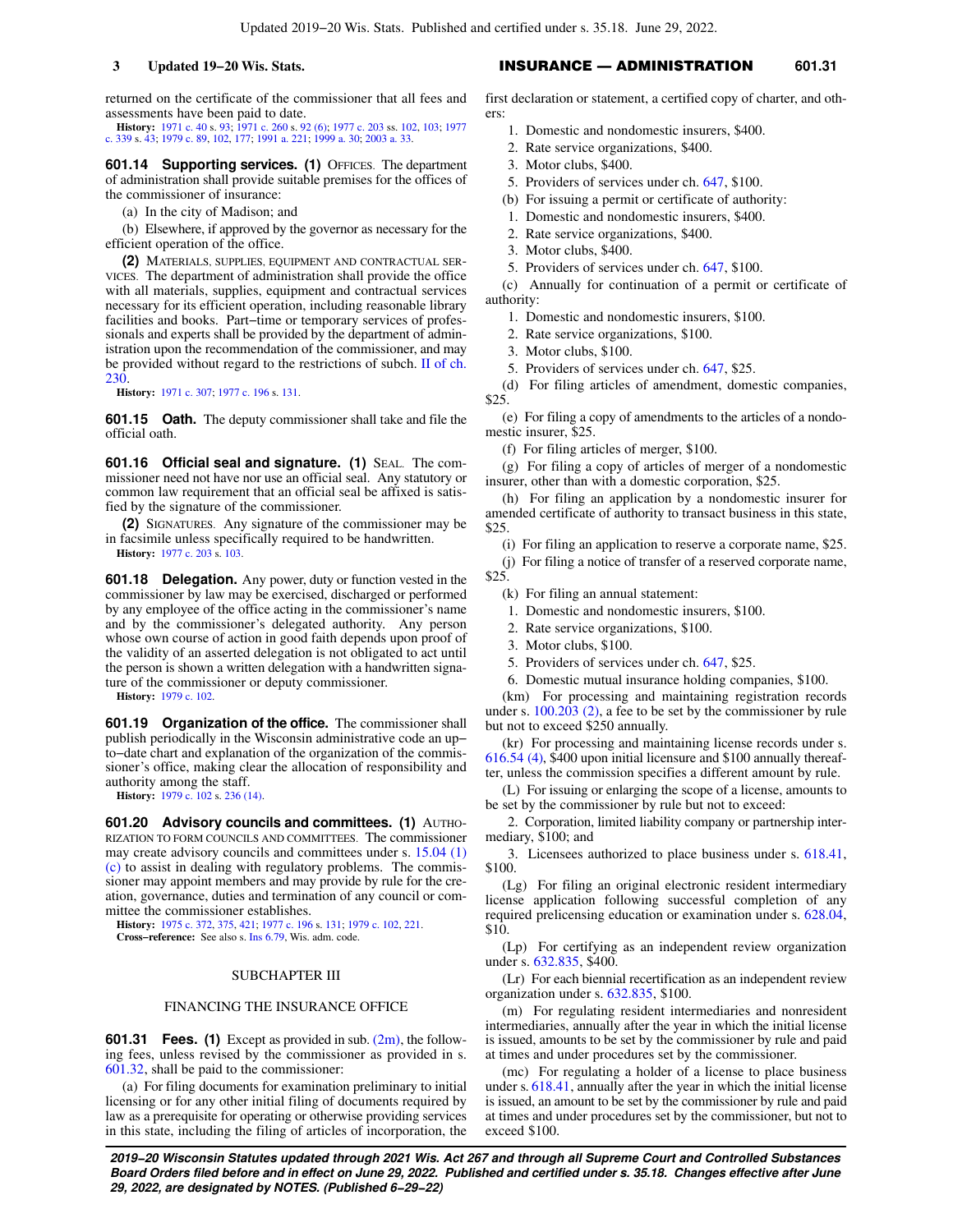# **601.31** INSURANCE — ADMINISTRATION **Updated 19−20 Wis. Stats. 4**

(mm) For initial issuance of a license as a provider under s. [632.69 \(2\) \(b\)](https://docs.legis.wisconsin.gov/document/statutes/632.69(2)(b)), \$750.

(mp) For each annual renewal of a license as a provider under s. [632.69 \(2\) \(j\)](https://docs.legis.wisconsin.gov/document/statutes/632.69(2)(j)), \$250.

(mr) For initial issuance of a license as a broker under s. [632.69](https://docs.legis.wisconsin.gov/document/statutes/632.69(2)(b)) [\(2\) \(b\)](https://docs.legis.wisconsin.gov/document/statutes/632.69(2)(b)), \$750.

(ms) For each annual renewal of a license as a broker under s. [632.69 \(2\) \(j\)](https://docs.legis.wisconsin.gov/document/statutes/632.69(2)(j)), \$250.

(n) For appointing, or renewing an appointment of, an agent under s. [628.11,](https://docs.legis.wisconsin.gov/document/statutes/628.11) \$16 annually for resident agents or \$30 annually for nonresident agents, unless the commissioner sets a higher fee by rule, to be paid at times and under procedures set by the commissioner.

(nm) For issuing a license as an individual navigator under s. [628.92 \(1\)](https://docs.legis.wisconsin.gov/document/statutes/628.92(1)), unless the commissioner specifies a different amount by rule:

1. Initial issuance, \$75.

2. Annual renewal, \$35.

(np) For registering as a navigator entity under s. [628.92 \(2\),](https://docs.legis.wisconsin.gov/document/statutes/628.92(2)) unless the commissioner specifies a different amount by rule:

1. Initial registration, \$100.

2. Annual renewal, \$100.

(o) For examination of an applicant for a license as an insurance intermediary, an amount to be set by the commissioner by rule.

(p) For substituted service of process on the commissioner under s. [601.72,](https://docs.legis.wisconsin.gov/document/statutes/601.72) \$10.

(q) For a copy of a paper filed in the commissioner's office, actual cost.

(r) For preparation and furnishing of lists of insurers or intermediaries, actual cost.

(t) For filing documents for examination preliminary to initial listing by the commissioner for surplus lines insurance under s. [618.41 \(6\) \(d\)](https://docs.legis.wisconsin.gov/document/statutes/618.41(6)(d)), \$100.

(tc) For each annual listing by the commissioner for surplus lines insurance under s. [618.41 \(6\) \(d\),](https://docs.legis.wisconsin.gov/document/statutes/618.41(6)(d)) \$500.

(w) For initial issuance and for each annual renewal of a license as an administrator or pharmacy benefit manager under ch. [633](https://docs.legis.wisconsin.gov/document/statutes/ch.%20633), \$100.

(x) 1. For issuing approval to an organization to offer prelicensing or continuing education courses or programs for intermediaries under s. [628.04 \(3\)](https://docs.legis.wisconsin.gov/document/statutes/628.04(3)), a fee to be set by the commissioner by rule, but not to exceed \$500.

2. By organizations approved under subd. [1.](https://docs.legis.wisconsin.gov/document/statutes/601.31(1)(x)1.), for renewing the approval of such organizations, annually after the year in which the approval under subd. [1.](https://docs.legis.wisconsin.gov/document/statutes/601.31(1)(x)1.) is issued, an amount to be set and paid at times and under procedure set by the commissioner by rule, but not to exceed \$100.

3. By organizations approved under subd. [1.](https://docs.legis.wisconsin.gov/document/statutes/601.31(1)(x)1.), for submitting, for initial approval or approval of any subsequent modification, each course for prelicensing or continuing education, a fee to be set by the commissioner by rule, but not to exceed \$25 per credit hour.

(y) 1. For certifying a copy of an annual statement, an examination report, a certificate of authority or articles and bylaws, or amendments to any of those documents, \$10.

2. For a duplicate certification that is requested at the same time as the certification under subd. [1.](https://docs.legis.wisconsin.gov/document/statutes/601.31(1)(y)1.), \$5.

(z) For issuance of a registration as a public adjuster under s. [629.02 \(2\),](https://docs.legis.wisconsin.gov/document/statutes/629.02(2)) \$50.

(zb) For each renewal of a public adjuster registration under s. [629.02 \(4\),](https://docs.legis.wisconsin.gov/document/statutes/629.02(4)) \$50.

(zc) For registering for the public adjuster examination under s. [629.03 \(1\),](https://docs.legis.wisconsin.gov/document/statutes/629.03(1)) \$50.

**(2)** Town mutuals and insurers operating under subch. [I of ch.](https://docs.legis.wisconsin.gov/document/statutes/subch.%20I%20of%20ch.%20616) [616](https://docs.legis.wisconsin.gov/document/statutes/subch.%20I%20of%20ch.%20616) are exempt from all provisions of this section except sub. [\(1\)](https://docs.legis.wisconsin.gov/document/statutes/601.31(1)(b)) [\(b\)](https://docs.legis.wisconsin.gov/document/statutes/601.31(1)(b)), [\(c\)](https://docs.legis.wisconsin.gov/document/statutes/601.31(1)(c)) and [\(q\)](https://docs.legis.wisconsin.gov/document/statutes/601.31(1)(q)).

**(2m)** An individual who is eligible for the veterans fee waiver program under s.  $45.44$  is not required to pay a fee under sub.  $(1)$ for the issuance to the individual of any license, certificate, or permit specified in sub. [\(1\)](https://docs.legis.wisconsin.gov/document/statutes/601.31(1)).

**(3)** The commissioner may not increase fees under sub. [\(1\)](https://docs.legis.wisconsin.gov/document/statutes/601.31(1)(m)) [\(m\)](https://docs.legis.wisconsin.gov/document/statutes/601.31(1)(m)) above the amounts in effect on March 25, 1988, except for the purpose of funding projected expenses for the office's supervision of the insurance industry.

**History:** [1971 c. 40](https://docs.legis.wisconsin.gov/document/acts/1971/40) s. [93;](https://docs.legis.wisconsin.gov/document/acts/1971/40,%20s.%2093) [1971 c. 125](https://docs.legis.wisconsin.gov/document/acts/1971/125), [260,](https://docs.legis.wisconsin.gov/document/acts/1971/260) [307](https://docs.legis.wisconsin.gov/document/acts/1971/307); [1975 c. 223,](https://docs.legis.wisconsin.gov/document/acts/1975/223) [371](https://docs.legis.wisconsin.gov/document/acts/1975/371), [373](https://docs.legis.wisconsin.gov/document/acts/1975/373), [374,](https://docs.legis.wisconsin.gov/document/acts/1975/374) [421](https://docs.legis.wisconsin.gov/document/acts/1975/421);<br>[1979 c. 102](https://docs.legis.wisconsin.gov/document/acts/1979/102) ss. [63](https://docs.legis.wisconsin.gov/document/acts/1979/102,%20s.%2063) to [65](https://docs.legis.wisconsin.gov/document/acts/1979/102,%20s.%2065), [237;](https://docs.legis.wisconsin.gov/document/acts/1979/102,%20s.%20237) [1979 c. 261,](https://docs.legis.wisconsin.gov/document/acts/1979/261) [355](https://docs.legis.wisconsin.gov/document/acts/1979/355); [1981 c. 20](https://docs.legis.wisconsin.gov/document/acts/1981/20) ss. [1739](https://docs.legis.wisconsin.gov/document/acts/1981/20,%20s.%201739) to [1748](https://docs.legis.wisconsin.gov/document/acts/1981/20,%20s.%201748), [2202 \(26\)](https://docs.legis.wisconsin.gov/document/acts/1981/20,%20s.%202202)<br>[\(a\);](https://docs.legis.wisconsin.gov/document/acts/1981/20,%20s.%202202) [1981 c. 38,](https://docs.legis.wisconsin.gov/document/acts/1981/38) [314](https://docs.legis.wisconsin.gov/document/acts/1981/314); [1983 a. 358;](https://docs.legis.wisconsin.gov/document/acts/1983/358) [1985 a. 29;](https://docs.legis.wisconsin.gov/document/acts/1985/29) 19 [a. 28,](https://docs.legis.wisconsin.gov/document/acts/2009/28) [342,](https://docs.legis.wisconsin.gov/document/acts/2009/342) [344;](https://docs.legis.wisconsin.gov/document/acts/2009/344) [2011 a. 209,](https://docs.legis.wisconsin.gov/document/acts/2011/209) [226;](https://docs.legis.wisconsin.gov/document/acts/2011/226) [2013 a. 20,](https://docs.legis.wisconsin.gov/document/acts/2013/20) [271;](https://docs.legis.wisconsin.gov/document/acts/2013/271) [2017 a. 59;](https://docs.legis.wisconsin.gov/document/acts/2017/59) [2019 a. 129](https://docs.legis.wisconsin.gov/document/acts/2019/129); [2021 a.](https://docs.legis.wisconsin.gov/document/acts/2021/9) [9](https://docs.legis.wisconsin.gov/document/acts/2021/9).

**Legislative Council Note on sub. (2), 1979:** In addition to some editorial corrections, this provision has been amended to apply s.  $601.31$  (2)  $[(1)(b)]$  and (3)  $[(1)(c)]$ to former ch. 185 insurers, now operating under subch. I of ch. 616. It also applies s. 601.31 (2) [(1) (b)] and (3) [(1) (c)] to town mutuals. The exemption of fraternals in sub. (25) from certain fees is not justified and is deleted. [Bill 21−S]

**601.32 Supervision of industry, supplementary fee. (1)** If the moneys credited to s.  $20.145$  (1) (g) 1. under other sections of the statutes prove inadequate for the office's supervision of insurance industry program, the commissioner may increase any or all of the fees imposed by s. [601.31,](https://docs.legis.wisconsin.gov/document/statutes/601.31) or may in any year levy a special assessment on all domestic insurers, or both, for the general operation of that program.

**(2)** Any special assessment shall be in addition to all other taxes, fees, dues and charges and shall not exceed for any such company a maximum of 25 cents per \$1,000 of gross premiums received by it during the preceding calendar year on direct insurance in this state, less returned premiums and cancellations.

**(3)** Any assessment made by the commissioner which is less than the maximum shall be prorated among said companies in the same proportion as if it were a maximum assessment. Any such assessment shall be paid to the commissioner on or before July 31 of each year.

**(4)** The commissioner may omit the levy of any assessment which would be smaller than the cost of processing and collecting it.

**History:** [1975 c. 372](https://docs.legis.wisconsin.gov/document/acts/1975/372) s. [41;](https://docs.legis.wisconsin.gov/document/acts/1975/372,%20s.%2041) [1977 c. 339;](https://docs.legis.wisconsin.gov/document/acts/1977/339) [1979 c. 102](https://docs.legis.wisconsin.gov/document/acts/1979/102) ss. [66,](https://docs.legis.wisconsin.gov/document/acts/1979/102,%20s.%2066) [236 \(4\)](https://docs.legis.wisconsin.gov/document/acts/1979/102,%20s.%20236); [1983 a. 215](https://docs.legis.wisconsin.gov/document/acts/1983/215); [2007 a. 20](https://docs.legis.wisconsin.gov/document/acts/2007/20).

**601.33 Exemption from taxation.** Municipal insurance mutuals organized under s.  $611.11$  (4) are not subject to any taxes or fees except those imposed by ss. [601.31](https://docs.legis.wisconsin.gov/document/statutes/601.31) and [601.32](https://docs.legis.wisconsin.gov/document/statutes/601.32). **History:** [1977 c. 346.](https://docs.legis.wisconsin.gov/document/acts/1977/346)

## SUBCHAPTER IV

## POWERS AND DUTIES OF COMMISSIONER

**601.41 General duties and powers. (1)** DUTIES. The commissioner shall administer and enforce chs. [600](https://docs.legis.wisconsin.gov/document/statutes/ch.%20600) to [655](https://docs.legis.wisconsin.gov/document/statutes/ch.%20655) and ss. [59.52 \(11\) \(c\)](https://docs.legis.wisconsin.gov/document/statutes/59.52(11)(c)), [66.0137 \(4\)](https://docs.legis.wisconsin.gov/document/statutes/66.0137(4)) and [\(4m\),](https://docs.legis.wisconsin.gov/document/statutes/66.0137(4m)) [100.203](https://docs.legis.wisconsin.gov/document/statutes/100.203), and [120.13 \(2\) \(b\)](https://docs.legis.wisconsin.gov/document/statutes/120.13(2)(b)) to [\(g\)](https://docs.legis.wisconsin.gov/document/statutes/120.13(2)(g)) and shall act as promptly as possible under the circumstances on all matters placed before the commissioner.

**(2)** POWERS. The commissioner shall have all powers specifically granted to the commissioner, or reasonably implied in order to enable the commissioner to perform the duties imposed by sub. [\(1\).](https://docs.legis.wisconsin.gov/document/statutes/601.41(1))

**(3)** RULES. (a) The commissioner shall have rule−making authority under s. [227.11 \(2\)](https://docs.legis.wisconsin.gov/document/statutes/227.11(2)).

(b) The commissioner may, without the consent of the attorney general as required under s. [227.21 \(2\),](https://docs.legis.wisconsin.gov/document/statutes/227.21(2)) adopt standards of the National Association of Insurance Commissioners by incorporating by reference in rules promulgated by the commissioner any materials published, adopted, or approved by the National Association of Insurance Commissioners, without reproducing the standards in full. The standards referred to in this paragraph do not include any model act or model regulation proposed or adopted by the National Association of Insurance Commissioners. Any materials of the National Association of Insurance Commission-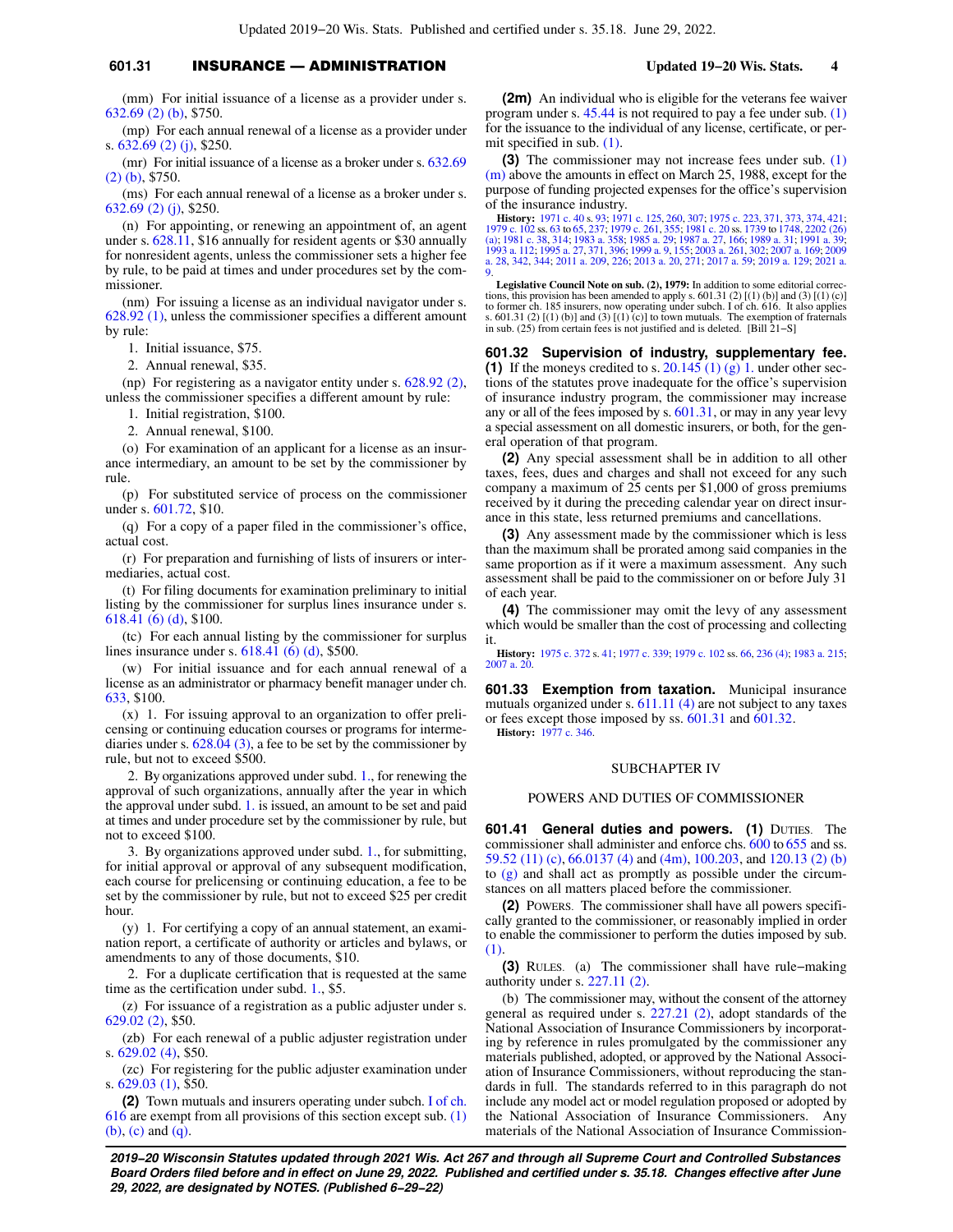ers that are incorporated by reference in rules promulgated by the commissioner shall be obtainable from, and are only required to be kept on file at, the office, which shall be stated in any rule containing such an incorporation by reference. Nothing in this paragraph prohibits the commissioner from adopting standards of the National Association of Insurance Commissioners through incorporation by reference in rules in the manner provided under s. [227.21 \(2\).](https://docs.legis.wisconsin.gov/document/statutes/227.21(2))

**(4)** ENFORCEMENT PROCEEDINGS. (a) The commissioner shall issue such prohibitory, mandatory, and other orders as are necessary to secure compliance with the law. An order requiring remedial measures or restitution may include any of the following:

1. Remedial measures or restitution under s. [628.347 \(5\)](https://docs.legis.wisconsin.gov/document/statutes/628.347(5)).

2. Remedial measures or restitution to enforce s. [611.72](https://docs.legis.wisconsin.gov/document/statutes/611.72) or ch. [617](https://docs.legis.wisconsin.gov/document/statutes/ch.%20617), including seizure or sequestering of voting securities of an insurer owned directly or indirectly by a person who has acquired or who is proposing to acquire voting securities in violation of s. [611.72](https://docs.legis.wisconsin.gov/document/statutes/611.72) or ch. [617](https://docs.legis.wisconsin.gov/document/statutes/ch.%20617).

(b) On request of any person who would be affected by an order under par.  $(a)$ , the commissioner may issue a declaratory order to clarify the person's rights or duties.

**(5)** INFORMAL HEARINGS AND PUBLIC MEETINGS. The commissioner may at any time hold informal hearings and public meetings, whether or not called hearings, for the purposes of investigation, the ascertainment of public sentiment, or informing the public. No effective rule or order may result from the hearing unless the requirements of ch. [227](https://docs.legis.wisconsin.gov/document/statutes/ch.%20227) are satisfied.

**(6)** REGULATION OF RISK RETENTION GROUPS AND RISK PUR-CHASING GROUPS. (a) The commissioner may by rule regulate the condition and conduct of risk retention groups and risk purchasing groups doing business in this state. The commissioner may by order prohibit a risk retention group or risk purchasing group from doing business in this state.

(b) The regulation of risk retention groups and risk purchasing groups under ss. [601.72,](https://docs.legis.wisconsin.gov/document/statutes/601.72) [618.41,](https://docs.legis.wisconsin.gov/document/statutes/618.41) [618.415,](https://docs.legis.wisconsin.gov/document/statutes/618.415) [618.43,](https://docs.legis.wisconsin.gov/document/statutes/618.43) [628.02](https://docs.legis.wisconsin.gov/document/statutes/628.02), [628.03](https://docs.legis.wisconsin.gov/document/statutes/628.03) and [628.48](https://docs.legis.wisconsin.gov/document/statutes/628.48) is in addition to any other provisions of chs. [600](https://docs.legis.wisconsin.gov/document/statutes/ch.%20600) to [655](https://docs.legis.wisconsin.gov/document/statutes/ch.%20655) which apply to risk retention groups or risk purchasing groups and does not authorize a risk retention group or risk purchasing group to do an insurance business except as permitted under chs. [600](https://docs.legis.wisconsin.gov/document/statutes/ch.%20600) to [655](https://docs.legis.wisconsin.gov/document/statutes/ch.%20655).

**(7)** INFORMATION AND TECHNICAL ASSISTANCE TO EMPLOYEES AND FORMER EMPLOYEES WHO LOSE HEALTH CARE COVERAGE. The commissioner shall provide to employees and former employees who lose health care coverage under a group health insurance plan or self−insured health plan information and technical assistance regarding all of the following:

(a) Any rights that the individuals may have under state or federal laws affecting health benefit plans, including laws that relate to portability or continuation coverage or conversion coverage under s. [632.897](https://docs.legis.wisconsin.gov/document/statutes/632.897).

(b) The availability of individual health benefit plans in the area in which the individual resides.

**(8)** UNIFORM EMPLOYEE APPLICATION FORM. (a) In this subsection:

1. "Group health benefit plan" has the meaning given in s. [632.745 \(9\)](https://docs.legis.wisconsin.gov/document/statutes/632.745(9)).

2. "Small employer" has the meaning given in s. [635.02 \(7\).](https://docs.legis.wisconsin.gov/document/statutes/635.02(7)) 3. "Small employer insurer" has the meaning given in s. [635.02 \(8\).](https://docs.legis.wisconsin.gov/document/statutes/635.02(8))

(b) In consultation with the appropriate advisory council or committee designated by the commissioner, the commissioner shall by rule develop a uniform employee application form that a small employer insurer must use when a small employer applies for coverage under a group health benefit plan offered by the small employer insurer. The commissioner shall revise the form at least every 2 years.

## **5 Updated 19−20 Wis. Stats.** INSURANCE — ADMINISTRATION **601.415**

**(9)** UNIFORM CLAIM PROCESSING FORM. (a) In this subsection, "health care provider" has the meaning given in s. [146.81 \(1\) \(a\)](https://docs.legis.wisconsin.gov/document/statutes/146.81(1)(a)) to  $(p)$ .

(b) If the federal government has not developed by July 1, 2003, a uniform claim processing form that must be used by all health care providers for submitting claims to insurers and by all insurers for processing claims submitted by health care providers, the commissioner shall develop, by December 31, 2003, a uniform claim processing form for that purpose.

**(10)** UNIFORM APPLICATION FOR INDIVIDUAL HEALTH INSUR-ANCE POLICIES. (a) The commissioner shall by rule prescribe uniform questions and the format for applications, which may not exceed 10 pages in length, for individual major medical health insurance policies.

(b) After the effective date of the rules promulgated under par. [\(a\)](https://docs.legis.wisconsin.gov/document/statutes/601.41(10)(a)), an insurer may use only the prescribed questions and format for individual major medical health insurance policy applications. The commissioner shall publish a notice in the Wisconsin Administrative Register that states the effective date of the rules promulgated under par. [\(a\)](https://docs.legis.wisconsin.gov/document/statutes/601.41(10)(a)).

(c) For purposes of this subsection, an individual major medical health insurance policy includes health coverage provided on an individual basis through an association.

**(11)** PRELICENSING TRAINING. (a) In this subsection:

1. "Instruction" means education, training, instruction, or other experience related to an occupation or profession.

2. "License" means a license, certificate, or permit issued by the commissioner under chs. [601](https://docs.legis.wisconsin.gov/document/statutes/ch.%20601) to [655](https://docs.legis.wisconsin.gov/document/statutes/ch.%20655) for an occupation or profession.

(b) In connection with the issuance of a license, the commissioner shall count any relevant instruction that an applicant for a license has obtained in connection with military service, as defined in s. [111.32 \(12g\),](https://docs.legis.wisconsin.gov/document/statutes/111.32(12g)) toward satisfying any requirements for instruction for that license, if the applicant demonstrates to the satisfaction of the commissioner that the instruction obtained by the applicant is substantially equivalent to the instruction required for the license.

**History:** [1977 c. 339](https://docs.legis.wisconsin.gov/document/acts/1977/339) s. [43;](https://docs.legis.wisconsin.gov/document/acts/1977/339,%20s.%2043) [1979 c. 89](https://docs.legis.wisconsin.gov/document/acts/1979/89), [102](https://docs.legis.wisconsin.gov/document/acts/1979/102), [177](https://docs.legis.wisconsin.gov/document/acts/1979/177); [1983 a. 358](https://docs.legis.wisconsin.gov/document/acts/1983/358) s. [14](https://docs.legis.wisconsin.gov/document/acts/1983/358,%20s.%2014); [1985 a. 29](https://docs.legis.wisconsin.gov/document/acts/1985/29); [1985 a. 182](https://docs.legis.wisconsin.gov/document/acts/1985/182) s. [57;](https://docs.legis.wisconsin.gov/document/acts/1985/182,%20s.%2057) [1987 a. 247;](https://docs.legis.wisconsin.gov/document/acts/1987/247) [1989 a. 187](https://docs.legis.wisconsin.gov/document/acts/1989/187) s. [29;](https://docs.legis.wisconsin.gov/document/acts/1989/187,%20s.%2029) [1989 a. 201,](https://docs.legis.wisconsin.gov/document/acts/1989/201) [336;](https://docs.legis.wisconsin.gov/document/acts/1989/336) [1991 a. 39;](https://docs.legis.wisconsin.gov/document/acts/1991/39) [1993](https://docs.legis.wisconsin.gov/document/acts/1993/16) [a. 16](https://docs.legis.wisconsin.gov/document/acts/1993/16); [1995 a. 201;](https://docs.legis.wisconsin.gov/document/acts/1995/201) [1997 a. 27](https://docs.legis.wisconsin.gov/document/acts/1997/27), [51](https://docs.legis.wisconsin.gov/document/acts/1997/51), [252](https://docs.legis.wisconsin.gov/document/acts/1997/252); [1999 a. 150](https://docs.legis.wisconsin.gov/document/acts/1999/150) s. [672;](https://docs.legis.wisconsin.gov/document/acts/1999/150,%20s.%20672) [2001 a. 16,](https://docs.legis.wisconsin.gov/document/acts/2001/16) [65](https://docs.legis.wisconsin.gov/document/acts/2001/65), [109;](https://docs.legis.wisconsin.gov/document/acts/2001/109) [2003](https://docs.legis.wisconsin.gov/document/acts/2003/261) [a. 261](https://docs.legis.wisconsin.gov/document/acts/2003/261), [302](https://docs.legis.wisconsin.gov/document/acts/2003/302); [2005 a. 74](https://docs.legis.wisconsin.gov/document/acts/2005/74), [249](https://docs.legis.wisconsin.gov/document/acts/2005/249); [2007 a. 170](https://docs.legis.wisconsin.gov/document/acts/2007/170); [2009 a. 28](https://docs.legis.wisconsin.gov/document/acts/2009/28); [2011 a. 120;](https://docs.legis.wisconsin.gov/document/acts/2011/120) [2013 a. 20.](https://docs.legis.wisconsin.gov/document/acts/2013/20)

**Cross−reference:** See also [Ins,](https://docs.legis.wisconsin.gov/document/administrativecode/Ins) Wis. adm. code. Sub. (4) gives the commissioner the authority to issue not only prohibitory and mandatory orders, but also other orders as are necessary to secure compliance with the law. There is no limitation on the nature of the other orders except that they be necessary to secure compliance with the law. Sub. (4) permitted the order of refunds

when the commissioner determined that a company violated the law by selling its contracts without a certificate of authority. Homeward Bound Services, Inc. v. Office of the Insurance Commissioner, [2006 WI App 208,](https://docs.legis.wisconsin.gov/document/courts/2006%20WI%20App%20208) 296 Wis. [380,](https://docs.legis.wisconsin.gov/document/courts/724%20N.W.%202d%20380) [05−1781.](https://docs.legis.wisconsin.gov/document/wicourtofappeals/05-1781)

Why process consumer complaints? A case study of the office of the commissioner of insurance of Wisconsin. Whitford, Kimball, 1974 WLR 639.

**601.415 Miscellaneous duties.** The duties listed in this section are in addition to other duties imposed under chs. [600](https://docs.legis.wisconsin.gov/document/statutes/ch.%20600) to [655.](https://docs.legis.wisconsin.gov/document/statutes/ch.%20655) Failure to list a specified power, duty or function of the commissioner in this section does not affect the validity of the power, duty or function.

**(1)** JOINT SURVEY COMMITTEE ON RETIREMENT SYSTEMS. The commissioner or an experienced actuary in the office designated by the commissioner shall serve as a member of the joint survey committee on retirement systems under s. [13.50](https://docs.legis.wisconsin.gov/document/statutes/13.50).

**(2)** GROUP INSURANCE BOARD. The commissioner shall serve as a member of the group insurance board under s. [15.165 \(2\)](https://docs.legis.wisconsin.gov/document/statutes/15.165(2)).

**(3)** WISCONSIN RETIREMENT BOARD. The commissioner or an experienced actuary in the office designated by the commissioner shall serve as a member of the Wisconsin retirement board under s. [15.165 \(3\) \(b\).](https://docs.legis.wisconsin.gov/document/statutes/15.165(3)(b))

**(5)** COOPERATION WITH DEPARTMENT OF ADMINISTRATION. The commissioner shall cooperate with the department of administration in placing insurance under s. [16.865 \(4\)](https://docs.legis.wisconsin.gov/document/statutes/16.865(4)).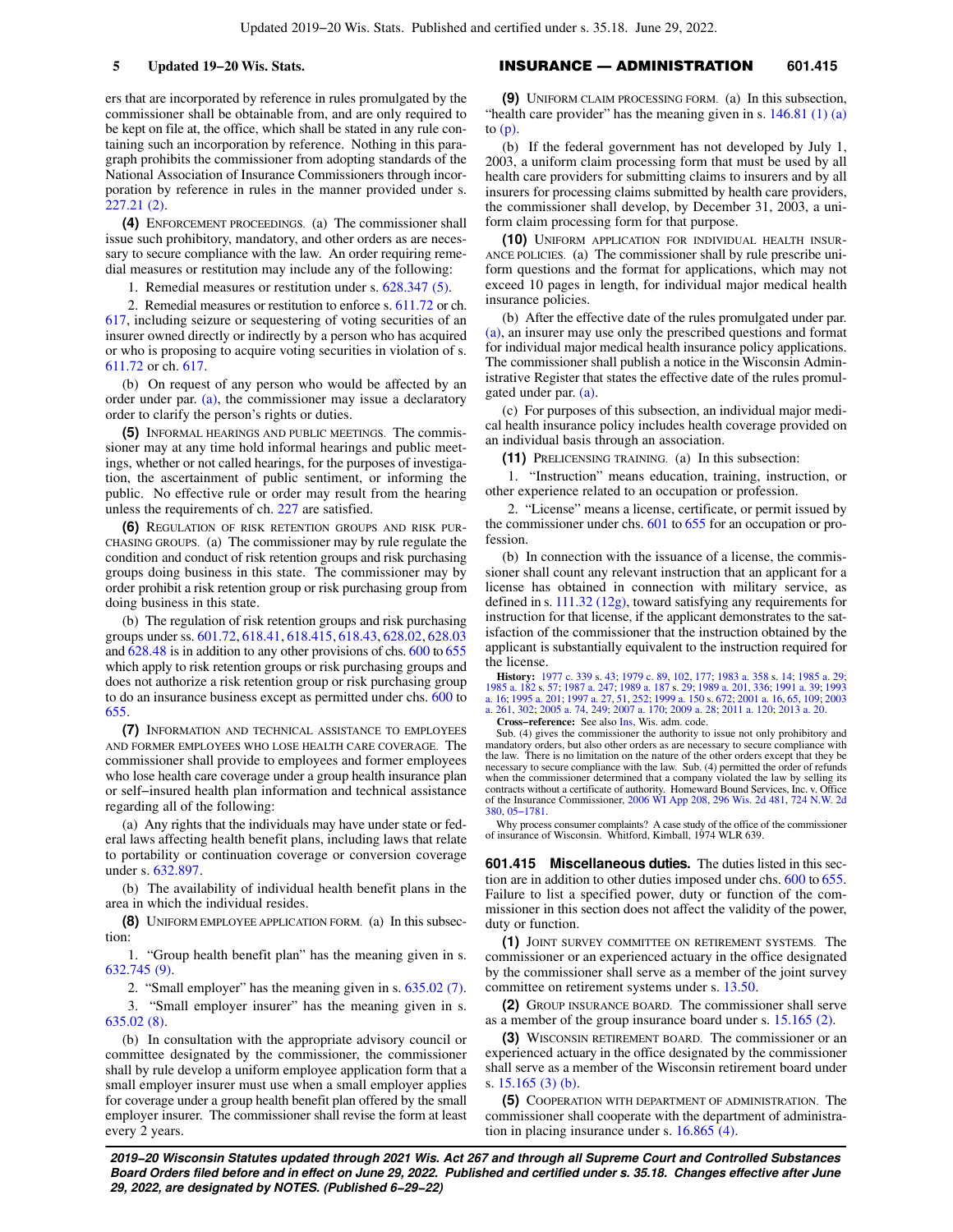## **601.415** INSURANCE — ADMINISTRATION **Updated 19−20 Wis. Stats. 6**

**(7)** DETERMINATION OF VARIABLE INTEREST RATE ADJUSTMENTS. The commissioner shall approve indexes for variable interest rate adjustments under s. [138.055 \(4\) \(c\).](https://docs.legis.wisconsin.gov/document/statutes/138.055(4)(c))

**(8)** LONG−TERM CARE PARTNERSHIP PROGRAM. The commissioner shall provide the certifications required under s. [49.45 \(31\)](https://docs.legis.wisconsin.gov/document/statutes/49.45(31)(b)5.) [\(b\) 5.](https://docs.legis.wisconsin.gov/document/statutes/49.45(31)(b)5.) and shall cooperate with the department of health services in approving the training program under s. [49.45 \(31\) \(c\)](https://docs.legis.wisconsin.gov/document/statutes/49.45(31)(c)) for agents who sell long−term care insurance policies.

**(9)** CONSUMER CREDIT LAW. The commissioner shall cooperate with the division of banking in the administration of ch.  $424$ , shall determine the method for computation of refunds under s. [424.205](https://docs.legis.wisconsin.gov/document/statutes/424.205), shall approve forms, schedules of premium rates and charges under s. [424.209](https://docs.legis.wisconsin.gov/document/statutes/424.209) and shall issue rules or orders of compliance to insurers under s. [424.602.](https://docs.legis.wisconsin.gov/document/statutes/424.602)

**(10)** PETROLEUM PRODUCT STORAGE REMEDIAL ACTION PRO-GRAM RULES. The commissioner shall promulgate the rules required under s. [292.63 \(1m\).](https://docs.legis.wisconsin.gov/document/statutes/292.63(1m))

**(11)** AMENDMENTS TO OWN RISK AND SOLVENCY ASSESSMENT GUIDANCE MANUAL. The commissioner shall, in his or her discretion, adopt amendments made after April 18, 2014, by the National Association of Insurance Commissioners to the guidance manual, as defined in s. [622.03 \(1\)](https://docs.legis.wisconsin.gov/document/statutes/622.03(1)). Any such amendments made by the National Association of Insurance Commissioners become effective in this state if adopted by the commissioner by order after giving 30 days' notice to insurers of the changes proposed by the National Association of Insurance Commissioners. If one or more insurers request a hearing on the proposed changes during the 30−day period, the commissioner shall hold a hearing to determine whether the commissioner will, in his or her discretion, adopt one or more of the changes made by the National Association of Insurance Commissioners.

**(12)** HEALTH INSURANCE RISK−SHARING PLAN. The commissioner shall perform the duties specified to be performed by the commissioner in s. [149.13,](https://docs.legis.wisconsin.gov/document/statutes/2011/149.13) 2011 stats., and under [2013 Wisconsin](https://docs.legis.wisconsin.gov/document/acts/2013/20) [Act 20](https://docs.legis.wisconsin.gov/document/acts/2013/20), section [9122 \(1L\) \(b\)](https://docs.legis.wisconsin.gov/document/acts/2013/20,%20s.%209122) [8.](https://docs.legis.wisconsin.gov/document/acts/2013/20,%20s.%208)

**(13)** MEMBERSHIP IN THE NATIONAL CONFERENCE OF INSUR-ANCE LEGISLATORS. Annually, from the appropriation account under s. [20.145 \(1\) \(g\)](https://docs.legis.wisconsin.gov/document/statutes/20.145(1)(g)), the commissioner shall credit to the appropriation account under s. [20.765 \(3\) \(g\)](https://docs.legis.wisconsin.gov/document/statutes/20.765(3)(g)) an amount sufficient for the payment of annual dues by the legislature for membership in the National Conference of Insurance Legislators.

**History:** [1979 c. 102;](https://docs.legis.wisconsin.gov/document/acts/1979/102) [1981 c. 96](https://docs.legis.wisconsin.gov/document/acts/1981/96), [314;](https://docs.legis.wisconsin.gov/document/acts/1981/314) [1983 a. 358](https://docs.legis.wisconsin.gov/document/acts/1983/358) s. [14;](https://docs.legis.wisconsin.gov/document/acts/1983/358,%20s.%2014) [1985 a. 256](https://docs.legis.wisconsin.gov/document/acts/1985/256); [1987 a. 27](https://docs.legis.wisconsin.gov/document/acts/1987/27), [247](https://docs.legis.wisconsin.gov/document/acts/1987/247); [1989 a. 31](https://docs.legis.wisconsin.gov/document/acts/1989/31); [1989 a. 187](https://docs.legis.wisconsin.gov/document/acts/1989/187) s. [29;](https://docs.legis.wisconsin.gov/document/acts/1989/187,%20s.%2029) [1991 a. 243](https://docs.legis.wisconsin.gov/document/acts/1991/243); [1995 a. 27](https://docs.legis.wisconsin.gov/document/acts/1995/27), [462;](https://docs.legis.wisconsin.gov/document/acts/1995/462) [1997 a. 27;](https://docs.legis.wisconsin.gov/document/acts/1997/27) [2005](https://docs.legis.wisconsin.gov/document/acts/2005/74)<br>[a. 74](https://docs.legis.wisconsin.gov/document/acts/2005/74), [316](https://docs.legis.wisconsin.gov/document/acts/2005/316); [2007 a. 20](https://docs.legis.wisconsin.gov/document/acts/2007/20) ss. [3652m](https://docs.legis.wisconsin.gov/document/acts/2007/20,%20s.%203652m), [9121 \(6\) \(a\);](https://docs.legis.wisconsin.gov/document/acts/2007/20,%20s.%209121) 2009 a

**601.42 Reports and replies. (1g)** REPORTS. The commissioner may require any of the following from any person subject to regulation under chs. [600](https://docs.legis.wisconsin.gov/document/statutes/ch.%20600) to [655](https://docs.legis.wisconsin.gov/document/statutes/ch.%20655):

(a) Statements, reports, answers to questionnaires and other information, and evidence thereof, in whatever reasonable form the commissioner designates, and at such reasonable intervals as the commissioner chooses, or from time to time.

(b) Full explanation of the programming of any data storage or communication system in use.

(c) That information from any books, records, electronic data processing systems, computers or any other information storage system be made available to the commissioner at any reasonable time and in any reasonable manner.

(d) Statements, reports, answers to questionnaires or other information, or reports, audits or certification from a certified public accountant or an actuary approved by the commissioner, relating to the extent liabilities of a health maintenance organization insurer are or will be liabilities for health care costs for which an enrollee or policyholder of the health maintenance organization is not liable to any person under s. [609.91.](https://docs.legis.wisconsin.gov/document/statutes/609.91)

**(1r)** REPORTS BY INDIVIDUAL PRACTICE ASSOCIATIONS. The commissioner may by rule require that an individual practice association submit to the commissioner information reasonably necessary to determine the financial condition of the individual practice association. The information required under this subsection may include, but is not limited to, financial statements of the individual practice association, except the commissioner may not require members of the individual practice association or other health care providers who contract with the individual practice association to submit individual financial statements.

**(2)** FORMS. The commissioner may prescribe forms for the reports under subs. [\(1g\)](https://docs.legis.wisconsin.gov/document/statutes/601.42(1g)) and [\(1r\)](https://docs.legis.wisconsin.gov/document/statutes/601.42(1r)) and specify who shall execute or certify such reports. The forms for the reports required under sub. [\(1g\)](https://docs.legis.wisconsin.gov/document/statutes/601.42(1g)) shall be consistent, so far as practicable, with those prescribed by other jurisdictions.

**(3)** ACCOUNTING METHODS. The commissioner may prescribe reasonable minimum standards and techniques of accounting and data handling to ensure that timely and reliable information will exist and will be available to the commissioner.

**(4)** REPLIES. Any officer, manager or general agent of any insurer authorized to do or doing an insurance business in this state, any person controlling or having a contract under which the person has a right to control such an insurer, whether exclusively or otherwise, any person with executive authority over or in charge of any segment of such an insurer's affairs, any individual practice association or officer, director or manager of an individual practice association, any insurance agent or other person licensed under chs. [600](https://docs.legis.wisconsin.gov/document/statutes/ch.%20600) to [646,](https://docs.legis.wisconsin.gov/document/statutes/ch.%20646) any provider of services under a continuing care contract, as defined in s. [647.01 \(2\),](https://docs.legis.wisconsin.gov/document/statutes/647.01(2)) any independent review organization certified or recertified under s. [632.835](https://docs.legis.wisconsin.gov/document/statutes/632.835(4)) [\(4\)](https://docs.legis.wisconsin.gov/document/statutes/632.835(4)) or any health care provider, as defined in s. [655.001 \(8\),](https://docs.legis.wisconsin.gov/document/statutes/655.001(8)) shall reply promptly in writing or in other designated form, to any written inquiry from the commissioner requesting a reply.

**(5)** VERIFICATION. The commissioner may require that any communication made to the commissioner under this section be verified.

**(6)** IMMUNITY. (a) In the absence of actual malice, no communication to the commissioner required by law or by the commissioner shall subject the person making it to an action for damages for defamation. This paragraph applies to communications received by the commissioner before May 11, 1990, or on or after June 1, 1994.

(b) In the absence of actual malice, no communication to the commissioner or office required by law or by the commissioner shall subject the person making it to an action for damages for the communication. This paragraph applies to communications received by the commissioner or office on or after May 11, 1990, and before June 1, 1994.

**(7)** EXPERTS. The commissioner may employ experts to assist the commissioner in an examination or in the review of any transaction subject to approval under chs. [600](https://docs.legis.wisconsin.gov/document/statutes/ch.%20600) to [646.](https://docs.legis.wisconsin.gov/document/statutes/ch.%20646) The person that is the subject of the examination, or that is a party to a transaction under review, including the person acquiring, controlling or attempting to acquire the insurer, shall pay the reasonable costs incurred by the commissioner for the expert and related expenses.

**History:** [1977 c. 339](https://docs.legis.wisconsin.gov/document/acts/1977/339) s. [43;](https://docs.legis.wisconsin.gov/document/acts/1977/339,%20s.%2043) [1979 c. 89;](https://docs.legis.wisconsin.gov/document/acts/1979/89) [1979 c. 102](https://docs.legis.wisconsin.gov/document/acts/1979/102) ss. [69](https://docs.legis.wisconsin.gov/document/acts/1979/102,%20s.%2069), [236 \(8\)](https://docs.legis.wisconsin.gov/document/acts/1979/102,%20s.%20236), (21); [1979 c.](https://docs.legis.wisconsin.gov/document/acts/1979/177) [177;](https://docs.legis.wisconsin.gov/document/acts/1979/177) [1983 a. 358](https://docs.legis.wisconsin.gov/document/acts/1983/358) ss. [9](https://docs.legis.wisconsin.gov/document/acts/1983/358,%20s.%209), [14;](https://docs.legis.wisconsin.gov/document/acts/1983/358,%20s.%2014) [1987 a. 247](https://docs.legis.wisconsin.gov/document/acts/1987/247); [1989 a. 23](https://docs.legis.wisconsin.gov/document/acts/1989/23); [1989 a. 187](https://docs.legis.wisconsin.gov/document/acts/1989/187) ss. [1m](https://docs.legis.wisconsin.gov/document/acts/1989/187,%20s.%201m), [29;](https://docs.legis.wisconsin.gov/document/acts/1989/187,%20s.%2029) [1989 a.](https://docs.legis.wisconsin.gov/document/acts/1989/332) [332;](https://docs.legis.wisconsin.gov/document/acts/1989/332) [1991 a. 316](https://docs.legis.wisconsin.gov/document/acts/1991/316); [1997 a. 237;](https://docs.legis.wisconsin.gov/document/acts/1997/237) [1999 a. 30](https://docs.legis.wisconsin.gov/document/acts/1999/30), [155](https://docs.legis.wisconsin.gov/document/acts/1999/155).

**Cross−reference:** See also s. [623.02](https://docs.legis.wisconsin.gov/document/statutes/623.02) as to standards for accounting rules. **Cross−reference:** See also ss. [Ins 6.61,](https://docs.legis.wisconsin.gov/document/administrativecode/Ins%206.61) [6.62,](https://docs.legis.wisconsin.gov/document/administrativecode/Ins%206.62) and [6.63](https://docs.legis.wisconsin.gov/document/administrativecode/Ins%206.63), Wis. adm. code.

**601.423 Social and financial impact reports. (1) DEFI-**NITION. In this section, "health insurance mandate" means a statute of this state that does any of the following:

(am) Requires an insurance policy, plan, or contract to do any of the following:

1. Permit a person insured under the policy, plan or contract to obtain treatment or services from a particular type of health care provider, including, but not limited to, requiring a health maintenance organization, preferred provider plan, limited service health organization or other plan to select a particular type of health care provider for participation in the plan.

2. Provide coverage for the treatment of a particular disease, condition or other health care need.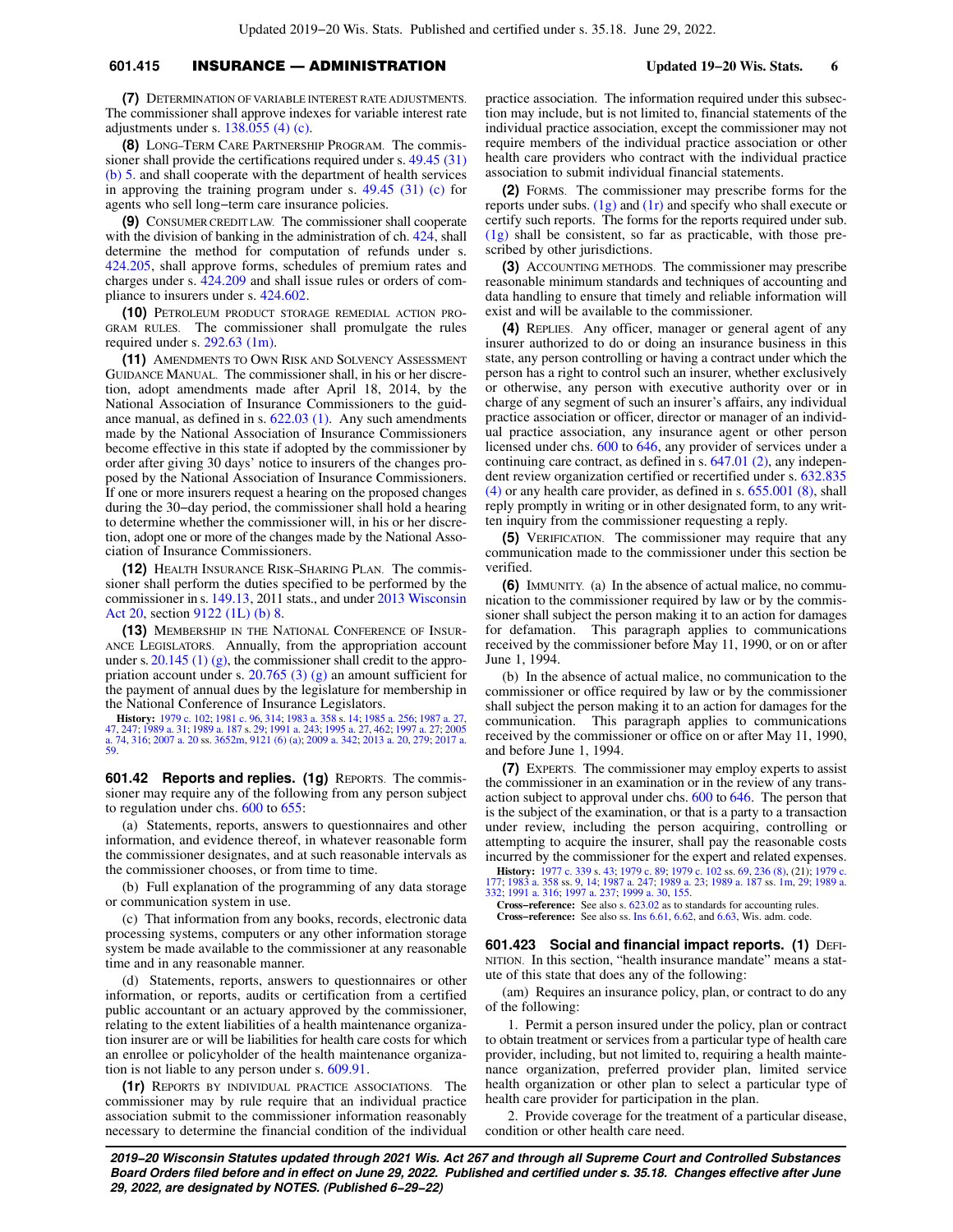3. Provide coverage of a particular type of health care treatment or service, or of equipment, supplies or drugs used in connection with a health care treatment or service.

4. Provide coverage for particular persons because of their relation to the insured or legal status with respect to the insured, or for any other reason.

(bm) Requires a particular benefit design or imposes conditions on cost sharing under an insurance policy, plan, or contract for the treatment of a particular disease, condition, or other health care need, for a particular type of health care treatment or service, or for the provision of equipment, supplies, or drugs used in connection with a health care treatment or service.

(cm) Imposes limits or conditions on a contract between an insurer and a health care provider, as defined in s. [146.81 \(1\).](https://docs.legis.wisconsin.gov/document/statutes/146.81(1))

**(2)** PREPARATION OF REPORT. (a) Subject to par. [\(b\),](https://docs.legis.wisconsin.gov/document/statutes/601.423(2)(b)) the office shall submit a report on the social and financial impact of any health insurance mandate contained in any bill or amendment affecting an insurance policy, plan, or contract, or, if the office decides not to submit a report, a written statement explaining the reason for not preparing the report, to the chief clerk of the house of the legislature in which the bill or amendment is introduced or offered.

(b) 1. The office shall submit the report or written statement for a bill within 10 working days after receiving the copy of the bill from the legislative reference bureau under s. [13.0966 \(2\) \(b\).](https://docs.legis.wisconsin.gov/document/statutes/13.0966(2)(b))

2. The office shall submit the report or written statement within 10 working days after receiving a copy of the amendment from the legislative reference bureau under s. [13.0966 \(2\) \(b\)](https://docs.legis.wisconsin.gov/document/statutes/13.0966(2)(b)). The office is not required to prepare or submit a report or written statement for an amendment if, by the end of the next business day after receiving a copy of the amendment from the legislative reference bureau, the amendment has failed adoption or failed to be reported out of committee.

**(3)** CONTENTS OF REPORT. (a) *Social impact factors.* Any report prepared under sub. [\(2\)](https://docs.legis.wisconsin.gov/document/statutes/601.423(2)) shall assess to the extent possible all of the following social impact factors that are relevant to the type of health insurance mandate created, expanded, or continued by the bill or amendment:

1. The portion of this state's residents who use the treatments or services covered by the health insurance mandate.

2. The extent to which individuals under subd. [1.](https://docs.legis.wisconsin.gov/document/statutes/601.423(3)(a)1.) use these treatments or services.

3. The availability of insurance coverage for these treatments or services.

4. The number of persons who would be eligible for coverage under the health insurance mandate, and the availability of insurance coverage for these persons without the health insurance mandate.

(b) *Financial impact factors.* Any report prepared under sub. [\(2\)](https://docs.legis.wisconsin.gov/document/statutes/601.423(2)) shall assess to the extent possible all of the following financial impact factors that are relevant to the type of health insurance mandate created, expanded, or continued by the bill or amendment:

1. Whether the health insurance mandate may increase or decrease the costs of the treatments or services covered by the health insurance mandate.

2. Whether the health insurance mandate would increase the use of the treatments or services covered by the health insurance mandate.

3. Whether any increased use under subd. [2.](https://docs.legis.wisconsin.gov/document/statutes/601.423(3)(b)2.) would substitute for more expensive treatments or services.

4. The impact of the health insurance mandate on total costs of health care in this state.

5. Whether the health insurance mandate may increase the administrative costs to insurance companies and the premium costs to policyholders.

**History:** [1987 a. 177](https://docs.legis.wisconsin.gov/document/acts/1987/177); [2015 a. 288](https://docs.legis.wisconsin.gov/document/acts/2015/288); [2017 a. 239.](https://docs.legis.wisconsin.gov/document/acts/2017/239)

# **7 Updated 19−20 Wis. Stats.** INSURANCE — ADMINISTRATION **601.43**

**601.43 Examinations and alternatives. (1) POWER TO** EXAMINE. (a) *Insurers, other licensees and other persons subject to regulation.* Whenever the commissioner deems it necessary in order to inform himself or herself about any matter related to the enforcement of chs. [600](https://docs.legis.wisconsin.gov/document/statutes/ch.%20600) to [647,](https://docs.legis.wisconsin.gov/document/statutes/ch.%20647) the commissioner may examine the affairs and condition of any licensee, registrant, or permittee under chs. [600](https://docs.legis.wisconsin.gov/document/statutes/ch.%20600) to [647](https://docs.legis.wisconsin.gov/document/statutes/ch.%20647) or applicant for a license, registration, or permit, of any person or organization of persons doing or in process of organizing to do an insurance business in this state, of any public adjuster, as defined in s. [629.01 \(5\),](https://docs.legis.wisconsin.gov/document/statutes/629.01(5)) and of any advisory organization serving any of the foregoing in this state.

(b) *Collateral examinations.* So far as reasonably necessary for an examination under par. [\(a\),](https://docs.legis.wisconsin.gov/document/statutes/601.43(1)(a)) the commissioner may examine the accounts, records, documents or evidences of transactions, so far as they relate to the examinee, of any of the following:

1. An officer, manager, general agent, employee, or person who has executive authority over or is in charge of any segment of the examinee's affairs.

2. A person controlling or having a contract under which the person has the right to control the examinee whether exclusively or with others.

3. A person who is under the control of the examinee, or a person who is under the control of a person who controls or has a right to control the examinee whether exclusively or with others.

4. An individual practice association which contracts with the examinee to provide health care services.

(c) *Availability of records.* On demand every examinee under par. [\(a\)](https://docs.legis.wisconsin.gov/document/statutes/601.43(1)(a)) shall make available to the commissioner for examination any of its own accounts, records, documents or evidences of transactions and any of those of the persons listed in par. [\(b\).](https://docs.legis.wisconsin.gov/document/statutes/601.43(1)(b)) Failure to do so shall be deemed to be concealment of records under s. [645.41 \(8\)](https://docs.legis.wisconsin.gov/document/statutes/645.41(8)), except that if the examinee is unable to obtain accounts, records, documents or evidences of transactions, failure shall not be deemed concealment if the examinee terminates immediately the relationship with the other person.

(d) *Delivery of records to the office.* On order of the commissioner any licensee, registrant, or permittee under chs. [600](https://docs.legis.wisconsin.gov/document/statutes/ch.%20600) to [647](https://docs.legis.wisconsin.gov/document/statutes/ch.%20647) shall bring to the office for examination such records as the order reasonably requires.

**(2)** DUTY TO EXAMINE. (a) *Insurers and rate service organizations.* The commissioner shall examine every domestic insurer and every licensed rate service organization.

(b) *On request.* Whenever the commissioner is requested by verified petition signed by 25 persons interested as shareholders, policyholders or creditors of an insurer alleging that there are grounds for formal delinquency proceedings, the commissioner shall forthwith examine the insurer as to any matter alleged in the petition. Whenever the commissioner is requested to do so by the board of directors of a domestic insurer, the commissioner shall examine the insurer as soon as reasonably possible.

(c) *Specific requirements.* The commissioner shall examine insurers as otherwise required by law.

**(3)** AUDITS OR ACTUARIAL OR OTHER EVALUATIONS. In lieu of all or part of an examination under subs.  $(1)$  and  $(2)$ , or in addition to it, the commissioner may order an independent audit by certified public accountants or an actuarial or other evaluation by actuaries or other experts approved by the commissioner of any person subject to the examination requirement. Any accountant, actuary or other expert selected is subject to rules respecting conflicts of interest promulgated by the commissioner. Any audit or evaluation under this section is subject to s. [601.44,](https://docs.legis.wisconsin.gov/document/statutes/601.44) so far as appropriate.

**(4)** ALTERNATIVES TO EXAMINATION. In lieu of all or part of an examination under this section, the commissioner may accept the report of an audit already made by certified public accountants or of an actuarial or other evaluation already made by actuaries or other experts approved by the commissioner, or the report of an examination made by the insurance department of another state or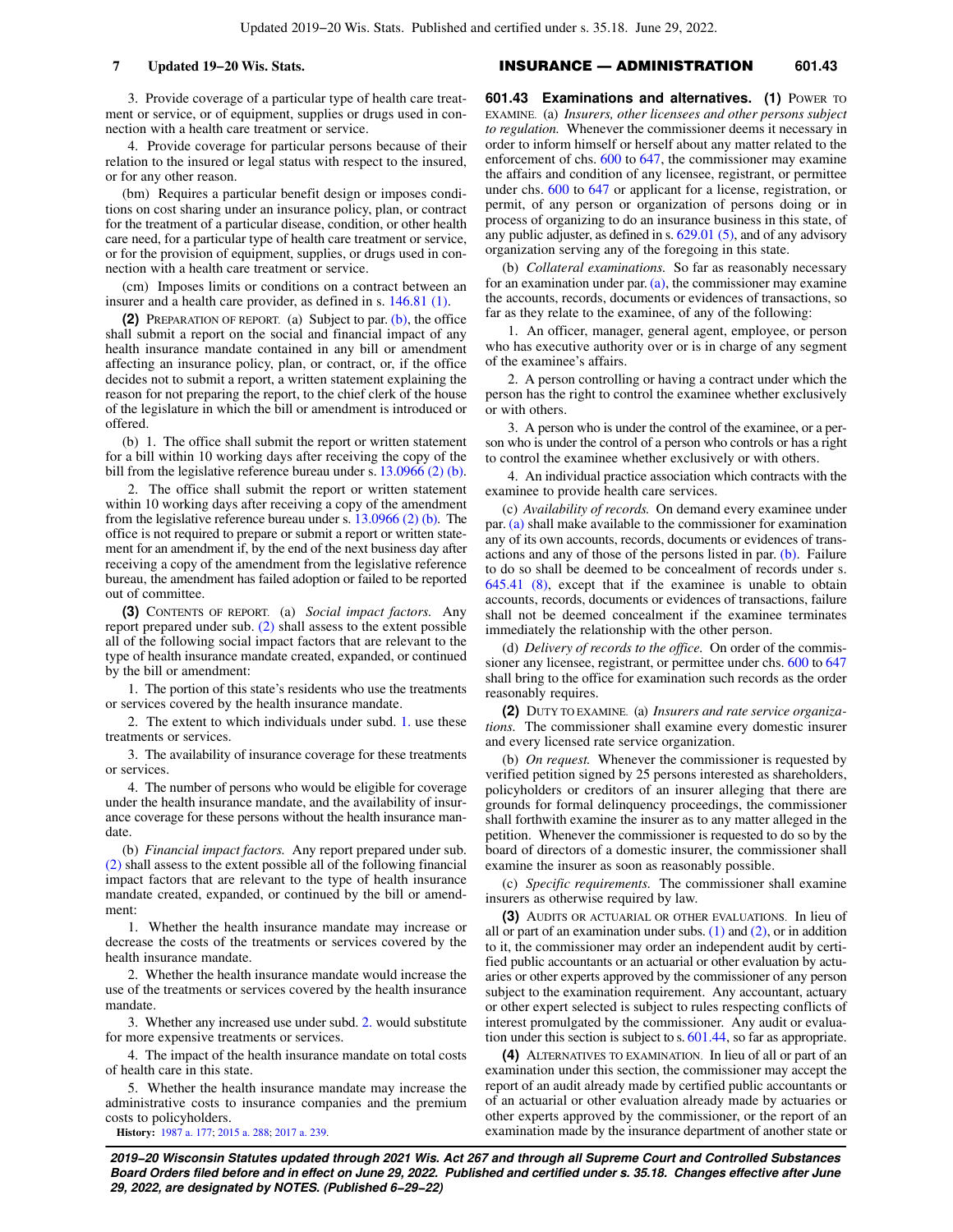# **601.43** INSURANCE — ADMINISTRATION **Updated 19−20 Wis. Stats. 8**

of the examination by another government agency in this state, the federal government or another state.

**(5)** PURPOSE AND SCOPE OF EXAMINATION. An examination may but need not cover comprehensively all aspects of the examinee's affairs and condition. The commissioner shall determine the exact nature and scope of each examination, and in doing so shall take into account all relevant factors, including but not limited to the length of time the examinee has been doing business, the length of time the examinee has been licensed in this state, the nature of the business being examined, the nature of the accounting records available and the nature of examinations performed elsewhere. The examination of an alien insurer shall be limited to insurance transactions and assets in the United States unless the commissioner orders otherwise after finding that extraordinary circumstances necessitate a broader examination.

**History:** [1977 c. 203](https://docs.legis.wisconsin.gov/document/acts/1977/203); [1977 c. 339](https://docs.legis.wisconsin.gov/document/acts/1977/339) s. [43](https://docs.legis.wisconsin.gov/document/acts/1977/339,%20s.%2043); [1979 c. 89](https://docs.legis.wisconsin.gov/document/acts/1979/89); [1979 c. 102](https://docs.legis.wisconsin.gov/document/acts/1979/102) ss. [70](https://docs.legis.wisconsin.gov/document/acts/1979/102,%20s.%2070), [71](https://docs.legis.wisconsin.gov/document/acts/1979/102,%20s.%2071), [236](https://docs.legis.wisconsin.gov/document/acts/1979/102,%20s.%20236) [\(6\),](https://docs.legis.wisconsin.gov/document/acts/1979/102,%20s.%20236) (9); [1979 c. 177](https://docs.legis.wisconsin.gov/document/acts/1979/177); [1981 c. 20;](https://docs.legis.wisconsin.gov/document/acts/1981/20) [1983 a. 358;](https://docs.legis.wisconsin.gov/document/acts/1983/358) [1985 a. 29](https://docs.legis.wisconsin.gov/document/acts/1985/29); [1987 a. 247;](https://docs.legis.wisconsin.gov/document/acts/1987/247) [1989 a. 23](https://docs.legis.wisconsin.gov/document/acts/1989/23); [1999 a. 30](https://docs.legis.wisconsin.gov/document/acts/1999/30); [2019 a. 129.](https://docs.legis.wisconsin.gov/document/acts/2019/129)

**601.44 Conducting examinations. (1)** ORDER OF EXAMI-NATION. For each examination under s. [601.43](https://docs.legis.wisconsin.gov/document/statutes/601.43), the commissioner shall issue an order stating the scope of the examination and designating the examiner in charge. Upon demand a copy of the order shall be exhibited to the examinee.

**(2)** ACCESS TO EXAMINEE. Any examiner authorized by the commissioner shall, so far as necessary to the purposes of the examination, have access at all reasonable hours to the premises and to any books, records, files, securities, documents or property of the examinee and to those of persons under s.  $601.43$  (1) (b) so far as they relate to the affairs of the examinee.

**(3)** COOPERATION. The officers, employees and agents of the examinee and of persons under s.  $601.43$  (1) (b) shall comply with every reasonable request of the examiners for assistance in any matter relating to the examination. No person may obstruct or interfere with the examination in any way other than by legal process.

**(4)** CORRECTION OF BOOKS. If the commissioner finds the accounts or records to be inadequate for proper examination of the condition and affairs of the examinee or improperly kept or posted, the commissioner may employ experts to rewrite, post or balance them at the expense of the examinee.

**(5)** REPORT ON EXAMINATION. The examiner in charge of an examination shall make a proposed report of the examination which shall include such information and analysis as is ordered in sub. [\(1\)](https://docs.legis.wisconsin.gov/document/statutes/601.44(1)), together with the examiner's recommendations. Preparation of the proposed report may include conferences with the examinee or the examinee's representatives at the option of the examiner in charge. The proposed report shall remain confidential until filed under sub. [\(6\).](https://docs.legis.wisconsin.gov/document/statutes/601.44(6))

**(6)** ADOPTION AND FILING OF EXAMINATION REPORT. The commissioner shall serve a copy of the proposed report upon the examinee. Within 20 days after service, the examinee may serve upon the commissioner a written demand for a hearing on the contents of the report. If a hearing is demanded, the commissioner shall give notice and hold a hearing under ch. [227](https://docs.legis.wisconsin.gov/document/statutes/ch.%20227), except that on demand by the examinee the hearing shall be private. Within 60 days after the hearing or if no hearing is demanded then within 60 days after the last day on which the examinee might have demanded a hearing, the commissioner shall adopt the report with any necessary modifications and file it for public inspection, or the commissioner shall order a new examination.

**(7)** COPY FOR EXAMINEE. The commissioner shall forward a copy of the examination report to the examinee immediately upon adoption, except that if the proposed report is adopted without change, the commissioner need only so notify the examinee.

**(8)** COPIES FOR BOARD. The examinee shall forthwith furnish copies of the adopted report to each member of its board.

**(9)** COPIES FOR OTHER PERSONS. The commissioner may furnish, without cost or at a price to be determined by the commissioner, a copy of the adopted report to the insurance commissioner of each state in the United States and of each foreign jurisdiction in which the examinee is authorized to do business, and to any other interested person in this state or elsewhere.

**(10)** REPORT AS EVIDENCE. In any proceeding by or against the examinee or any officer or agent thereof the examination report as adopted by the commissioner shall be admissible as evidence of the facts stated therein. In any proceeding commenced under ch. [645,](https://docs.legis.wisconsin.gov/document/statutes/ch.%20645) the examination report whether adopted by the commissioner or not shall be admissible as evidence of the facts stated therein. In any proceeding by or against the examinee, the facts asserted in any report properly admitted in evidence shall be presumed to be true in the absence of contrary evidence.

**History:** [1977 c. 203](https://docs.legis.wisconsin.gov/document/acts/1977/203) s. [102](https://docs.legis.wisconsin.gov/document/acts/1977/203,%20s.%20102); [1979 c. 102](https://docs.legis.wisconsin.gov/document/acts/1979/102) ss. [72,](https://docs.legis.wisconsin.gov/document/acts/1979/102,%20s.%2072) [236 \(6\),](https://docs.legis.wisconsin.gov/document/acts/1979/102,%20s.%20236) (17); [1991 a. 316](https://docs.legis.wisconsin.gov/document/acts/1991/316). **Cross−reference:** See also ch. [Ins 5](https://docs.legis.wisconsin.gov/document/administrativecode/ch.%20Ins%205), Wis. adm. code.

**601.45 Examination costs. (1)** COSTS TO BE PAID BY EXAM-INEES. The reasonable costs of examinations and audits under ss. [601.43,](https://docs.legis.wisconsin.gov/document/statutes/601.43) [601.44](https://docs.legis.wisconsin.gov/document/statutes/601.44), and [601.83 \(5\) \(f\)](https://docs.legis.wisconsin.gov/document/statutes/601.83(5)(f)) shall be paid by examinees except as provided in sub. [\(4\),](https://docs.legis.wisconsin.gov/document/statutes/601.45(4)) either on the basis of a system of billing for actual salaries and expenses of examiners and other apportionable expenses, including office overhead, or by a system of regular annual billings to cover the costs relating to a group of companies, or a combination of such systems, as the commissioner may by rule prescribe. Additional funding, if any, shall be governed by s. [601.32.](https://docs.legis.wisconsin.gov/document/statutes/601.32) The commissioner shall schedule annual hearings under s. [601.41 \(5\)](https://docs.legis.wisconsin.gov/document/statutes/601.41(5)) to review current problems in the area of examinations.

**(2)** DUTY TO PAY. The amount payable under sub. [\(1\)](https://docs.legis.wisconsin.gov/document/statutes/601.45(1)) shall become due 10 days after the examinee has been served a detailed account of the costs.

**(3)** DEPOSIT. The commissioner may require any examinee, before or from time to time during an examination, to deposit with the secretary of administration such deposits as the commissioner deems necessary to pay the costs of the examination. Any deposit and any payment made under subs.  $(1)$  and  $(2)$  shall be credited to the appropriation account under s.  $20.145$  (1) (g) 1.

**(4)** EXEMPTIONS. On the examinee's request or on the commissioner's own motion, the commissioner may pay all or part of the costs of an examination from the appropriation under s. [20.145 \(1\)](https://docs.legis.wisconsin.gov/document/statutes/20.145(1)(g)1.) [\(g\) 1.,](https://docs.legis.wisconsin.gov/document/statutes/20.145(1)(g)1.) whenever the commissioner finds that because of the frequency of examinations or other factors, imposition of the costs would place an unreasonable burden on the examinee. The commissioner shall include in his or her annual report information about any instance in which the commissioner applied this subsection.

**(5)** RETALIATION. Deposits and payments under this section shall not be deemed to be a tax or license fee within the meaning of any statute. If any other state charges a per diem fee for examination of examinees domiciled in this state, any examinee domiciled in that other state shall be required to pay the same fee when examined by the insurance office of this state.

**History:** [1977 c. 29](https://docs.legis.wisconsin.gov/document/acts/1977/29); [1979 c. 102](https://docs.legis.wisconsin.gov/document/acts/1979/102); [1981 c. 20;](https://docs.legis.wisconsin.gov/document/acts/1981/20) [2003 a. 33](https://docs.legis.wisconsin.gov/document/acts/2003/33); [2007 a. 20](https://docs.legis.wisconsin.gov/document/acts/2007/20); [2011 a. 32](https://docs.legis.wisconsin.gov/document/acts/2011/32); [2017 a. 138.](https://docs.legis.wisconsin.gov/document/acts/2017/138)

**Cross−reference:** See also s. [Ins 16.01,](https://docs.legis.wisconsin.gov/document/administrativecode/Ins%2016.01) Wis. adm. code.

**601.46 Commissioner's records and reports. (1)** RECORD MAINTENANCE. The commissioner shall maintain the records required by law and those necessary to provide for the continued effective operation of the office, to constitute an adequate and proper recording of its activities and to protect the rights of the people of this state. The records shall be preserved in the office except as provided in s. [16.61](https://docs.legis.wisconsin.gov/document/statutes/16.61).

**(2)** RECORD OF PROCEEDINGS AND ACTIVITIES. The commissioner shall maintain a permanent record of proceedings and important activities, including a concise statement of the condition of each insurer visited or examined, and including a record of all certificates of authority and licenses issued.

**(3)** ANNUAL REPORTS. Prior to September 1 of each year, the commissioner shall submit a report to the governor and to the chief clerk of each house of the legislature, for distribution to the legis-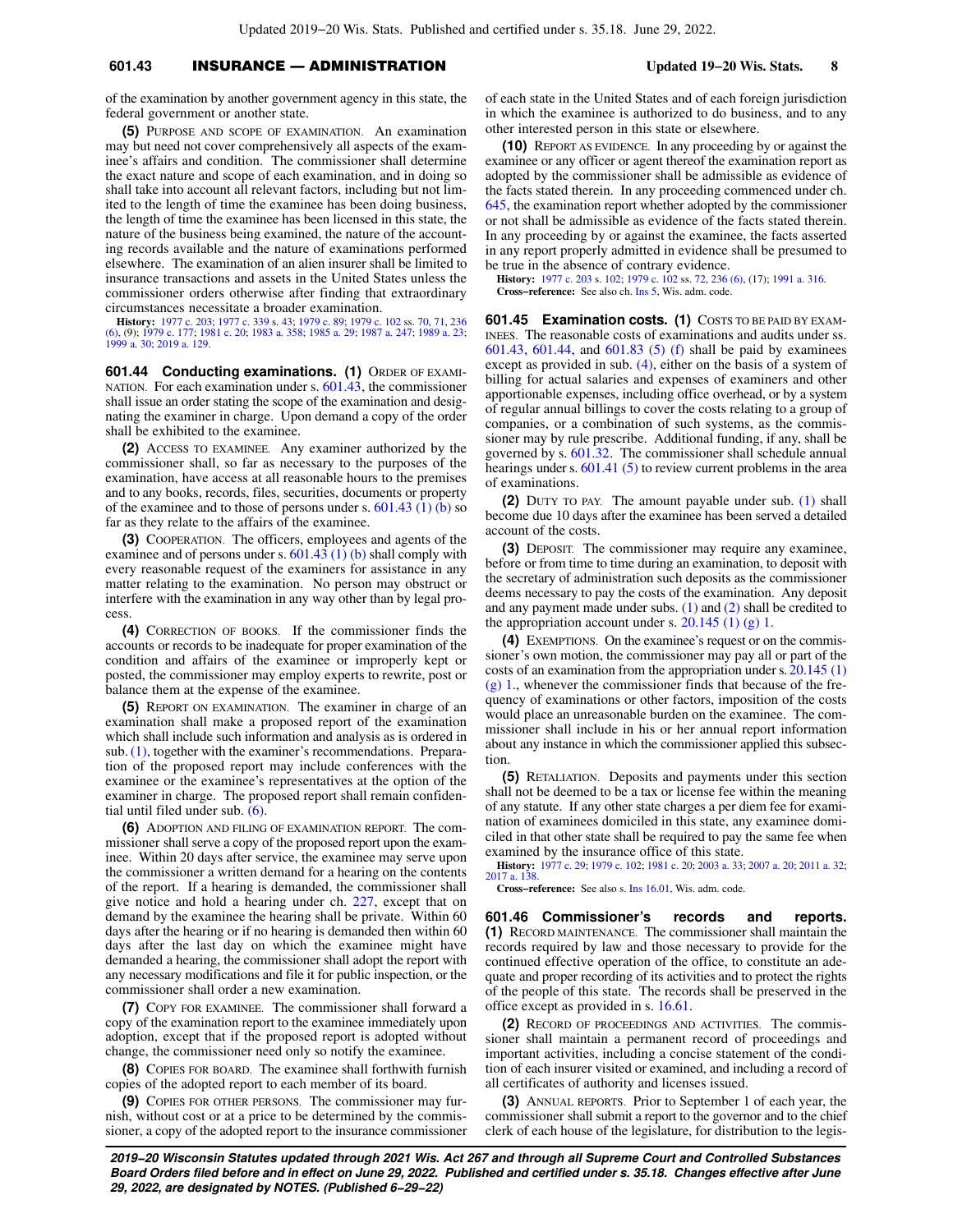lature under s. [13.172 \(2\)](https://docs.legis.wisconsin.gov/document/statutes/13.172(2)), which shall include, for the preceding calendar year:

(a) The chart and explanation prepared under s. [601.19;](https://docs.legis.wisconsin.gov/document/statutes/601.19)

(b) A general review of the insurance business in this state, including a report on emerging regulatory problems, developments and trends, including trends related to prescription drugs;

(c) A summary of the complaints made to or processed by the office about insurers, agents and others connected with insurance, and information about their disposition;

(d) A summary of rules promulgated and circular letters distributed;

(e) A list of all insurers authorized to do business in this state during the year, with appropriate and useful information concerning them; including a list of insurers organized, admitted, merged or withdrawn;

(f) A list of all revocations of licenses or certificates of authority and the reasons therefor;

(g) The changes made in chs. [600](https://docs.legis.wisconsin.gov/document/statutes/ch.%20600) to [655](https://docs.legis.wisconsin.gov/document/statutes/ch.%20655);

(h) A summary of receipts and expenses, including the information required to be included by s.  $601.45$  (4);

(i) The kind and amount of insurance carried in all state insurance funds under chs. [604](https://docs.legis.wisconsin.gov/document/statutes/ch.%20604) to [607](https://docs.legis.wisconsin.gov/document/statutes/ch.%20607) together with the amount of premiums collected, the source and nature of any other income, and the disbursements made. The report shall state separately the premiums, losses, the kind and amount of insurance carried on state property, and on other than state property; and

(j) Such other information on the general conduct and condition of insurers doing business in this state as the commissioner or the governor deems necessary or as is prescribed by law.

**(4)** PUBLIC INSPECTION. All records and reports shall be open to public inspection unless specifically otherwise provided by statute or by rule.

**(5)** COPIES OF RECORDS. The commissioner shall provide to any person on request certified or uncertified copies of any record in the department that is open to public inspection.

**(6)** AUDITS. The commissioner shall reimburse the legislative audit bureau for the cost of audits required to be performed under s. [13.94 \(1\) \(de\).](https://docs.legis.wisconsin.gov/document/statutes/13.94(1)(de))

**History:** [1971 c. 40](https://docs.legis.wisconsin.gov/document/acts/1971/40) ss. [82,](https://docs.legis.wisconsin.gov/document/acts/1971/40,%20s.%2082) [93](https://docs.legis.wisconsin.gov/document/acts/1971/40,%20s.%2093); [1973 c. 117;](https://docs.legis.wisconsin.gov/document/acts/1973/117) [1975 c. 41](https://docs.legis.wisconsin.gov/document/acts/1975/41) s. [52](https://docs.legis.wisconsin.gov/document/acts/1975/41,%20s.%2052); [1977 c. 339](https://docs.legis.wisconsin.gov/document/acts/1977/339) s. [43](https://docs.legis.wisconsin.gov/document/acts/1977/339,%20s.%2043); [1979 c. 89](https://docs.legis.wisconsin.gov/document/acts/1979/89), [102,](https://docs.legis.wisconsin.gov/document/acts/1979/102) [221](https://docs.legis.wisconsin.gov/document/acts/1979/221); [1981 c. 20](https://docs.legis.wisconsin.gov/document/acts/1981/20) s. [2202 \(26\) \(c\)](https://docs.legis.wisconsin.gov/document/acts/1981/20,%20s.%202202); [1983 a. 358](https://docs.legis.wisconsin.gov/document/acts/1983/358) s. [14;](https://docs.legis.wisconsin.gov/document/acts/1983/358,%20s.%2014) [1987 a. 186;](https://docs.legis.wisconsin.gov/document/acts/1987/186) [1989](https://docs.legis.wisconsin.gov/document/acts/1989/187) [a. 187](https://docs.legis.wisconsin.gov/document/acts/1989/187) s. [29;](https://docs.legis.wisconsin.gov/document/acts/1989/187,%20s.%2029) [1993 a. 16](https://docs.legis.wisconsin.gov/document/acts/1993/16); [2021 a. 9.](https://docs.legis.wisconsin.gov/document/acts/2021/9)

**601.465 Nondisclosure of information. (1m)** TYPES OF INFORMATION. The office may refuse to disclose and may prevent any other person from disclosing any of the following:

(a) Testimony, reports, records and information that are obtained, produced or created in the course of an inquiry under s. [601.42.](https://docs.legis.wisconsin.gov/document/statutes/601.42)

(b) Except as provided in s.  $601.44$  (6) to [\(10\)](https://docs.legis.wisconsin.gov/document/statutes/601.44(10)), testimony, reports, records and information that are obtained, produced or created in the course of an examination under s. [601.43](https://docs.legis.wisconsin.gov/document/statutes/601.43).

(c) Testimony, reports, records, communications, and information that are obtained by the office from, or provided by the office to, any of the following, under a pledge of confidentiality or for the purpose of assisting or participating in monitoring activities or in the conduct of an inquiry, investigation, or examination:

1. The National Association of Insurance Commissioners.

2. An agent or employee of the National Association of Insurance Commissioners.

3. The insurance commissioner of another state.

4. An agent or employee of the insurance commissioner of another state.

5. An international, federal, state or local regulatory or law enforcement agency.

6. An agent or employee of an agency described in subd. [5.](https://docs.legis.wisconsin.gov/document/statutes/601.465(1m)(c)5.)

7. Members of a supervisory college described in s. [617.215.](https://docs.legis.wisconsin.gov/document/statutes/617.215)

8. The International Association of Insurance Supervisors.

**9 Updated 19−20 Wis. Stats.** INSURANCE — ADMINISTRATION **601.465**

9. An agent or employee of the International Association of Insurance Supervisors.

10. A fund or other entity in another state, or an association acting on behalf of the fund or other entity, that is organized for the same purpose as the security fund created under ch. [646](https://docs.legis.wisconsin.gov/document/statutes/ch.%20646).

(d) Biographical data reported under s. [611.54 \(1\)](https://docs.legis.wisconsin.gov/document/statutes/611.54(1)) relating to directors or principal officers of a corporation.

**(1n)** PRESUMPTION OF CONFIDENTIALITY. (a) Notwithstanding sub.  $(1m)$  and subch. [II of ch. 19,](https://docs.legis.wisconsin.gov/document/statutes/subch.%20II%20of%20ch.%2019) it is presumed that nonpublic documents and information provided by an insurer to the office under s. [601.42](https://docs.legis.wisconsin.gov/document/statutes/601.42) or [601.43](https://docs.legis.wisconsin.gov/document/statutes/601.43) are proprietary and confidential and that the potential for harm and competitive disadvantage to the insurer if the documents and information are made public by the office outweighs the public interest in the disclosure of the documents and information.

(b) With notice to the insurer, the presumption under par.  $(a)$ may be rebutted by the requesting party presenting clear and convincing evidence to a court of competent jurisdiction that the public interest in the disclosure of the documents and information substantially outweighs the potential for harm or competitive disadvantage to the insurer if the documents and information are disclosed and that the public interest concerns cannot be addressed without the disclosure of the documents and information. If the presumption under par. [\(a\)](https://docs.legis.wisconsin.gov/document/statutes/601.465(1n)(a)) is successfully rebutted, disclosure of the documents and information shall be made only to the extent necessary to protect the public interest.

(c) Paragraph [\(a\)](https://docs.legis.wisconsin.gov/document/statutes/601.465(1n)(a)) does not apply to the commissioner's discretion to disclose documents and information provided by an insurer to the office under s. [601.42](https://docs.legis.wisconsin.gov/document/statutes/601.42) or [601.43](https://docs.legis.wisconsin.gov/document/statutes/601.43) as a part of an enforcement proceeding the commissioner brings under s. [601.64.](https://docs.legis.wisconsin.gov/document/statutes/601.64)

**(2m)** WAIVER AND APPLICABILITY OF THE PRIVILEGE. All of the following apply to the privilege under this section:

(a) The privilege may be waived only by the affirmative written and specific consent of the commissioner.

(b) The privilege may not be constructively waived.

(c) The privilege applies to testimony, reports, records, communications, and information obtained, created, or provided by any official, employee, or agent of the office for the purpose of assisting or participating in monitoring activities or in the conduct of an inquiry, investigation, or examination by, or coordinated through, the National Association of Insurance Commissioners.

(d) The privilege applies to testimony, reports, records, communications, and information in existence on or after April 9, 2008.

(e) Privileged information is not subject to inspection or copying under s. [19.35 \(1\).](https://docs.legis.wisconsin.gov/document/statutes/19.35(1))

(f) Privileged information is not subject to subpoena or discovery and is not admissible as evidence in any private civil action.

(g) The commissioner may not be compelled to testify concerning privileged information in any private civil action.

(h) No person, while acting under the authority of the commissioner, may testify concerning privileged information in any private civil action.

(i) The privilege is not waived as a result of the commissioner sharing information as authorized under sub.  $(1m)$ .

**(3)** EXCEPTIONS. This section does not apply to any of the following:

(a) Own risk and solvency assessment reports and related information provided by an insurer under ch. [622,](https://docs.legis.wisconsin.gov/document/statutes/ch.%20622) which are subject only to the confidentiality provisions in ch. [622](https://docs.legis.wisconsin.gov/document/statutes/ch.%20622).

(b) Enterprise risk filing and any related information provided by an insurer under rules promulgated under s. [617.12](https://docs.legis.wisconsin.gov/document/statutes/617.12), which are not subject to subch. [II of ch. 19](https://docs.legis.wisconsin.gov/document/statutes/subch.%20II%20of%20ch.%2019) and are subject only to any confidentiality provisions of rules promulgated under s. [617.12.](https://docs.legis.wisconsin.gov/document/statutes/617.12)

(c) Reports of internal control over financial reporting and any related information provided by an insurer under s. [Ins 50.17](https://docs.legis.wisconsin.gov/document/administrativecode/Ins%2050.17), Wis. Adm. Code, which are not subject to subch. [II of ch. 19](https://docs.legis.wisconsin.gov/document/statutes/subch.%20II%20of%20ch.%2019) and are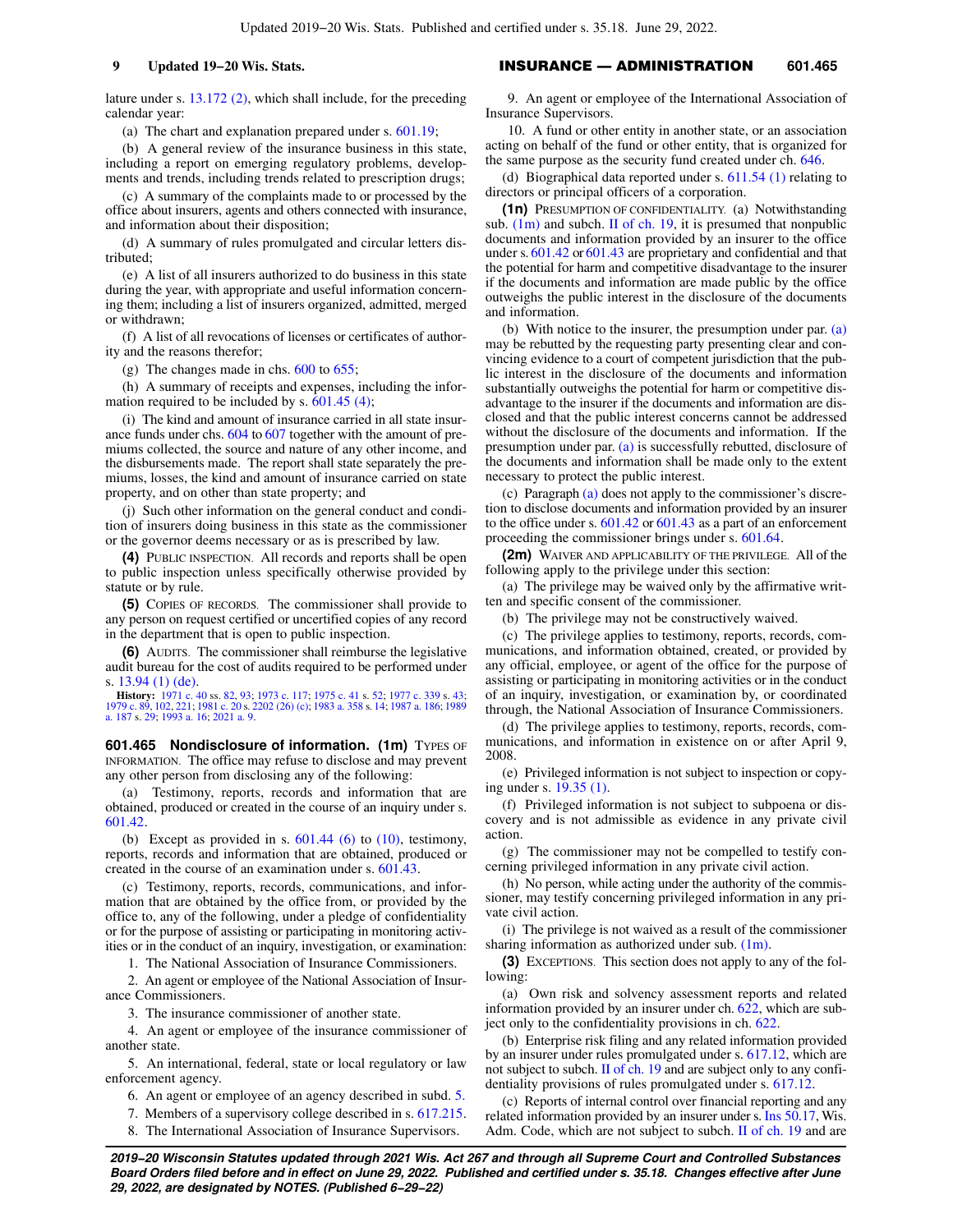# **601.465** INSURANCE — ADMINISTRATION **Updated 19−20 Wis. Stats. 10**

subject only to the confidentiality provisions of s. [Ins 50.17 \(6\)](https://docs.legis.wisconsin.gov/document/administrativecode/Ins%2050.17(6)(b)) [\(b\)](https://docs.legis.wisconsin.gov/document/administrativecode/Ins%2050.17(6)(b)), Wis. Adm. Code.

(d) Any information defined as confidential information under s. [623.06 \(12\) \(am\),](https://docs.legis.wisconsin.gov/document/statutes/623.06(12)(am)) which is subject only to the confidentiality provisions in s. [623.06 \(12\)](https://docs.legis.wisconsin.gov/document/statutes/623.06(12)).

(e) All information protected under s. [610.80 \(4\),](https://docs.legis.wisconsin.gov/document/statutes/610.80(4)) including the corporate governance annual disclosures and related information, which is subject only to the confidentiality provisions in s. [610.80](https://docs.legis.wisconsin.gov/document/statutes/610.80(4)) [\(4\)](https://docs.legis.wisconsin.gov/document/statutes/610.80(4)).

(f) All information protected under s. [601.955](https://docs.legis.wisconsin.gov/document/statutes/601.955), which is subject only to the confidentiality provisions in s. [601.955.](https://docs.legis.wisconsin.gov/document/statutes/601.955)

(g) Any information designated as confidential under s. [632.66](https://docs.legis.wisconsin.gov/document/statutes/632.66(2)(g)) [\(2\) \(g\)](https://docs.legis.wisconsin.gov/document/statutes/632.66(2)(g)), which is subject to the confidentiality provisions in s. [632.66 \(2\) \(g\)](https://docs.legis.wisconsin.gov/document/statutes/632.66(2)(g)).

(h) Group capital calculation and liquidity stress test filings and any related information provided by an insurer under rules promulgated under s. [617.13 \(1\)](https://docs.legis.wisconsin.gov/document/statutes/617.13(1)), which are not subject to subch. [II of ch. 19](https://docs.legis.wisconsin.gov/document/statutes/subch.%20II%20of%20ch.%2019) and are subject only to the confidentiality provisions of s. [617.13 \(2\)](https://docs.legis.wisconsin.gov/document/statutes/617.13(2)).

**History:** [1991 a. 269](https://docs.legis.wisconsin.gov/document/acts/1991/269); [1999 a. 30;](https://docs.legis.wisconsin.gov/document/acts/1999/30) [2003 a. 261;](https://docs.legis.wisconsin.gov/document/acts/2003/261) [2007 a. 170;](https://docs.legis.wisconsin.gov/document/acts/2007/170) [2013 a. 279](https://docs.legis.wisconsin.gov/document/acts/2013/279); [2015 a.](https://docs.legis.wisconsin.gov/document/acts/2015/90) [90;](https://docs.legis.wisconsin.gov/document/acts/2015/90) [2017 a. 313](https://docs.legis.wisconsin.gov/document/acts/2017/313); [2019 a. 66;](https://docs.legis.wisconsin.gov/document/acts/2019/66) [2021 a. 73,](https://docs.legis.wisconsin.gov/document/acts/2021/73) [114;](https://docs.legis.wisconsin.gov/document/acts/2021/114) [2021 a. 238](https://docs.legis.wisconsin.gov/document/acts/2021/238) s. [45](https://docs.legis.wisconsin.gov/document/acts/2021/238,%20s.%2045).

**Cross−reference:** See also s. [Ins 6.13,](https://docs.legis.wisconsin.gov/document/administrativecode/Ins%206.13) Wis. adm. code.

**601.47 Publications. (1)** GENERAL. The commissioner may prepare books, pamphlets, and other publications relating to insurance and sell them in the manner and at the prices the commissioner determines. The cost of publication and distribution may be paid from the appropriation under s. [20.145 \(1\) \(g\) 1.](https://docs.legis.wisconsin.gov/document/statutes/20.145(1)(g)1.)

**(2)** ANNUAL REPORT. The commissioner shall determine the form for the report required in s. [601.46 \(3\)](https://docs.legis.wisconsin.gov/document/statutes/601.46(3)) and shall have the report published in sufficient quantity to meet all requests for copies. The commissioner shall distribute copies upon request to any person who pays the price determined for the report under sub. [\(1\).](https://docs.legis.wisconsin.gov/document/statutes/601.47(1))

**(3)** FREE DISTRIBUTION. The commissioner may furnish free copies of the publications prepared under subs.  $(1)$  and  $(2)$  to public officers and libraries in this state and elsewhere. The cost of free distribution shall be charged to the appropriation under s. [20.145 \(1\) \(g\) 1.](https://docs.legis.wisconsin.gov/document/statutes/20.145(1)(g)1.)

**History:** [1971 c. 125](https://docs.legis.wisconsin.gov/document/acts/1971/125); [1979 c. 102](https://docs.legis.wisconsin.gov/document/acts/1979/102) ss. [75,](https://docs.legis.wisconsin.gov/document/acts/1979/102,%20s.%2075) [236 \(6\);](https://docs.legis.wisconsin.gov/document/acts/1979/102,%20s.%20236) [2001 a. 16;](https://docs.legis.wisconsin.gov/document/acts/2001/16) [2007 a. 20](https://docs.legis.wisconsin.gov/document/acts/2007/20).

**601.48 Participation in organizations. (1)** NATIONAL ASSOCIATION OF INSURANCE COMMISSIONERS. The commissioner and the office of the commissioner shall maintain close relations with the commissioners of other states and shall participate in the activities and affairs of the National Association of Insurance Commissioners and other organizations so far as it will, in the judgment of the commissioner, enhance the purposes of chs. [600](https://docs.legis.wisconsin.gov/document/statutes/ch.%20600) to [655](https://docs.legis.wisconsin.gov/document/statutes/ch.%20655). The actual and necessary expenses incurred thereby shall be reimbursed out of the appropriation under s. [20.145 \(1\) \(g\) 1.](https://docs.legis.wisconsin.gov/document/statutes/20.145(1)(g)1.)

**(1m)** ACCREDITATION. (a) The office shall maintain accreditation with the National Association of Insurance Commissioners.

(b) Notwithstanding s. [230.14](https://docs.legis.wisconsin.gov/document/statutes/230.14), the commissioner may adopt minimum education and certification requirements for job classification levels that monitor the financial solvency of insurers as necessary to meet accreditation and best practice standards established by the National Association of Insurance Commissioners. Any minimum education and certification requirement adopted under this paragraph shall apply only to employees placed into the classification level after the requirement is adopted and may not apply to employees who were in that classification level prior to the adoption of the requirement.

**(2)** CONSULTATION IN REGULATION. The commissioner may exchange information and data and consult with other persons in order to improve and carry out insurance regulation.

**History:** [1977 c. 339](https://docs.legis.wisconsin.gov/document/acts/1977/339) s. [43;](https://docs.legis.wisconsin.gov/document/acts/1977/339,%20s.%2043) [1979 c. 89;](https://docs.legis.wisconsin.gov/document/acts/1979/89) [1979 c. 102](https://docs.legis.wisconsin.gov/document/acts/1979/102) s. [236 \(14\)](https://docs.legis.wisconsin.gov/document/acts/1979/102,%20s.%20236); [1979 c. 177;](https://docs.legis.wisconsin.gov/document/acts/1979/177) [1983](https://docs.legis.wisconsin.gov/document/acts/1983/358) [a. 358](https://docs.legis.wisconsin.gov/document/acts/1983/358) s. [14;](https://docs.legis.wisconsin.gov/document/acts/1983/358,%20s.%2014) [1989 a. 187](https://docs.legis.wisconsin.gov/document/acts/1989/187) s. [29;](https://docs.legis.wisconsin.gov/document/acts/1989/187,%20s.%2029) [2007 a. 20;](https://docs.legis.wisconsin.gov/document/acts/2007/20) [2021 a. 114](https://docs.legis.wisconsin.gov/document/acts/2021/114).

**601.49 Access to records.** The commissioner shall have access to the records of any agency of the state government or of any political subdivision thereof which the commissioner may wish to consult in discharging his or her duties. **History:** [1979 c. 102.](https://docs.legis.wisconsin.gov/document/acts/1979/102)

**601.51 Provision of certified copies and notices. (1)** CERTIFIED COPIES. On request of any insurer authorized to do a surety business and its payment of the fee under s. [601.31 \(1\),](https://docs.legis.wisconsin.gov/document/statutes/601.31(1)) the commissioner shall mail a certified copy of its certificate of authority to any designated public officer in this state who requires such a certificate before accepting a bond. That public officer shall file it. Whenever a certified copy has been furnished to a public officer it is unnecessary, while the certificate remains effective, to attach a copy of it to any instrument of suretyship filed.

**(2)** NOTICE OF REVOCATION OF CERTIFICATE. Whenever the commissioner revokes the certificate of authority of any insurer authorized to do a surety business, the commissioner shall immediately give notice thereof to each officer who was sent a certified copy under sub. [\(1\)](https://docs.legis.wisconsin.gov/document/statutes/601.51(1)).

**History:** [1975 c. 375,](https://docs.legis.wisconsin.gov/document/acts/1975/375) [421;](https://docs.legis.wisconsin.gov/document/acts/1975/421) [1979 c. 102](https://docs.legis.wisconsin.gov/document/acts/1979/102) s. [237;](https://docs.legis.wisconsin.gov/document/acts/1979/102,%20s.%20237) [1981 c. 20](https://docs.legis.wisconsin.gov/document/acts/1981/20) s. [2202 \(26\) \(a\)](https://docs.legis.wisconsin.gov/document/acts/1981/20,%20s.%202202).

**Legislative Council Note, 1975:** This continues the substance of s. 204.04 (1) and (2). [Bill 642−S]

**601.53 Insolvency notices. (1)** INSURERS DOING A SURETY BUSINESS. Whenever any authorized insurer doing a surety business is placed in liquidation under ch. [645](https://docs.legis.wisconsin.gov/document/statutes/ch.%20645) or a similar law of another state or jurisdiction, the commissioner shall immediately notify the director of state courts. Upon receipt of the notice, the director of state courts shall notify each register in probate, probate registrar and clerk of circuit court, who shall notify and require every fiduciary that has filed a bond on which the company is surety to file a new bond with a different surety.

**(2)** OTHER. The commissioner as liquidator of an insurer shall send notices as provided in s. [645.47](https://docs.legis.wisconsin.gov/document/statutes/645.47).

**History:** [1975 c. 375,](https://docs.legis.wisconsin.gov/document/acts/1975/375) [421;](https://docs.legis.wisconsin.gov/document/acts/1975/421) [1977 c. 449](https://docs.legis.wisconsin.gov/document/acts/1977/449) s. [497;](https://docs.legis.wisconsin.gov/document/acts/1977/449,%20s.%20497) [1989 a. 141;](https://docs.legis.wisconsin.gov/document/acts/1989/141) [1991 a. 144](https://docs.legis.wisconsin.gov/document/acts/1991/144).

**Legislative Council Note, 1975:** Sub. (1) continues the substance of s. 204.04 (3). Sub. (2) is new and is a useful cross reference. [Bill 642−S]

**601.55 Nondomestic insurers; additional requirements.** If another state or a foreign country requires domestic insurers doing business in that state or foreign country to deposit security, to pay a fee or tax not included in the computation under s. [76.66](https://docs.legis.wisconsin.gov/document/statutes/76.66), to pay a fine or penalty or to comply with an obligation, prohibition or restriction that is in addition to or greater than requirements imposed by this state on nondomestic insurers doing a similar business in this state, this state may, as a condition for issuing a license to an insurer domiciled in that state or foreign country, impose a similar security requirement, fee, tax, fine, penalty, obligation, prohibition or restriction.

**History:** [1989 a. 31](https://docs.legis.wisconsin.gov/document/acts/1989/31).

**601.56 Study and rules on standards for health insurers.** (1) STUDY. (a) The commissioner shall study whether, in their transactions with health care providers, compliance by health insurers with certain standards, such as standard codes, forms and formats, is likely to reduce the cost of health care administration. The study shall investigate compliance with standards in at least all of the following types of transactions between insurers and health care providers:

- 1. Confirmation of eligibility.
- 2. Pretreatment authorization.
- 3. Referral to specialty providers.
- 4. Coordination of benefits.

(b) On or before February 1, 1994, the commissioner shall submit the results of the study to the legislature under s. [13.172 \(2\)](https://docs.legis.wisconsin.gov/document/statutes/13.172(2)) and to the governor.

**(2)** RULES. If, as a result of the study under sub. [\(1\)](https://docs.legis.wisconsin.gov/document/statutes/601.56(1)), the commissioner determines that in transactions with health care providers compliance by health insurers with certain standards will likely reduce the cost of health care administration, the commis-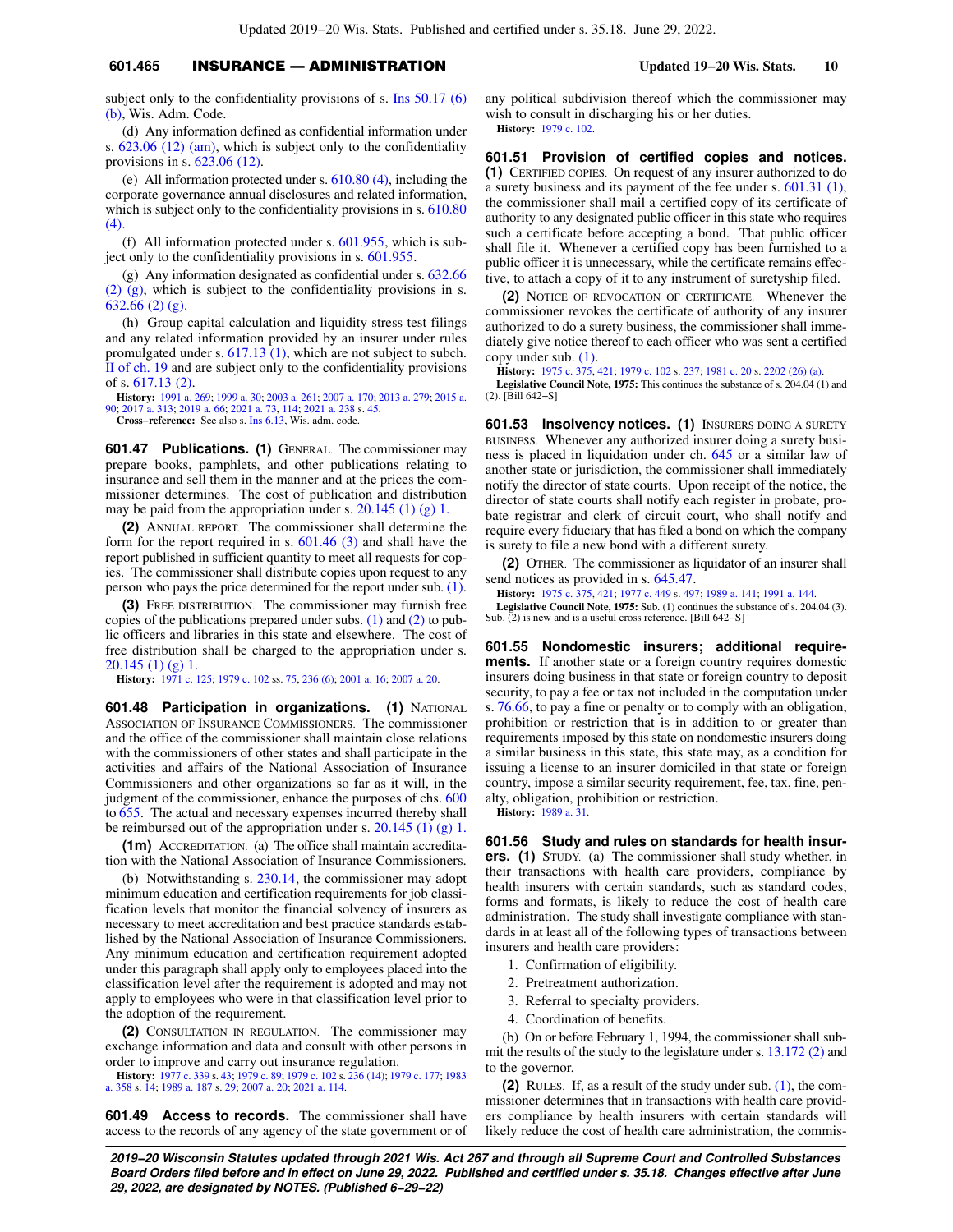sioner shall promulgate rules to establish and implement appropriate standards.

**History:** [1993 a. 16.](https://docs.legis.wisconsin.gov/document/acts/1993/16)

**601.57 Study and rules on health insurance identification cards.** (1) STUDY. (a) The commissioner, in consultation with the department of health services, shall study the feasibility and cost−effectiveness of requiring every health insurer to issue to its insureds uniform machine−readable health insurance identification cards and to establish a computerized support system for the cards that will accept and respond to electronically conveyed requests from health care providers for information related to an insured, such as eligibility, coverages and authorizations. The study shall consider the feasibility and cost−effectiveness of including the medical assistance program under subch. [IV of ch.](https://docs.legis.wisconsin.gov/document/statutes/subch.%20IV%20of%20ch.%2049) [49](https://docs.legis.wisconsin.gov/document/statutes/subch.%20IV%20of%20ch.%2049) in the system of identification cards and the computerized support system and the feasibility of using those systems to coordinate the payment of benefits by health insurers and the medical assistance program.

(b) On or before February 1, 1994, the commissioner shall submit the results of the study to the legislature under s. [13.172 \(2\)](https://docs.legis.wisconsin.gov/document/statutes/13.172(2)) and to the governor.

**(2)** RULES. If, as a result of the study under sub. [\(1\)](https://docs.legis.wisconsin.gov/document/statutes/601.57(1)), the commissioner determines that a health insurance identification card system and its computerized support system are feasible and would be cost−effective, the commissioner shall promulgate rules to establish and implement the systems.

**History:** [1993 a. 16;](https://docs.legis.wisconsin.gov/document/acts/1993/16) [1995 a. 27](https://docs.legis.wisconsin.gov/document/acts/1995/27) ss. [7007,](https://docs.legis.wisconsin.gov/document/acts/1995/27,%20s.%207007) [9126 \(19\);](https://docs.legis.wisconsin.gov/document/acts/1995/27,%20s.%209126) [2007 a. 20](https://docs.legis.wisconsin.gov/document/acts/2007/20) s. [9121 \(6\) \(a\)](https://docs.legis.wisconsin.gov/document/acts/2007/20,%20s.%209121).

**601.58 Interstate insurance product regulation compact.** The interstate insurance product regulation compact is hereby enacted into law and entered into by this state with all other jurisdictions legally joining therein, in substantially the following form:

**(1)** ARTICLE I — PURPOSES. Through means of joint and cooperative action among the compacting states, the purposes of this compact include all of the following:

(a) To promote and protect the interest of consumers of individual and group annuity, life insurance, disability income, and long−term care insurance products.

(b) To develop uniform standards for insurance products covered under the compact.

(c) To establish a central clearinghouse to receive and provide prompt review of insurance products covered under the compact and, in certain cases, advertisements related thereto, submitted by insurers authorized to do business in one or more compacting states

(d) To give appropriate regulatory approval to those product filings and advertisements satisfying the applicable uniform standard.

(e) To improve coordination of regulatory resources and expertise between state insurance departments regarding the setting of uniform standards and review of insurance products covered under the compact.

(f) To create the interstate insurance product regulation commission.

(g) To perform these and such other related functions as may be consistent with the state regulation of the business of insurance.

**(2)** ARTICLE II — DEFINITIONS. In this compact:

(a) "Advertisement" means any material designed to create public interest in a product or to induce the public to purchase, increase, modify, reinstate, borrow on, surrender, replace, or retain a policy, as more specifically defined in the rules and operating procedures of the commission.

(b) "Bylaws" mean those bylaws established by the commission for its governance, or for directing or controlling the commission's actions or conduct.

(c) "Commission" means the interstate insurance product regulation commission established by this compact.

(d) "Commissioner" means the chief insurance regulatory official of a state, including, but not limited to, commissioner, superintendent, director, or administrator.

(e) "Compacting state" means any state that has enacted this compact legislation and that has not withdrawn under sub. [\(14\) \(a\)](https://docs.legis.wisconsin.gov/document/statutes/601.58(14)(a)) or been terminated under sub. [\(14\) \(g\)](https://docs.legis.wisconsin.gov/document/statutes/601.58(14)(g)).

(f) "Domiciliary state" means the state in which an insurer is incorporated or organized; or, in the case of an alien insurer, its state of entry.

(g) "Insurer" means any entity licensed by a state to issue contracts of insurance for any of the lines of insurance covered by this section.

(h) "Member" means the person chosen by a compacting state as its representative to the commission, or his or her designee.

(i) "Noncompacting state" means any state that is not at the time a compacting state.

(j) "Operating procedures" mean procedures promulgated by the commission implementing a rule, a uniform standard, or a provision of this compact.

(k) "Product" means the form of a policy or contract, including any application, endorsement, or related form that is attached to and made a part of the policy or contract, and any evidence of coverage or certificate, for an individual or group annuity, life insurance, disability income, or long−term care insurance product that an insurer is authorized to issue.

(L) "Rule" means a statement of general or particular applicability and future effect promulgated by the commission, including a uniform standard developed under sub. [\(7\)](https://docs.legis.wisconsin.gov/document/statutes/601.58(7)), designed to implement, interpret, or prescribe law or policy or describing the organization, procedure, or practice requirements of the commission, which shall have the force and effect of law in the compacting states.

(m) "State" means any state, district, or territory of the United States of America.

(n) "Third−party filer" means an entity that submits a product filing to the commission on behalf of an insurer.

(o) "Uniform standard" means a standard adopted by the commission for a product line, pursuant to sub. [\(7\),](https://docs.legis.wisconsin.gov/document/statutes/601.58(7)) and shall include all of the product requirements in the aggregate; provided, that each uniform standard shall be construed, whether express or implied, to prohibit the use of any inconsistent, misleading, or ambiguous provisions in a product and the form of the product made available to the public shall not be unfair, inequitable, or against public policy as determined by the commission.

**(3)** ARTICLE III — ESTABLISHMENT OF THE COMMISSION AND VENUE. The compacting states hereby create the interstate insurance product regulation commission. Pursuant to sub.  $(4)$ , the commission will have the power to develop uniform standards for product lines, receive and provide prompt review of products filed therewith, and give approval to those product filings satisfying applicable uniform standards; provided, that it is not intended for the commission to be the exclusive entity for receipt and review of insurance product filings. Nothing herein shall prohibit any insurer from filing its product in any state wherein the insurer is licensed to conduct the business of insurance, and any such filing shall be subject to the laws of the state where filed. The commission is a body corporate and politic, and an instrumentality of the compacting states. The commission is solely responsible for its liabilities except as otherwise specifically provided in this compact. Venue is proper and judicial proceedings by or against the commission shall be brought solely and exclusively in a court of competent jurisdiction where the principal office of the commission is located.

**(4)** ARTICLE IV — POWERS OF THE COMMISSION. The commission shall have all of the following powers:

(a) To promulgate rules, pursuant to sub.  $(7)$ , which shall be binding in the compacting states to the extent and in the manner provided in this compact.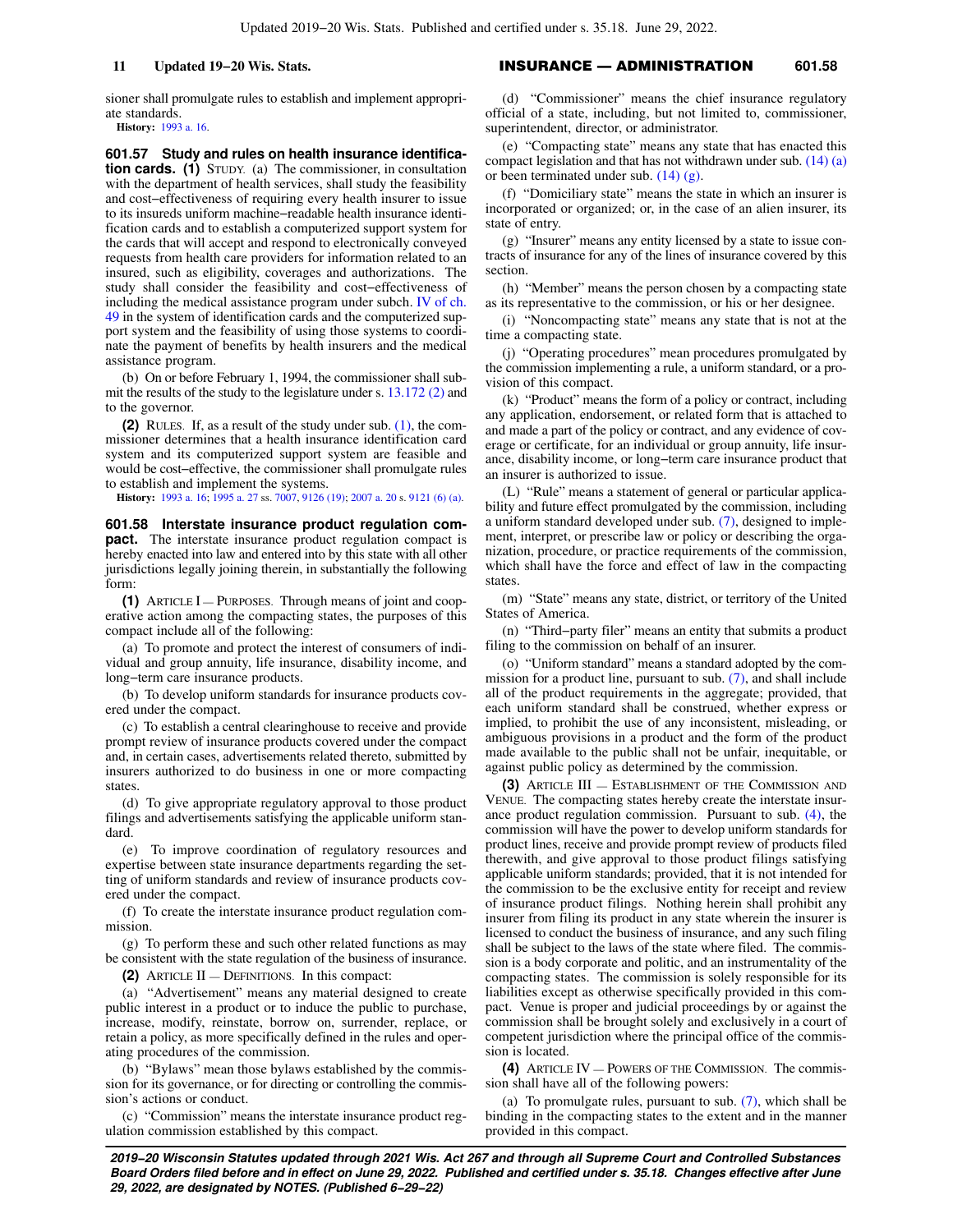# **601.58** INSURANCE — ADMINISTRATION **Updated 19−20 Wis. Stats. 12**

(b) To exercise its rule−making authority and establish reasonable uniform standards for products covered under the compact, and advertisement related thereto, which shall have the force and effect of law and shall be binding in the compacting states, but only for those products filed with the commission; provided, that a compacting state shall have the right to opt out of such uniform standard pursuant to sub. [\(7\)](https://docs.legis.wisconsin.gov/document/statutes/601.58(7)), to the extent and in the manner provided in this compact; and provided further, that any uniform standard established by the commission for long−term care insurance products may provide the same or greater protections for consumers as, but shall not provide less than, those protections set forth in the National Association of Insurance Commissioners' Long− Term Care Insurance Model Act and Long−Term Care Insurance Model Regulation, respectively, adopted as of 2001. The commission shall consider whether any subsequent amendments to the National Association of Insurance Commissioners' Long− Term Care Insurance Model Act or Long−Term Care Insurance Model Regulation adopted by the National Association of Insurance Commissioners require amending of the uniform standards established by the commission for long−term care insurance products.

(c) To receive and review in an expeditious manner products filed with the commission, and rate filings for disability income and long−term care insurance products, and give approval of those products and rate filings that satisfy the applicable uniform standard, where such approval shall have the force and effect of law and be binding on the compacting states to the extent and in the manner provided in the compact.

(d) To receive and review in an expeditious manner advertisement relating to long−term care insurance products for which uniform standards have been adopted by the commission, and give approval to all advertisement that satisfies the applicable uniform standard. For any product covered under this compact, other than long−term care insurance products, the commission shall have the authority to require an insurer to submit all or any part of its advertisement with respect to that product for review or approval prior to use, if the commission determines that the nature of the product is such that an advertisement of the product could have the capacity or tendency to mislead the public. The actions of the commission as provided in this subsection shall have the force and effect of law and shall be binding in the compacting states to the extent and in the manner provided in the compact.

(e) To exercise its rule−making authority and designate products and advertisement that may be subject to a self−certification process without the need for prior approval by the commission.

(f) To promulgate operating procedures, pursuant to sub. [\(7\),](https://docs.legis.wisconsin.gov/document/statutes/601.58(7)) that shall be binding in the compacting states to the extent and in the manner provided in this compact.

(g) To bring and prosecute legal proceedings or actions in its name as the commission; provided, that the standing of any state insurance department to sue or be sued under applicable law shall not be affected.

(h) To issue subpoenas requiring the attendance and testimony of witnesses and the production of evidence.

(i) To establish and maintain offices.

(j) To purchase and maintain insurance and bonds.

(k) To borrow, accept, or contract for services of personnel, including, but not limited to, employees of a compacting state.

(L) To hire employees, professionals, or specialists, and elect or appoint officers, and to fix their compensation, define their duties and give them appropriate authority to carry out the purposes of the compact, and determine their qualifications; and to establish the commission's personnel policies and programs relating to, among other things, conflicts of interest, rates of compensation, and qualifications of personnel.

(m) To accept any and all appropriate donations and grants of money, equipment, supplies, materials, and services, and to receive, utilize, and dispose of the same; provided, that at all times

the commission shall strive to avoid any appearance of impropriety.

(n) To lease, purchase, accept appropriate gifts or donations of, or otherwise own, hold, improve, or use, any property, real, personal, or mixed; provided, that at all times the commission shall strive to avoid any appearance of impropriety.

(o) To sell, convey, mortgage, pledge, lease, exchange, abandon, or otherwise dispose of any property, real, personal, or mixed.

(p) To remit filing fees to compacting states as may be set forth in the bylaws, rules, or operating procedures.

(q) To enforce compliance by compacting states with rules, uniform standards, operating procedures, and bylaws.

(r) To provide for dispute resolution among compacting states.

(s) To advise compacting states on issues relating to insurers domiciled or doing business in noncompacting jurisdictions, consistent with the purposes of this compact.

(t) To provide advice and training to those personnel in state insurance departments responsible for product review, and to be a resource for state insurance departments.

(u) To establish a budget and make expenditures.

(v) To borrow money.

(w) To appoint committees, including advisory committees comprising members, state insurance regulators, state legislators or their representatives, insurance industry and consumer representatives, and such other interested persons as may be designated in the bylaws.

(x) To provide and receive information from, and to cooperate with, law enforcement agencies.

(y) To adopt and use a corporate seal.

(z) To perform such other functions as may be necessary or appropriate to achieve the purposes of this compact consistent with the state regulation of the business of insurance.

**(5)** ARTICLE V — ORGANIZATION OF THE COMMISSION. (a) Each compacting state shall have one member. Each member shall be qualified to serve in such capacity under the applicable law of the compacting state. Any member may be removed or suspended from office as provided by the law of the state from which he or she shall be appointed. Any vacancy occurring in the commission shall be filled in accordance with the laws of the compacting state wherein the vacancy exists. Nothing herein shall be construed to affect the manner in which a compacting state determines the election or appointment and qualification of its own commissioner.

(b) Each member shall be entitled to one vote and shall have an opportunity to participate in the governance of the commission in accordance with the bylaws. Notwithstanding any provision herein to the contrary, no action of the commission with respect to the promulgation of a uniform standard shall be effective unless two−thirds of the members vote in favor thereof.

(c) The commission shall, by a majority of the members, prescribe bylaws to govern its conduct as may be necessary or appropriate to carry out the purposes, and exercise the powers, of the compact, including, but not limited to:

1. Establishing the fiscal year of the commission.

2. Providing reasonable procedures for appointing and electing members, as well as holding meetings, of the management committee.

3. Providing reasonable standards and procedures for all of the following:

a. The establishment and meetings of other committees.

b. Governing any general or specific delegation of any authority or function of the commission.

4. Providing reasonable procedures for calling and conducting meetings of the commission that consist of a majority of commission members, ensuring reasonable advance notice of each such meeting, and providing for the right of citizens to attend each such meeting with enumerated exceptions designed to protect the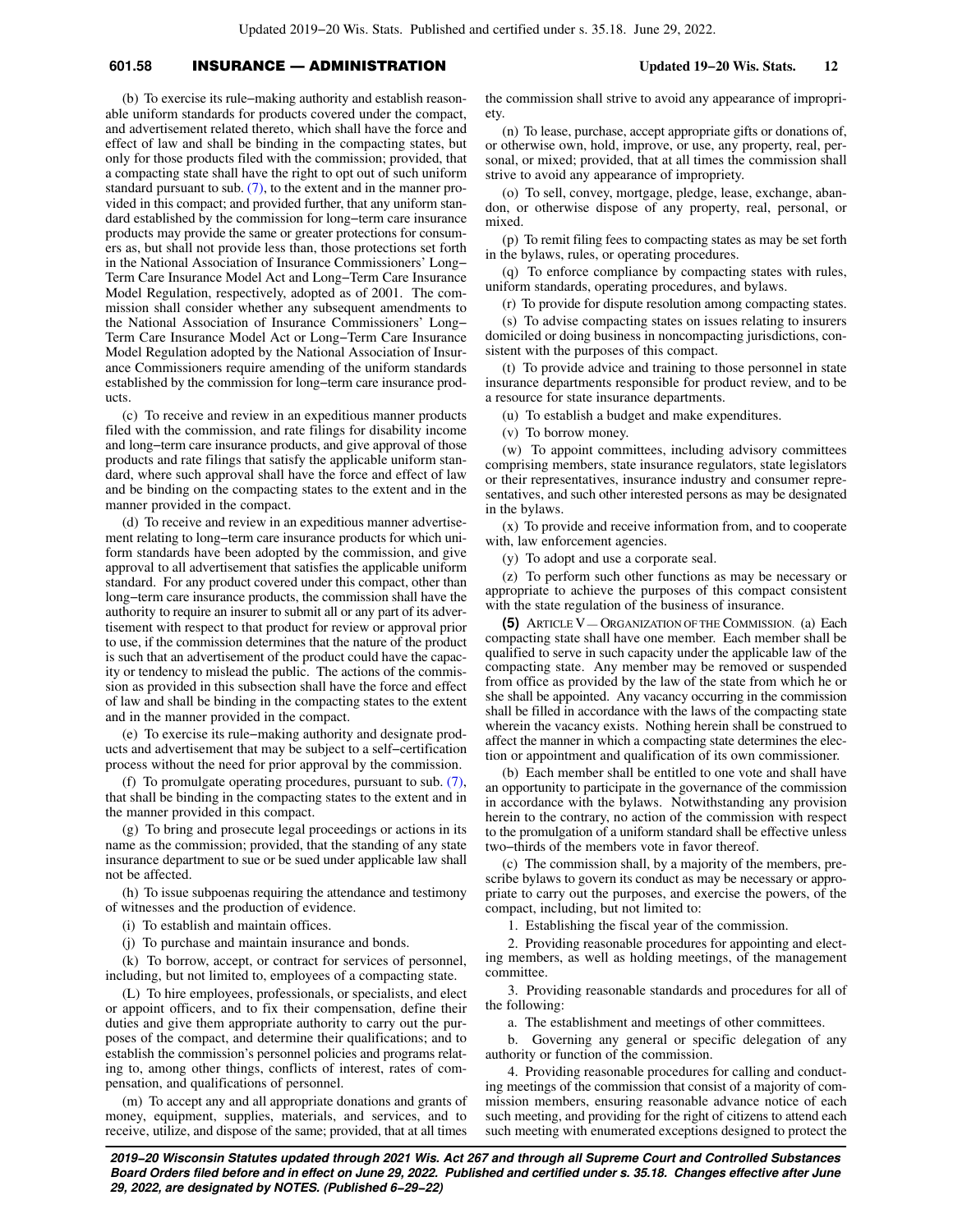public's interest, the privacy of individuals, and insurers' proprietary information, including trade secrets. The commission may meet in camera only after a majority of the entire membership votes to close a meeting en toto or in part. As soon as practicable, the commission must make public all of the following:

a. A copy of the vote to close the meeting revealing the vote of each member with no proxy votes allowed.

b. Votes taken during such meeting.

5. Establishing the titles, duties, and authority, and reasonable procedures for the election, of the officers of the commission.

6. Providing reasonable standards and procedures for the establishment of the personnel policies and programs of the commission. Notwithstanding any civil service or other similar laws of any compacting state, the bylaws shall exclusively govern the personnel policies and programs of the commission.

7. Promulgating a code of ethics to address permissible and prohibited activities of commission members and employees.

8. Providing a mechanism for winding up the operations of the commission and the equitable disposition of any surplus funds that may exist after the termination of the compact after the payment or reserving of all of its debts and obligations.

(d) The commission shall publish its bylaws in a convenient form and file a copy thereof and a copy of any amendment thereto, with the appropriate agency or officer in each of the compacting states.

(e) A management committee comprising no more than 14 members shall be established as follows:

1. One member from each of the 6 compacting states with the largest premium volume for individual and group annuities, life insurance, disability income, and long−term care insurance products, determined from the records of the National Association of Insurance Commissioners for the prior year.

2. Four members from those compacting states with at least 2 percent of the market based on the premium volume described in subd. [1.](https://docs.legis.wisconsin.gov/document/statutes/601.58(5)(e)1.), other than the 6 compacting states with the largest premium volume, selected on a rotating basis as provided in the bylaws.

3. Four members from those compacting states with less than 2 percent of the market, based on the premium volume described in subd. [1.,](https://docs.legis.wisconsin.gov/document/statutes/601.58(5)(e)1.) with one selected from each of the 4 zone regions of the National Association of Insurance Commissioners as provided in the bylaws.

(f) The management committee shall have such authority and duties as may be set forth in the bylaws, including, but not limited to, all of the following:

1. Managing the affairs of the commission in a manner consistent with the bylaws and purposes of the commission.

2. Establishing and overseeing an organizational structure within, and appropriate procedures for, the commission to provide for the creation of uniform standards and other rules, receipt and review of product filings, administrative and technical support functions, review of decisions regarding the disapproval of a product filing, and the review of elections made by a compacting state to opt out of a uniform standard; provided, that a uniform standard shall not be submitted to the compacting states for adoption unless approved by two−thirds of the members of the management committee.

3. Overseeing the offices of the commission.

4. Planning, implementing, and coordinating communications and activities with other state, federal, and local government organizations in order to advance the goals of the commission.

(g) The commission shall elect annually officers from the management committee, with each having such authority and duties as may be specified in the bylaws.

(h) The management committee may, subject to the approval of the commission, appoint or retain an executive director for such period, upon such terms and conditions, and for such compensa-

# **13 Updated 19−20 Wis. Stats.** INSURANCE — ADMINISTRATION **601.58**

tion as the commission determines appropriate. The executive director shall serve as secretary to the commission, but may not be a member of the commission. The executive director shall hire and supervise such other staff as may be authorized by the commission.

(i) A legislative committee comprising state legislators or their designees shall be established to monitor the operations of, and make recommendations to, the commission, including the management committee; provided, that the manner of selection and term of any legislative committee member shall be as set forth in the bylaws. Prior to the adoption by the commission of any uniform standard, revision to the bylaws, annual budget, or other significant matter as may be provided in the bylaws, the management committee shall consult with and report to the legislative committee.

(j) The commission shall establish 2 advisory committees, one of which shall comprise consumer representatives independent of the insurance industry, and the other comprising insurance industry representatives.

(k) The commission may establish additional advisory committees as its bylaws may provide for the carrying out of its functions.

(L) The commission shall maintain its corporate books and records in accordance with the bylaws.

(m) The members, officers, executive director, employees, and representatives of the commission shall be immune from suit and liability, either personally or in their official capacity, for any claim for damage to or loss of property or personal injury or other civil liability caused by or arising out of or relating to any actual or alleged act, error, or omission that occurred, or that the person against whom the claim is made had a reasonable basis for believing occurred, within the scope of commission employment, duties, or responsibilities; provided, that nothing in this paragraph shall be construed to protect any such person from suit or liability for any damage, loss, injury, or liability caused by the intentional or willful and wanton misconduct of that person.

(n) The commission shall defend any member, officer, executive director, employee, or representative of the commission in any civil action seeking to impose liability arising out of any actual or alleged act, error, or omission that occurred within the scope of commission employment, duties, or responsibilities, or that the person against whom the claim is made had a reasonable basis for believing occurred within the scope of commission employment, duties, or responsibilities; provided, that nothing herein shall be construed to prohibit that person from retaining his or her own counsel; and provided further, that the actual or alleged act, error, or omission did not result from that person's intentional or willful and wanton misconduct.

(o) The commission shall indemnify and hold harmless any member, officer, executive director, employee, or representative of the commission for the amount of any settlement or judgment obtained against that person arising out of any actual or alleged act, error, or omission that occurred within the scope of commission employment, duties, or responsibilities, or that such person had a reasonable basis for believing occurred within the scope of commission employment, duties, or responsibilities; provided, that the actual or alleged act, error, or omission did not result from the intentional or willful and wanton misconduct of that person.

(p) Section [893.80](https://docs.legis.wisconsin.gov/document/statutes/893.80) does not apply to claims against the commission.

**(6)** ARTICLE VI — MEETINGS AND ACTS OF THE COMMISSION. (a) The commission shall meet and take such actions as are consistent with the provisions of this compact and the bylaws.

(b) Each member of the commission shall have the right and power to cast a vote to which that compacting state is entitled and to participate in the business and affairs of the commission. A member shall vote in person or by such other means as provided in the bylaws. The bylaws may provide for members' participation in meetings by telephone or other means of communication.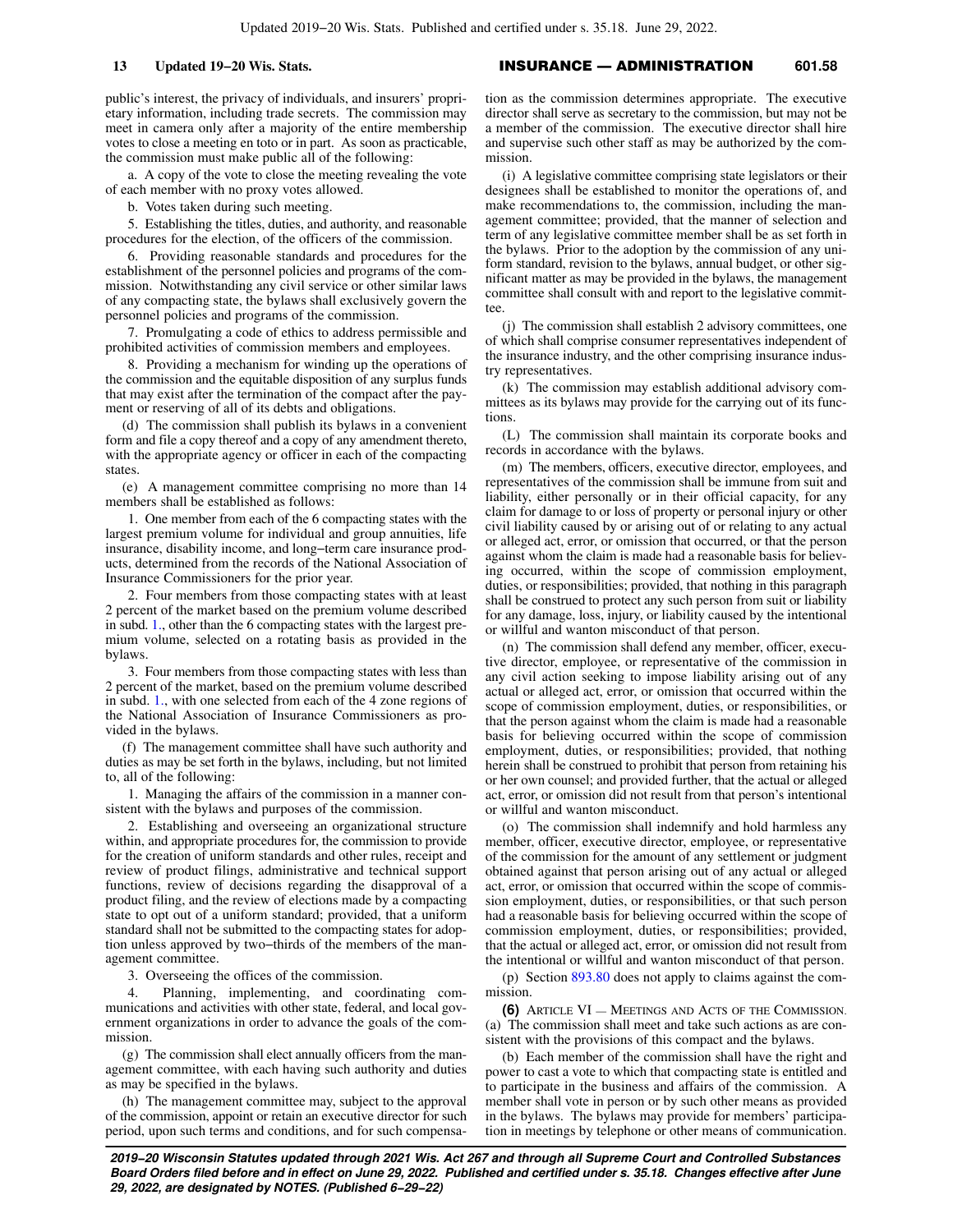# **601.58** INSURANCE — ADMINISTRATION **Updated 19−20 Wis. Stats. 14**

(c) The commission shall meet at least once during each calendar year. Additional meetings shall be held as set forth in the bylaws.

**(7)** ARTICLE VII — RULES AND OPERATING PROCEDURES; RULE− MAKING FUNCTIONS OF THE COMMISSION AND OPTING OUT OF UNI-FORM STANDARDS. (a) The commission shall promulgate reasonable rules, including uniform standards, and operating procedures in order to effectively and efficiently achieve the purposes of this compact. Notwithstanding the foregoing, in the event the commission exercises its rule−making authority in a manner that is beyond the scope of the purposes of this section, or the powers granted hereunder, then such an action by the commission shall be invalid and have no force and effect.

(b) Rules and operating procedures shall be made pursuant to a rule−making process that conforms to the Model State Administrative Procedure Act of 1981 as amended, as may be appropriate to the operations of the commission. Before the commission adopts a uniform standard, the commission shall give written notice to all relevant state legislative committees in each compacting state responsible for insurance issues of its intention to adopt the uniform standard. The commission in adopting a uniform standard shall consider fully all submitted materials and issue a concise explanation of its decision.

(c) A uniform standard shall become effective 90 days after its promulgation by the commission or such later date as the commission may determine; provided, that a compacting state may opt out of a uniform standard as provided in this subsection. "Opt out" shall be defined as any action by a compacting state to decline to adopt or participate in a promulgated uniform standard. All other rules and operating procedures, and amendments thereto, shall become effective as of the date specified in each rule, operating procedure, or amendment.

(d) 1. A compacting state may opt out of a uniform standard either by legislation or regulation duly promulgated by the insurance department under the compacting state's administrative procedure act. If a compacting state elects to opt out of a uniform standard by regulation, it must give written notice to the commission no later than 10 business days after the uniform standard is promulgated, or at the time the state becomes a compacting state, and find that the uniform standard does not provide reasonable protections to the citizens of the state, given the conditions in the state. The commissioner shall make specific findings of fact and conclusions of law, based on a preponderance of the evidence, detailing the conditions in the state that warrant a departure from the uniform standard and determining that the uniform standard would not reasonably protect the citizens of the state. The commissioner must consider and balance all of the following factors and find that the conditions in the state and needs of the citizens of the state outweigh all of the following factors:

a. The intent of the legislature to participate in, and the benefits of, an interstate agreement to establish national uniform consumer protections for the products subject to this section.

b. The presumption that a uniform standard adopted by the commission provides reasonable protections to consumers of the relevant product.

2. Notwithstanding subd. [1.](https://docs.legis.wisconsin.gov/document/statutes/601.58(7)(d)1.), a compacting state may, at the time of its enactment of this compact, prospectively opt out of all uniform standards involving long−term care insurance products by expressly providing for such opt out in the enacted compact, and such an opt out may not be treated as a material variance in the offer or acceptance of any state to participate in this compact. Such an opt out shall be effective at the time of enactment of this compact by the compacting state and shall apply to all existing uniform standards involving long−term care insurance products and those subsequently promulgated.

(e) If a compacting state elects to opt out of a uniform standard, the uniform standard shall remain applicable in the compacting state electing to opt out until such time as the opt out legislation is enacted into law or the regulation opting out becomes effective. Once the opt out of a uniform standard by a compacting state becomes effective as provided under the laws of that state, the uniform standard shall have no further force or effect in that state unless and until the legislation or regulation implementing the opt out is repealed or otherwise becomes ineffective under the laws of the state. If a compacting state opts out of a uniform standard after the uniform standard has been made effective in that state, the opt out shall have the same prospective effect as provided under sub. [\(14\)](https://docs.legis.wisconsin.gov/document/statutes/601.58(14)) for withdrawals.

(f) If a compacting state has formally initiated the process of opting out of a uniform standard by regulation, and while the regulatory opt out is pending, the compacting state may petition the commission, at least 15 days before the effective date of the uniform standard, to stay the effectiveness of the uniform standard in that state. The commission may grant a stay if it determines the regulatory opt out is being pursued in a reasonable manner and there is a likelihood of success. If a stay is granted or extended by the commission, the stay or extension thereof may postpone the effective date by up to 90 days, unless affirmatively extended by the commission; provided, that a stay may not be permitted to remain in effect for more than one year unless the compacting state can show extraordinary circumstances that warrant a continuance of the stay, including, but not limited to, the existence of a legal challenge that prevents the compacting state from opting out. A stay may be terminated by the commission upon notice that the rule−making process has been terminated.

(g) Not later than 30 days after a rule or operating procedure is promulgated, any person may file a petition for judicial review of the rule or operating procedure; provided, that the filing of such a petition may not stay or otherwise prevent the rule or operating procedure from becoming effective unless the court finds that the petitioner has a substantial likelihood of success. The court shall give deference to the actions of the commission consistent with applicable law and shall not find the rule or operating procedure to be unlawful if the rule or operating procedure represents a reasonable exercise of the commission's authority.

**(8)** ARTICLE VIII — COMMISSION RECORDS AND ENFORCEMENT. (a) The commission shall promulgate rules establishing conditions and procedures for public inspection and copying of its information and official records, except such information and records involving the privacy of individuals and insurers' trade secrets. The commission may promulgate additional rules under which it may make available to federal and state agencies, including law enforcement agencies, records and information otherwise exempt from disclosure, and may enter into agreements with such agencies to receive or exchange information or records subject to nondisclosure and confidentiality provisions.

(b) Except as to privileged records, data, and information, the laws of any compacting state pertaining to confidentiality or nondisclosure may not relieve any compacting state commissioner of the duty to disclose any relevant records, data, or information to the commission; provided, that disclosure to the commission shall not be deemed to waive or otherwise affect any confidentiality requirement; and provided further, that, except as otherwise expressly provided in this section, the commission shall not be subject to the compacting state's laws pertaining to confidentiality and nondisclosure with respect to records, data, and information in its possession. Confidential information of the commission shall remain confidential after such information is provided to any commissioner.

(c) The commission shall monitor compacting states for compliance with duly adopted bylaws, rules, including uniform standards, and operating procedures. The commission shall notify any noncomplying compacting state in writing of its noncompliance with commission bylaws, rules, or operating procedures. If a noncomplying compacting state fails to remedy its noncompliance within the time specified in the notice of noncompliance, the compacting state shall be deemed to be in default under sub. [\(14\)](https://docs.legis.wisconsin.gov/document/statutes/601.58(14)).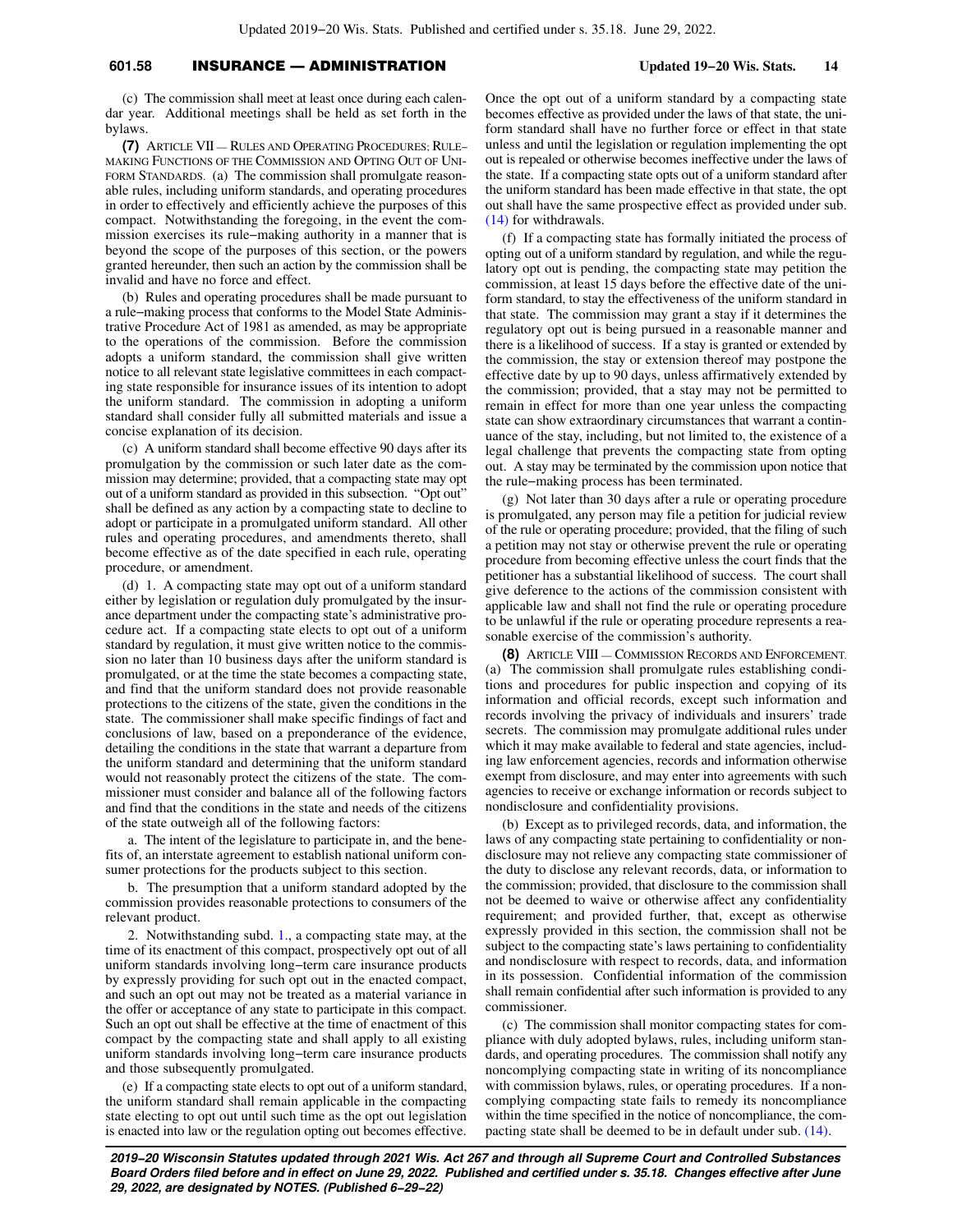(d) The commissioner of any state in which an insurer is authorized to do business, or is conducting the business of insurance, shall continue to exercise his or her authority to oversee the market regulation of the activities of the insurer in accordance with the provisions of the state's law. The commissioner's enforcement of compliance with the compact is governed by the following provisions:

1. With respect to the commissioner's market regulation of a product or advertisement that is approved by or certified to the commission, the content of the product or advertisement shall not constitute a violation of the provisions, standards, or requirements of the compact except upon a final order of the commission, issued at the request of a commissioner after prior notice to the insurer and an opportunity for hearing before the commission.

2. Before a commissioner may bring an action for violation of any provision, standard, or requirement of the compact relating to the content of an advertisement not approved by or certified to the commission, the commission, or an authorized commission officer or employee, must authorize the action. However, authorization pursuant to this subdivision does not require notice to the insurer, opportunity for hearing, or disclosure of requests for authorization or records of the commission's action on such requests.

**(9)** ARTICLE IX — DISPUTE RESOLUTION. The commission shall attempt, upon the request of a member, to resolve any disputes or other issues that are subject to this compact and that may arise between 2 or more compacting states, or between compacting states and noncompacting states, and the commission shall promulgate an operating procedure providing for resolution of such disputes.

**(10)** ARTICLE X — PRODUCT FILING AND APPROVAL. (a) Insurers and 3rd−party filers seeking to have a product approved by the commission shall file the product with, and pay applicable filing fees to, the commission. Nothing in this section shall be construed to restrict or otherwise prevent an insurer from filing its product with the insurance department in any state wherein the insurer is licensed to conduct the business of insurance, and such filing shall be subject to the laws of the states where filed.

(b) The commission shall establish appropriate filing and review processes and procedures pursuant to commission rules and operating procedures. Notwithstanding any provision herein to the contrary, the commission shall promulgate rules to establish conditions and procedures under which the commission will provide public access to product filing information. In establishing such rules, the commission shall consider the interests of the public in having access to such information, as well as protection of personal medical and financial information and trade secrets, that may be contained in a product filing or supporting information.

(c) Any product approved by the commission may be sold or otherwise issued in those compacting states for which the insurer is legally authorized to do business.

**(11)** ARTICLE XI — REVIEW OF COMMISSION DECISIONS REGARDING FILINGS. (a) Not later than 30 days after the commission has given notice of a disapproved product or advertisement filed with the commission, the insurer or 3rd−party filer whose filing was disapproved may appeal the determination to a review panel appointed by the commission. The commission shall promulgate rules to establish procedures for appointing such review panels and provide for notice and hearing. An allegation that the commission, in disapproving a product or advertisement filed with the commission, acted arbitrarily, capriciously, or in a manner that is an abuse of discretion or otherwise not in accordance with the law, is subject to judicial review in accordance with sub. [\(3\)](https://docs.legis.wisconsin.gov/document/statutes/601.58(3)).

(b) The commission shall have authority to monitor, review, and reconsider products and advertisement subsequent to their filing or approval upon a finding that the product does not meet the relevant uniform standard. Where appropriate, the commission

# **15 Updated 19−20 Wis. Stats.** INSURANCE — ADMINISTRATION **601.58**

may withdraw or modify its approval after proper notice and hearing, subject to the appeal process in par. [\(a\).](https://docs.legis.wisconsin.gov/document/statutes/601.58(11)(a))

**(12)** ARTICLE XII — FINANCE. (a) The commission shall pay or provide for the payment of the reasonable expenses of its establishment and organization. To fund the cost of its initial operations, the commission may accept contributions and other forms of funding from the National Association of Insurance Commissioners, compacting states, and other sources. Contributions and other forms of funding from other sources shall be of such a nature that the independence of the commission concerning the performance of its duties shall not be compromised.

(b) The commission shall collect a filing fee from each insurer and 3rd−party filer filing a product with the commission to cover the cost of the operations and activities of the commission and its staff in a total amount sufficient to cover the commission's annual budget.

(c) The commission's budget for a fiscal year may not be approved until it has been subject to notice and comment as set forth in sub. [\(7\).](https://docs.legis.wisconsin.gov/document/statutes/601.58(7))

(d) The commission shall be exempt from all taxation in and by the compacting states.

(e) The commission may not pledge the credit of any compacting state, except by and with the appropriate legal authority of that compacting state.

(f) The commission shall keep complete and accurate accounts of all its internal receipts, including grants and donations, and disbursements of all funds under its control. The internal financial accounts of the commission shall be subject to the accounting procedures established under its bylaws. The financial accounts and reports including the system of internal controls and procedures of the commission shall be audited annually by an independent certified public accountant. Upon the determination of the commission, but no less frequently than every 3 years, the review of the independent auditor shall include a management and performance audit of the commission. The commission shall make an annual report to the governor and legislature of each of the compacting states, which shall include a report of the independent audit. The commission's internal accounts shall not be confidential and such materials may be shared with the commissioner of any compacting state upon request; provided, that any work papers related to any internal or independent audit and any information regarding the privacy of individuals and insurers' proprietary information, including trade secrets, shall remain confidential.

(g) No compacting state shall have any claim to or ownership of any property held by or vested in the commission or to any commission funds held pursuant to the provisions of this compact.

**(13)** ARTICLE XIII — COMPACTING STATES, EFFECTIVE DATE, AND AMENDMENT. (a) Any state is eligible to become a compacting state.

(b) The compact shall become effective and binding upon legislative enactment of the compact into law by 2 compacting states; provided, that the commission shall become effective for purposes of adopting uniform standards for, reviewing, and giving approval or disapproval of, products filed with the commission that satisfy applicable uniform standards only after 26 states are compacting states or, alternatively, only after states representing greater than 40 percent of the premium volume for life insurance, annuity, disability income, and long−term care insurance products, based on records of the National Association of Insurance Commissioners for the prior year, are compacting states. Thereafter, it shall become effective and binding as to any other compacting state upon enactment of the compact into law by that state.

(c) Amendments to the compact may be proposed by the commission for enactment by the compacting states. No amendment shall become effective and binding upon the commission and the compacting states unless and until all compacting states enact the amendment into law.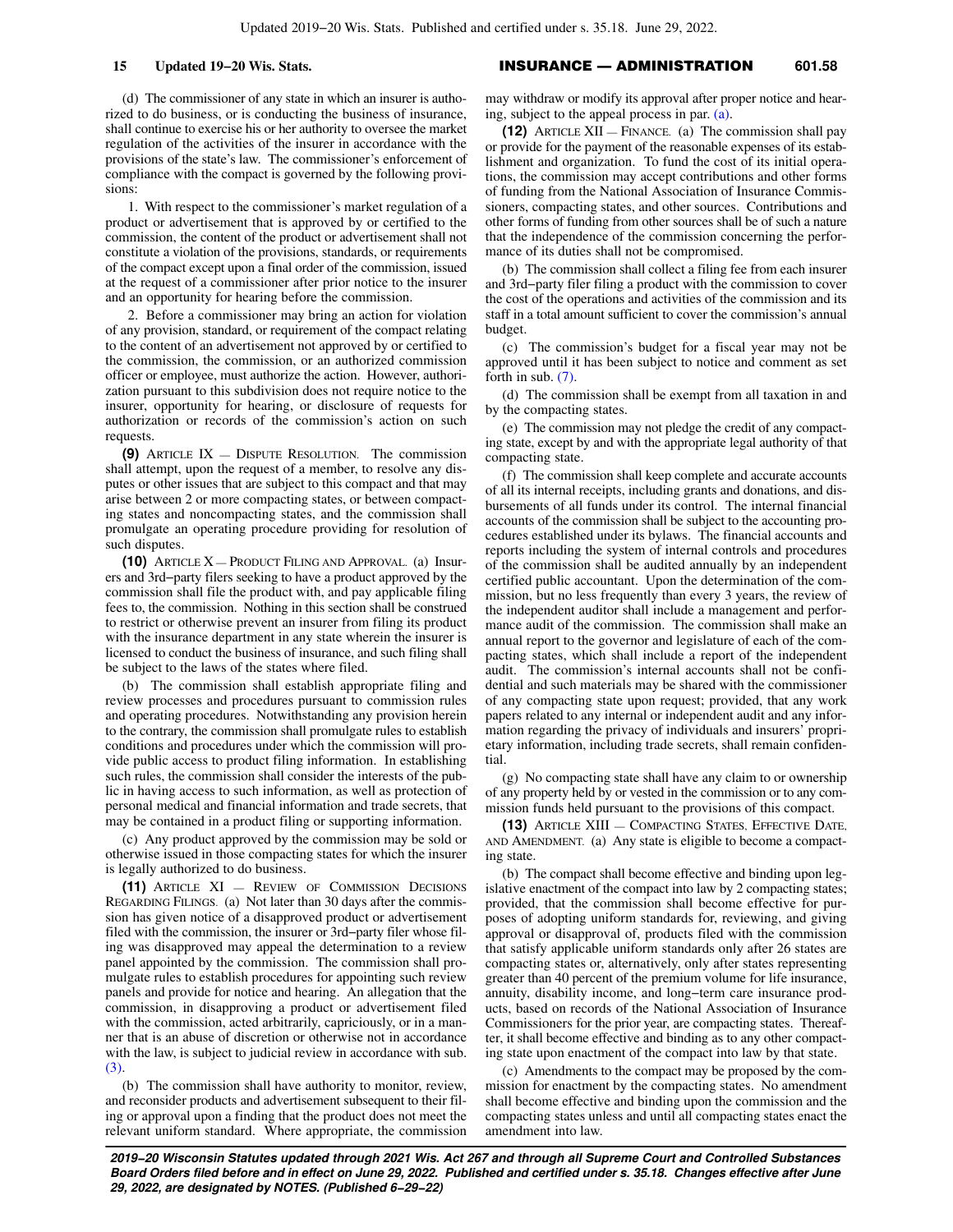# **601.58** INSURANCE — ADMINISTRATION **Updated 19−20 Wis. Stats. 16**

**(14)** ARTICLE XIV — WITHDRAWAL, DEFAULT, AND TERMINA-TION. (a) Once effective, the compact shall continue in force and remain binding upon each and every compacting state; provided, that a compacting state may withdraw from the compact ("withdrawing state") by enacting a statute specifically repealing the statute that enacted the compact into law.

(b) The effective date of withdrawal is the effective date of the repealing statute. The withdrawal shall not apply to any product filings approved or self−certified, or any advertisement of such products, on the date the repealing statute becomes effective, except by mutual agreement of the commission and the withdrawing state, unless the approval is rescinded by the withdrawing state as provided in par. [\(e\).](https://docs.legis.wisconsin.gov/document/statutes/601.58(14)(e))

(c) The commissioner of the withdrawing state shall immediately notify the management committee in writing upon the introduction of legislation repealing this compact in the withdrawing state.

(d) The commission shall notify the other compacting states of the introduction of such legislation within 10 days after its receipt of notice thereof.

(e) The withdrawing state is responsible for all obligations, duties, and liabilities incurred through the effective date of withdrawal, including any obligations, the performance of which extend beyond the effective date of withdrawal, except to the extent those obligations may have been released or relinquished by mutual agreement of the commission and the withdrawing state. The commission's approval of products and advertisement prior to the effective date of withdrawal shall continue to be effective and be given full force and effect in the withdrawing state, unless formally rescinded by the withdrawing state in the same manner as provided by the laws of the withdrawing state for the prospective disapproval of products or advertisement previously approved under state law.

(f) Reinstatement following withdrawal of any compacting state shall occur upon the effective date of the withdrawing state reenacting the compact.

(g) If the commission determines that any compacting state has at any time defaulted ("defaulting state") in the performance of any of its obligations or responsibilities under this compact, the bylaws, or duly promulgated rules or operating procedures, then, after notice and hearing as set forth in the bylaws, all rights, privileges, and benefits conferred by this compact on the defaulting state shall be suspended from the effective date of default as fixed by the commission. The grounds for default include, but are not limited to, failure of a compacting state to perform its obligations or responsibilities and any other grounds designated in commission rules. The commission shall immediately notify the defaulting state in writing of the defaulting state's suspension pending a cure of the default. The commission shall stipulate the conditions and the time period within which the defaulting state must cure its default. If the defaulting state fails to cure the default within the time period specified by the commission, the defaulting state shall be terminated from the compact and all rights, privileges, and benefits conferred by this compact shall be terminated from the effective date of termination.

(h) Product approvals by the commission or product self−certifications, or any advertisement in connection with such product, that are in force on the effective date of termination shall remain in force in the defaulting state in the same manner as if the defaulting state had withdrawn voluntarily under par. [\(a\)](https://docs.legis.wisconsin.gov/document/statutes/601.58(14)(a)).

(i) Reinstatement following termination of any compacting state requires a reenactment of the compact.

(j) The compact dissolves effective upon the date of the withdrawal or default of the compacting state that reduces membership in the compact to one compacting state.

(k) Upon the dissolution of this compact, the compact becomes null and void and shall be of no further force or effect, and the business and affairs of the commission shall be wound up and any surplus funds shall be distributed in accordance with the bylaws.

**(15)** ARTICLE XV — SEVERABILITY AND CONSTRUCTION. (a) The provisions of this compact shall be severable; and if any phrase, clause, sentence, or provision is deemed unenforceable, the remaining provisions of the compact shall be enforceable.

(b) The provisions of this compact shall be liberally construed to effectuate its purposes.

**(16)** ARTICLE XVI — BINDING EFFECT OF COMPACT AND OTHER LAWS. (a) Nothing herein prevents the enforcement of any other law of a compacting state, except as provided in par. [\(b\).](https://docs.legis.wisconsin.gov/document/statutes/601.58(16)(b))

(b) For any product approved by or certified to the commission, the rules, uniform standards, and any other requirements of the commission shall constitute the exclusive provisions applicable to the content, approval, and certification of such products. For advertisement that is subject to the commission's authority, any rule, uniform standard, or other requirement of the commission that governs the content of the advertisement shall constitute the exclusive provision that a commissioner may apply to the content of the advertisement. Notwithstanding the foregoing, no action taken by the commission shall abrogate or restrict any of the following:

1. The access of any person to state courts.

2. Remedies available under state law related to breach of contract, tort, or other laws not specifically directed to the content of the product.

3. State law relating to the construction of insurance contracts.

4. The authority of the secretary of agriculture, trade and consumer protection or the attorney general of the state, including, but not limited to, maintaining any actions or proceedings, as authorized by law.

(c) All insurance products filed with individual states shall be subject to the laws of those states.

(d) All lawful actions of the commission, including all rules and operating procedures promulgated by the commission, are binding upon the compacting states. All agreements between the commission and the compacting states are binding in accordance with their terms. Upon the request of a party to a conflict over the meaning or interpretation of commission actions, and upon a majority vote of the compacting states, the commission may issue advisory opinions regarding the meaning or interpretation in dispute.

(e) In the event any provision of this compact exceeds the constitutional limits imposed on the legislature of any compacting state, the obligations, duties, powers, or jurisdiction sought to be conferred by that provision upon the commission shall be ineffective as to that compacting state, and such obligations, duties, powers, or jurisdiction shall remain in the compacting state and shall be exercised by the agency thereof to which such obligations, duties, powers, or jurisdiction are delegated by law in effect at the time this compact becomes effective.

**History:** [2007 a. 168.](https://docs.legis.wisconsin.gov/document/acts/2007/168)

## SUBCHAPTER V

### PROCEDURES AND ENFORCEMENT

**601.61 Auxiliary procedural powers.** The commissioner may administer oaths, take testimony, issue subpoenas and take depositions in connection with any hearing, meeting, examination, investigation or other proceeding that the commissioner may conduct.

**History:** [1979 c. 102](https://docs.legis.wisconsin.gov/document/acts/1979/102) s. [236 \(6\)](https://docs.legis.wisconsin.gov/document/acts/1979/102,%20s.%20236).

**601.62 Hearings. (1)** HEARING REQUIRED. Whenever chs. [600](https://docs.legis.wisconsin.gov/document/statutes/ch.%20600) to [655](https://docs.legis.wisconsin.gov/document/statutes/ch.%20655) expressly so provide, the commissioner shall hold a hearing before issuing an order.

**(2)** SPECIAL INSURANCE HEARINGS. Chapter [227](https://docs.legis.wisconsin.gov/document/statutes/ch.%20227) shall apply to all hearings under chs. [600](https://docs.legis.wisconsin.gov/document/statutes/ch.%20600) to [655](https://docs.legis.wisconsin.gov/document/statutes/ch.%20655), except those for which special procedures are prescribed.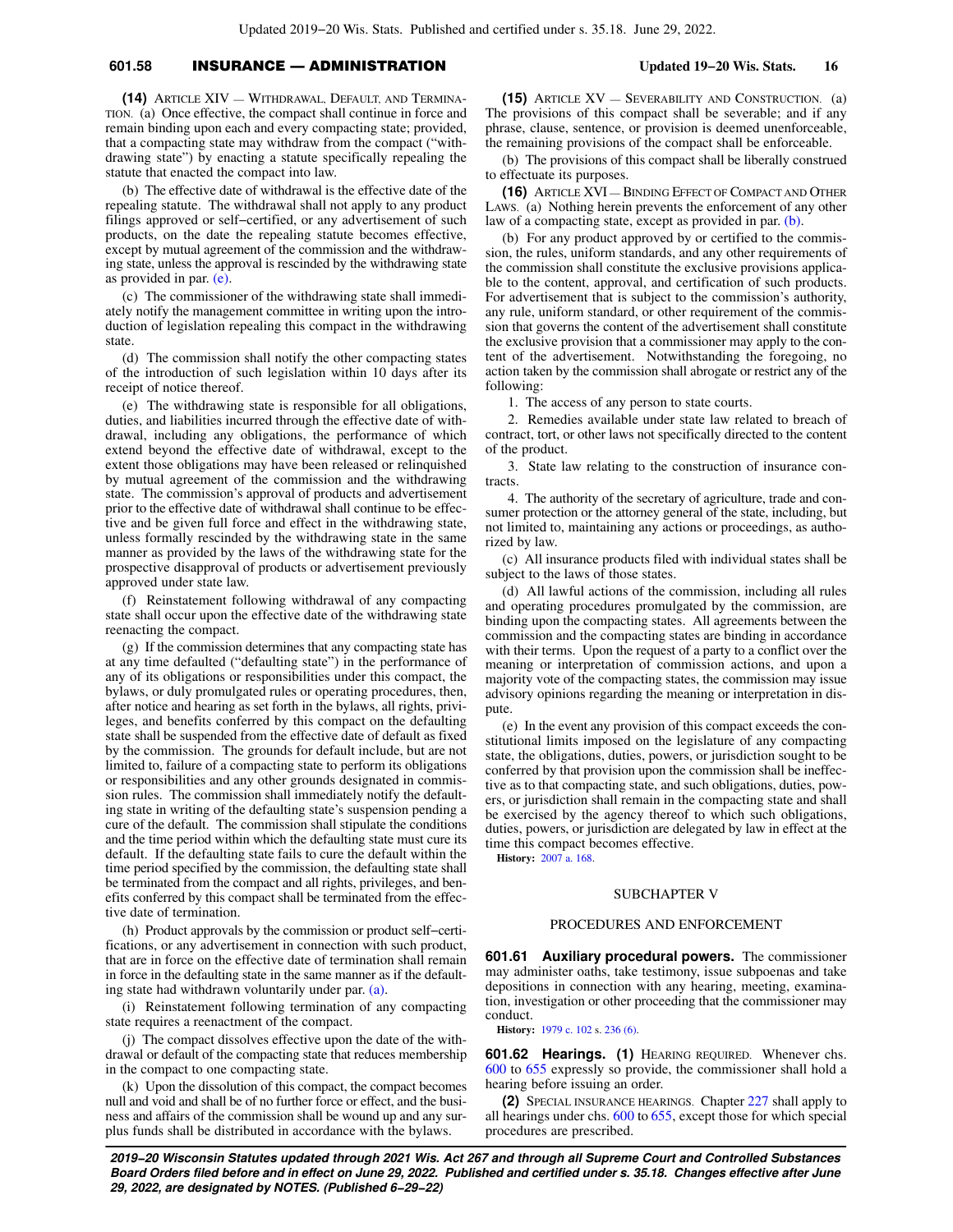the hearing or rehearing.

**(3)** ADJUDICATORY HEARINGS. In addition to the requirements of ch. [227](https://docs.legis.wisconsin.gov/document/statutes/ch.%20227), the following provisions apply:

(a) *Subsequent hearings.* Whenever an order is issued without a hearing, any person aggrieved by the order may demand a hearing within 30 days after the date on which the notice of the order was mailed. Failure to demand a hearing within the period prescribed therefor is waiver of a hearing. The demand shall be in writing and shall be served on the commissioner by delivering a copy to the commissioner or by leaving it at the commissioner's office. The commissioner shall thereupon hold a hearing not less than 10 nor more than 60 days after service of the demand.

(c) *Reduction and extension of periods.* Upon request of the person demanding the hearing or of any other aggrieved person, the commissioner may reduce or extend the period prescribed by par. [\(a\)](https://docs.legis.wisconsin.gov/document/statutes/601.62(3)(a)) for holding a hearing.

**(4)** FEES IN INVESTIGATIONS AND HEARINGS. The fees for stenographic services in investigations, examinations, and hearings may not exceed the sum provided for like services in the circuit court. The fees of officers, witnesses, interpreters, and stenographers on behalf of the commissioner or the state shall be paid by the secretary of administration, authorized by the certificate of the commissioner, and shall be charged to the appropriation under s. [20.145 \(1\) \(g\) 1.](https://docs.legis.wisconsin.gov/document/statutes/20.145(1)(g)1.)

**(5)** IMMUNITY FROM PROSECUTION. (a) No natural person is excused from attending and testifying or from producing any document or record before the commissioner, or from obedience to the subpoena of the commissioner, or from appearing in any proceeding instituted by the commissioner, on the ground that the testimony or evidence required from the person may tend to incriminate the person or subject the person to a penalty or forfeiture; but no such person may be criminally prosecuted for or on account of his or her testimony or evidence, after claiming privilege against self−incrimination, except that the person testifying is not exempt from prosecution and punishment for perjury, false swearing or contempt committed in testifying.

(b) The immunity provided under par. [\(a\)](https://docs.legis.wisconsin.gov/document/statutes/601.62(5)(a)) is subject to the restrictions under s. [972.085.](https://docs.legis.wisconsin.gov/document/statutes/972.085)

**History:** [1975 c. 371](https://docs.legis.wisconsin.gov/document/acts/1975/371); [1975 c. 414](https://docs.legis.wisconsin.gov/document/acts/1975/414) ss. [27,](https://docs.legis.wisconsin.gov/document/acts/1975/414,%20s.%2027) [28;](https://docs.legis.wisconsin.gov/document/acts/1975/414,%20s.%2028) [1975 c. 421;](https://docs.legis.wisconsin.gov/document/acts/1975/421) [1977 c. 203](https://docs.legis.wisconsin.gov/document/acts/1977/203) ss. [81](https://docs.legis.wisconsin.gov/document/acts/1977/203,%20s.%2081), [82](https://docs.legis.wisconsin.gov/document/acts/1977/203,%20s.%2082), [102](https://docs.legis.wisconsin.gov/document/acts/1977/203,%20s.%20102); [1977 c. 339](https://docs.legis.wisconsin.gov/document/acts/1977/339) ss. [30](https://docs.legis.wisconsin.gov/document/acts/1977/339,%20s.%2030), [43;](https://docs.legis.wisconsin.gov/document/acts/1977/339,%20s.%2043) [1979 c. 89;](https://docs.legis.wisconsin.gov/document/acts/1979/89) [1983 a. 358](https://docs.legis.wisconsin.gov/document/acts/1983/358) s. [14](https://docs.legis.wisconsin.gov/document/acts/1983/358,%20s.%2014); [1989 a. 122;](https://docs.legis.wisconsin.gov/document/acts/1989/122) [1989 a. 187](https://docs.legis.wisconsin.gov/document/acts/1989/187) s. [29](https://docs.legis.wisconsin.gov/document/acts/1989/187,%20s.%2029); [1995 a. 396;](https://docs.legis.wisconsin.gov/document/acts/1995/396) [2003 a. 33;](https://docs.legis.wisconsin.gov/document/acts/2003/33) [2007 a. 20](https://docs.legis.wisconsin.gov/document/acts/2007/20).

**Cross−reference:** See also ch. [Ins 5,](https://docs.legis.wisconsin.gov/document/administrativecode/ch.%20Ins%205) Wis. adm. code.

**Legislative Council Note on sub. (5), 1975:** This replaces ss. 207.13 and 201.53 ness nethods to this act]. (11) and (12) [recaled by this act]. Section 207.13 was in the unfair insurance business methods chapter but appl even broader in proceedings covered. It is modeled after the securities act provision<br>(s. 551.56 (3) of the statutes) with one phrase deleted because s. 601.18 makes it<br>unnecessary, and other changes, some editorial and on immunity to criminal prosecution. Other similar provisions are to be found in s. 93.17 (department of agriculture), s. 97.20 (10) (same; food regulation), s. 11.07 (employ-<br>ment relations commission), s. 196.48 (public ser 201.53, which contained a miscellaneous group of provisions, mostly concerning unfair marketing practices, but it applied very broadly to all proceedings and, apparently, even informal requests for information. [Bill 16−S]

**601.63 Notice and effective date of orders. (1) NOTICE** TO PERSON ADDRESSED BY ORDER. Notice of any order by the com-missioner shall be served under s. [227.48](https://docs.legis.wisconsin.gov/document/statutes/227.48).

**(2)** NOTIFICATION TO AGENTS OF REVOCATION OF CERTIFICATE OF AUTHORITY OF INSURER. Upon issuance of any order limiting, suspending or revoking an insurer's authority to do business in this state, the commissioner shall notify by mail all agents of the insurer of whom the commissioner has record. The commissioner shall also publish a class 1 notice of the order under ch. [985](https://docs.legis.wisconsin.gov/document/statutes/ch.%20985).

**(3)** DELAY OF EFFECTIVE DATE. Except as provided in sub. [\(4\)](https://docs.legis.wisconsin.gov/document/statutes/601.63(4)) or as expressly provided otherwise by statute, all orders of the commissioner shall take effect 10 days after notice under sub. [\(1\)](https://docs.legis.wisconsin.gov/document/statutes/601.63(1)) or at a later date specified in the order.

**(3m)** HEARING REQUEST. If the order was issued without a hearing, any person aggrieved by the order may demand a hearing under s.  $601.62$  (3) (a). If no demand for a hearing is made within the prescribed time, the order is final.

**(4)** SUSPENSION OF ORDER. Whenever a hearing is demanded under s.  $601.62$  (3) (a) or a rehearing is requested under s.  $227.49$ ,

the commissioner may suspend the order or any part thereof until after the hearing or rehearing. If the commissioner refuses to suspend the order, any person aggrieved thereby may seek a court order under ch. [813](https://docs.legis.wisconsin.gov/document/statutes/ch.%20813) to restrain enforcement of the order until after

**(5)** ACTIONS SUBJECT TO APPROVAL OR DISAPPROVAL. (a) *Required approval.* Whenever the law requires the commissioner's approval for a certain action, the action is not effective until expressly approved. The approval is deemed refused if the commissioner does not act within 60 days after receiving the application for approval.

(b) *Reserved disapproval.* Whenever the law provides that a certain action does not become effective if disapproved by the commissioner within a certain period, the action may be made effective prior to the expiration of the period by being affirmatively approved by the commissioner.

(c) *Specific provisions.* Paragraphs [\(a\)](https://docs.legis.wisconsin.gov/document/statutes/601.63(5)(a)) and [\(b\)](https://docs.legis.wisconsin.gov/document/statutes/601.63(5)(b)) do not apply to the extent that the law specifically provides otherwise.

**History:** [1971 c. 40](https://docs.legis.wisconsin.gov/document/acts/1971/40) s. [93](https://docs.legis.wisconsin.gov/document/acts/1971/40,%20s.%2093); Sup. Ct. Order, 67 Wis. 2d 585, 776 (1975); [1975 c. 218](https://docs.legis.wisconsin.gov/document/acts/1975/218); [1975 c. 414](https://docs.legis.wisconsin.gov/document/acts/1975/414) s. [28;](https://docs.legis.wisconsin.gov/document/acts/1975/414,%20s.%2028) [1977 c. 26;](https://docs.legis.wisconsin.gov/document/acts/1977/26) [1977 c. 203](https://docs.legis.wisconsin.gov/document/acts/1977/203) ss. [83,](https://docs.legis.wisconsin.gov/document/acts/1977/203,%20s.%2083) [84](https://docs.legis.wisconsin.gov/document/acts/1977/203,%20s.%2084), [104](https://docs.legis.wisconsin.gov/document/acts/1977/203,%20s.%20104); [1979 c. 102;](https://docs.legis.wisconsin.gov/document/acts/1979/102) [1985 a. 182](https://docs.legis.wisconsin.gov/document/acts/1985/182) s. [57](https://docs.legis.wisconsin.gov/document/acts/1985/182,%20s.%2057); [1995 a. 396.](https://docs.legis.wisconsin.gov/document/acts/1995/396)

**601.64 Enforcement procedure. (1) INJUNCTIONS AND** RESTRAINING ORDERS. The commissioner may commence an action in circuit court in the name of the state to restrain by temporary or permanent injunction or by temporary restraining order any violation of chs. [600](https://docs.legis.wisconsin.gov/document/statutes/ch.%20600) to [655](https://docs.legis.wisconsin.gov/document/statutes/ch.%20655) or s. [149.13,](https://docs.legis.wisconsin.gov/document/statutes/2011/149.13) 2011 stats., any rule promulgated under chs. [600](https://docs.legis.wisconsin.gov/document/statutes/ch.%20600) to [655,](https://docs.legis.wisconsin.gov/document/statutes/ch.%20655) or any order issued under s. [601.41 \(4\)](https://docs.legis.wisconsin.gov/document/statutes/601.41(4)). The commissioner need not show irreparable harm or lack of an adequate remedy at law in an action commenced under this subsection.

**(2)** COMPULSIVE FORFEITURES. If a person does not comply with an order issued under s. [601.41 \(4\)](https://docs.legis.wisconsin.gov/document/statutes/601.41(4)) within 2 weeks after the commissioner has given the person notice of the commissioner's intention to proceed under this subsection, the commissioner may commence an action for a forfeiture in such sum as the court considers just, but not exceeding \$5,000 for each day that the violation continues after the commencement of the action until judgment is rendered. No forfeiture may be imposed under this subsection if at the time the action was commenced the person was in compliance with the order, nor for any violation of an order occurring while any proceeding for judicial review of the order was pending, unless the court in which the proceeding was pending certifies that the claim of invalidity or nonapplicability of the order was frivolous or a sham. If after judgment is rendered the person does not comply with the order, the commissioner may commence a new action for a forfeiture and may continue commencing actions until the person complies. The proceeds of all actions under this subsection, after deduction of the expenses of collection, shall be paid into the common school fund of the state.

**(3)** FORFEITURES AND CIVIL PENALTIES. (a) *Restitutionary forfeiture.* Whoever violates an effective order issued under s. [601.41 \(4\)](https://docs.legis.wisconsin.gov/document/statutes/601.41(4)), any insurance statute or rule, or s. [149.13,](https://docs.legis.wisconsin.gov/document/statutes/2011/149.13) 2011 stats., shall forfeit to the state twice the amount of any profit gained from the violation, in addition to any other forfeiture or penalty imposed.

(b) *Forfeiture for violation of order.* Whoever violates an order issued under s. [601.41 \(4\)](https://docs.legis.wisconsin.gov/document/statutes/601.41(4)) which is effective under s. [601.63](https://docs.legis.wisconsin.gov/document/statutes/601.63) shall forfeit to the state not more than \$1,000 for each violation. Each day that the violation continues is a separate offense.

(c) *Forfeiture for violation of statute or rule.* Whoever violates an insurance statute or rule or s. [149.13](https://docs.legis.wisconsin.gov/document/statutes/2011/149.13), 2011 stats., intentionally aids a person in violating an insurance statute or rule or s. [149.13,](https://docs.legis.wisconsin.gov/document/statutes/2011/149.13) 2011 stats., or knowingly permits a person over whom he or she has authority to violate an insurance statute or rule or s. [149.13,](https://docs.legis.wisconsin.gov/document/statutes/2011/149.13) 2011 stats., shall forfeit to the state not more than \$1,000 for each violation, except that whoever violates an insurance statute or rule, intentionally aids a person in violating an insurance statute or rule, or knowingly permits a person over whom he or she has authority to violate an insurance statute or rule shall, if the violation specifically involves a consumer who is an adult at risk, as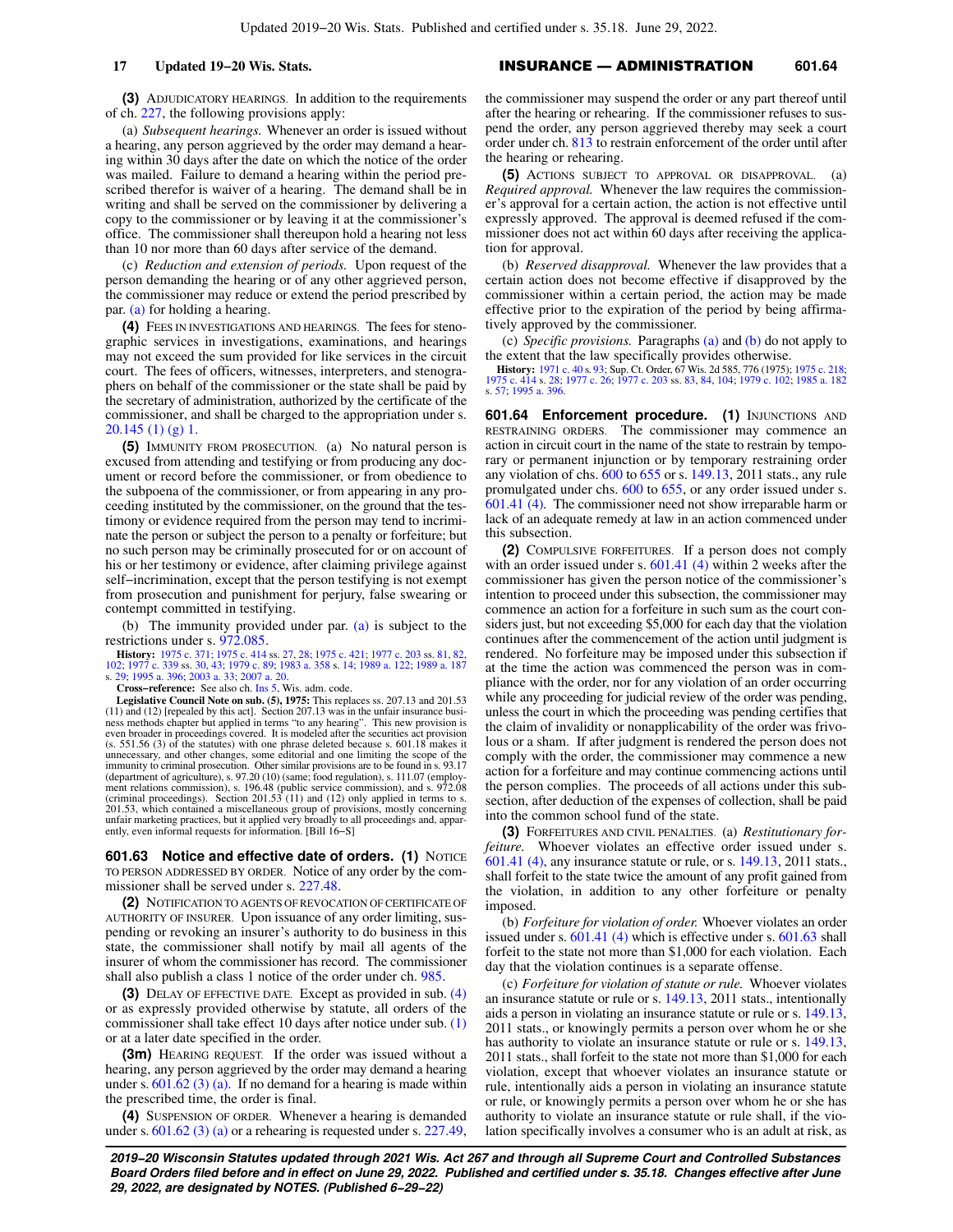# **601.64** INSURANCE — ADMINISTRATION **Updated 19−20 Wis. Stats. 18**

defined in s. [55.01 \(1e\),](https://docs.legis.wisconsin.gov/document/statutes/55.01(1e)) or an individual who is at least 60 years of age, forfeit to the state not more than \$5,000 for each violation. If the statute or rule imposes a duty to make a report to the commissioner, each week of delay in complying with the duty is a new violation.

(d) *Procedure.* The commissioner may order any person to pay a forfeiture imposed under this subsection or s. [601.65](https://docs.legis.wisconsin.gov/document/statutes/601.65), which shall be paid into the common school fund. If the order is issued without a hearing, the affected person may demand a hearing under s.  $601.62$  (3) (a). If the person fails to request a hearing, the order is conclusive as to the person's liability. The scope of review for forfeitures ordered is that specified under s. [227.57](https://docs.legis.wisconsin.gov/document/statutes/227.57). The commissioner may cause action to be commenced to recover the forfeiture. Before an action is commenced, the commissioner may compromise the forfeiture.

**(4)** CRIMINAL PENALTY. Whoever intentionally violates or intentionally permits any person over whom he or she has authority to violate or intentionally aids any person in violating any insurance statute or rule of this state, s. [149.13,](https://docs.legis.wisconsin.gov/document/statutes/2011/149.13) 2011 stats., or any effective order issued under s. [601.41 \(4\)](https://docs.legis.wisconsin.gov/document/statutes/601.41(4)) is guilty of a Class I felony, unless a specific penalty is provided elsewhere in the statutes. Intent has the meaning expressed under s. [939.23](https://docs.legis.wisconsin.gov/document/statutes/939.23).

**(5)** REVOCATION, SUSPENSION AND LIMITATION OF LICENSES. Whenever a licensee of the office other than an insurer, a motor club, an adjuster or an insurance intermediary persistently or substantially violates chs. [600](https://docs.legis.wisconsin.gov/document/statutes/ch.%20600) to [646](https://docs.legis.wisconsin.gov/document/statutes/ch.%20646) or an order of the commissioner under s. [601.41 \(4\),](https://docs.legis.wisconsin.gov/document/statutes/601.41(4)) or if the licensee's methods and practices in the conduct of business endanger, or financial resources are inadequate to safeguard, the legitimate interests of customers and the public, the commissioner may, after a hearing, in whole or in part revoke, suspend or limit the license.

**History:** [1971 c. 260](https://docs.legis.wisconsin.gov/document/acts/1971/260); Sup. Ct. Order, 67 Wis. 2d 585, 776 (1975); [1975 c. 218](https://docs.legis.wisconsin.gov/document/acts/1975/218), [371](https://docs.legis.wisconsin.gov/document/acts/1975/371), [421;](https://docs.legis.wisconsin.gov/document/acts/1975/421) [1977 c. 203;](https://docs.legis.wisconsin.gov/document/acts/1977/203) [1977 c. 339](https://docs.legis.wisconsin.gov/document/acts/1977/339) s. [43](https://docs.legis.wisconsin.gov/document/acts/1977/339,%20s.%2043); [1979 c. 89;](https://docs.legis.wisconsin.gov/document/acts/1979/89) [1979 c. 102](https://docs.legis.wisconsin.gov/document/acts/1979/102) ss. [78,](https://docs.legis.wisconsin.gov/document/acts/1979/102,%20s.%2078) [236 \(5\);](https://docs.legis.wisconsin.gov/document/acts/1979/102,%20s.%20236) [1979](https://docs.legis.wisconsin.gov/document/acts/1979/177) [c. 177;](https://docs.legis.wisconsin.gov/document/acts/1979/177) [1985 a. 29;](https://docs.legis.wisconsin.gov/document/acts/1985/29) [1987 a. 167](https://docs.legis.wisconsin.gov/document/acts/1987/167), [247;](https://docs.legis.wisconsin.gov/document/acts/1987/247) [1989 a. 332](https://docs.legis.wisconsin.gov/document/acts/1989/332); [1995 a. 396;](https://docs.legis.wisconsin.gov/document/acts/1995/396) [1997 a. 27,](https://docs.legis.wisconsin.gov/document/acts/1997/27) [283;](https://docs.legis.wisconsin.gov/document/acts/1997/283) [2001](https://docs.legis.wisconsin.gov/document/acts/2001/109) [a. 109;](https://docs.legis.wisconsin.gov/document/acts/2001/109) [2003 a. 261;](https://docs.legis.wisconsin.gov/document/acts/2003/261) [2005 a. 74;](https://docs.legis.wisconsin.gov/document/acts/2005/74) [2013 a. 20;](https://docs.legis.wisconsin.gov/document/acts/2013/20) [2021 a. 114](https://docs.legis.wisconsin.gov/document/acts/2021/114).

**Legislative Council Note on sub. (5), 1975:** This amendment removes insurance intermediaries from the purview of the subsection. Under this act, revocation of an intermediary's license will be governed by s. 628.10 (2). [Bill 16−S]

**601.65 Marketing firm forfeitures. (1)** In this section "firm" means a person that markets insurance but does not include an insurer.

**(2)** A firm is liable for a forfeiture of not more than \$1,000 for each violation by an insurance agent of a provision of, a rule pro-mulgated under or an order issued under chs. [600](https://docs.legis.wisconsin.gov/document/statutes/ch.%20600) to [655](https://docs.legis.wisconsin.gov/document/statutes/ch.%20655) if the violation is in connection with an insurance policy or group certificate obtained or to be obtained through or from the firm and if any of the following applies:

(a) The firm regularly utilizes the insurance agent to market insurance policies or group certificates.

(b) The primary insurance marketing activities of the insurance agent are in connection with insurance policies or group certificates obtained or to be obtained through or from the firm.

(c) The insurance agent is employed by or is under contract with the firm to market insurance policies or group certificates.

**(3)** If a provision of, a rule promulgated under or an order issued under chs. [600](https://docs.legis.wisconsin.gov/document/statutes/ch.%20600) to [655](https://docs.legis.wisconsin.gov/document/statutes/ch.%20655) imposes a duty to submit a periodic or recurring report to the commissioner, each week of delay in submitting the report constitutes a separate violation. Each day of continued violation of an order issued under s. [601.41 \(4\)](https://docs.legis.wisconsin.gov/document/statutes/601.41(4)) constitutes a separate violation.

**History:** [1985 a. 29.](https://docs.legis.wisconsin.gov/document/acts/1985/29)

**601.71 Enforcement of policyholder rights.** When the commissioner is satisfied that any nondomestic insurer which no longer has a certificate of authority in this state does or omits to do any act whereby the rights of policyholders who are residents of this state, or who hold contracts issued or delivered in this state, are adversely affected, or whereby its ability to carry out its contracts with those policyholders is impaired, the commissioner may, with the agreement of the attorney general, bring an action

in the name of the state on behalf of all policyholders so situated for the purpose of enforcing their rights. The attorney general shall act as attorney for the state in the action and the expenses shall be borne as in other civil actions in behalf of the state. Upon service of the complaint the insurer shall file with the commissioner the names and addresses of all policyholders so situated. A notice of the action shall be mailed to every such policyholder either by the commissioner or by the insurer, as the commissioner determines. Any policyholder affected by the action may intervene.

**History:** [1979 c. 102.](https://docs.legis.wisconsin.gov/document/acts/1979/102)

**601.715 Registered agent for service of process. (1)** Every authorized insurer shall continuously maintain in this state a registered agent for service of process, notice or demand on the insurer. The authorized insurer shall file the name and address of the registered agent with the commissioner. The registered agent may be any of the following:

(a) A natural person who resides in this state.

(b) A domestic corporation, nonstock corporation or limited liability company incorporated or organized in this state with a business office in this state.

(c) A foreign corporation or limited liability company authorized to transact business in this state with a business office in this state.

**(2)** (a) An authorized insurer may change its registered agent by delivering to the commissioner for filing a statement of registered agent change that is signed by an officer of the insurer and that includes all of the following information:

1. The name and home office address of the authorized insurer.

2. The name of the registered agent, as changed.

3. The complete address of the registered agent, as changed.

4. Any other information that the commissioner may require.

(b) An authorized insurer may change its registered agent no more than one time per year.

**(3)** A registered agent of an authorized insurer may change its registered agent address by doing all of the following:

(a) Notifying in writing the authorized insurer for which the registered agent is acting.

(b) Delivering to the commissioner for filing a statement that includes all of the following:

1. The name and home office address of the authorized insurer for which the registered agent is acting.

2. The complete new registered agent address.

3. An attached copy of the notice under par. [\(a\)](https://docs.legis.wisconsin.gov/document/statutes/601.715(3)(a)).

**(4)** (a) A registered agent of an authorized insurer may resign by signing and delivering to the commissioner for filing a statement of resignation that includes all of the following information:

1. The name and home office address of the authorized insurer for which the registered agent is acting.

2. The name of the registered agent.

3. A statement that the registered agent resigns.

(b) After filing the statement, the commissioner shall mail a copy to the authorized insurer under par. [\(a\) 1.](https://docs.legis.wisconsin.gov/document/statutes/601.715(4)(a)1.)

(c) The resignation is effective on the earlier of the following:

1. Sixty days after the commissioner receives the statement of resignation for filing.

2. The date on which the appointment of a successor registered agent is effective.

**(4m)** Service on an insurer under this section shall be made by personally serving the process, notice or demand on the registered agent of the insurer. In lieu of delivery to the registered agent, the process, notice or demand may be left at the office of the registered agent with the person who is apparently in charge of the office.

**(5)** If an authorized insurer has no registered agent for service of process in this state or if the registered agent cannot with rea-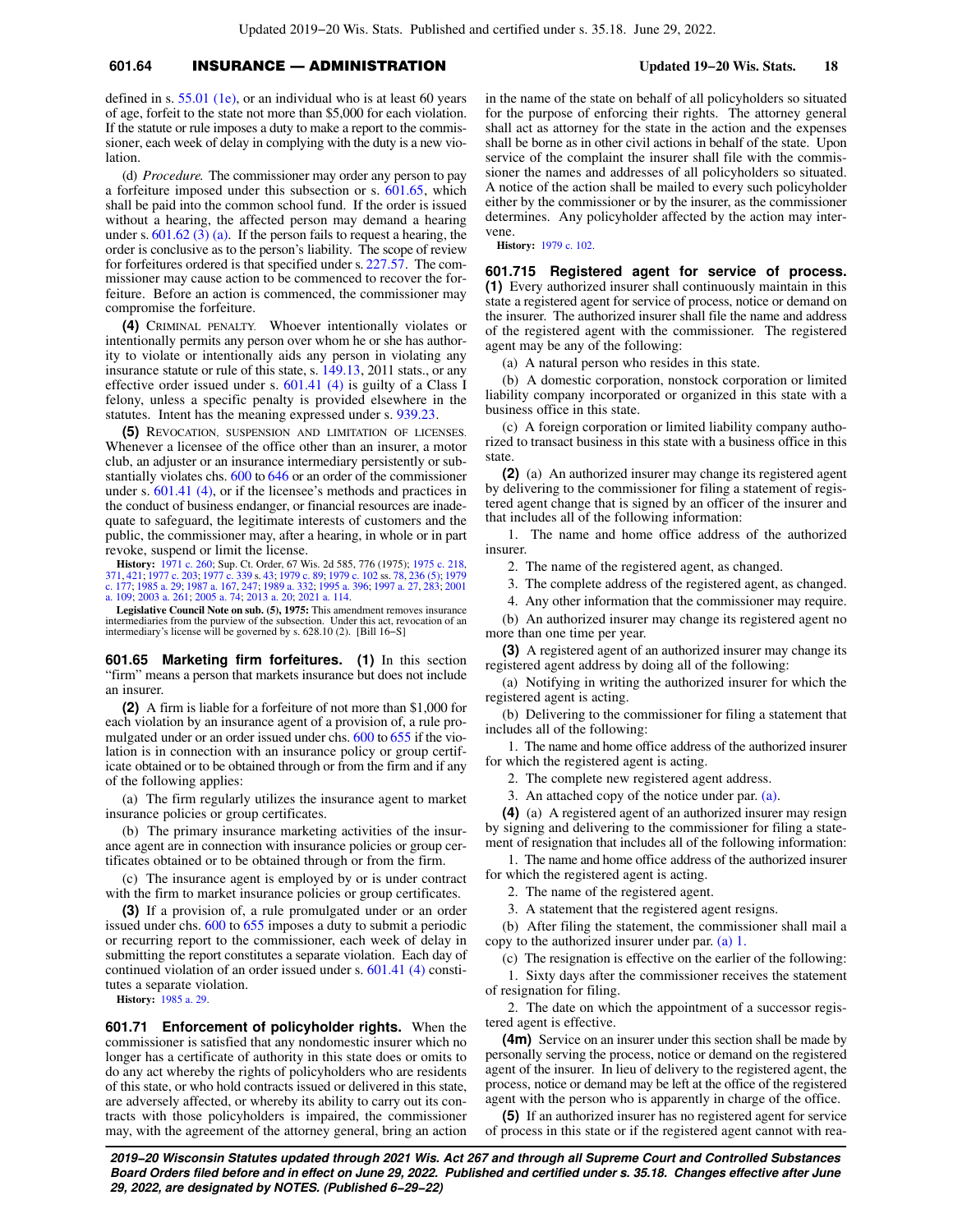sonable diligence be served, substituted service may be made on the commissioner under ss. [601.72](https://docs.legis.wisconsin.gov/document/statutes/601.72) and [601.73](https://docs.legis.wisconsin.gov/document/statutes/601.73). If substituted service is made on the commissioner, an affidavit attesting that the authorized insurer has no registered agent or that the registered agent could not with reasonable diligence be served shall be attached to the process, notice or demand that is served.

**(6)** Except as provided in sub. [\(5\),](https://docs.legis.wisconsin.gov/document/statutes/601.715(5)) this section does not limit or affect the right to serve summons, notice, orders, pleadings, demands or other process upon an authorized insurer in any other manner provided by law.

**History:** [1995 a. 396](https://docs.legis.wisconsin.gov/document/acts/1995/396); [1999 a. 30.](https://docs.legis.wisconsin.gov/document/acts/1999/30)

**601.72 Service of process through state officer. (1)** GENERAL. Under procedures specified in s. [601.73](https://docs.legis.wisconsin.gov/document/statutes/601.73), the commissioner is by law constituted attorney, except in cases in which the proceeding is to be brought by the state against an insurer or intermediary other than a risk retention group or risk purchasing group, in which event the department of financial institutions is by law constituted attorney, to receive service of summons, notices, orders, pleadings and all other legal process relating to any court or administrative agency in this state for all of the following:

(a) *Authorized insurers.* All insurers authorized to do business in this state, while authorized to do business in this state, and thereafter in any proceeding arising from or related to any transaction having any connection with this state, provided the require-ments under s. [601.715 \(5\)](https://docs.legis.wisconsin.gov/document/statutes/601.715(5)) are satisfied.

(b) *Surplus lines insurers.* All insurers as to any proceeding arising out of any contract that is permitted by s. [618.41,](https://docs.legis.wisconsin.gov/document/statutes/618.41) or out of any certificate, cover note or other confirmation of such insurance.

(c) *Unauthorized insurers.* All insurers or other persons doing an unauthorized insurance business in this state, including but not limited to risk purchasing groups, as to any proceeding arising out of the unauthorized transaction.

(d) *Risk purchasing groups and nonresident intermediaries.* All risk purchasing groups or nonresident intermediaries as to any proceeding arising out of insurance activities within this state or out of insurance activities related to policies on risks within this state.

**(2)** APPOINTMENT OF ATTORNEY. Except as provided in sub. [\(2m\)](https://docs.legis.wisconsin.gov/document/statutes/601.72(2m)), every licensed insurer by applying for and receiving a certificate of authority, every surplus lines insurer by entering into a contract subject to the surplus lines law, and every unauthorized insurer by doing an insurance business in this state, is deemed to have irrevocably appointed the commissioner and department of financial institutions as the insurer's attorneys in accordance with sub. [\(1\)](https://docs.legis.wisconsin.gov/document/statutes/601.72(1)).

**(2m)** RISK RETENTION GROUPS AND RISK PURCHASING GROUPS. A risk retention group or risk purchasing group may not do an insurance business or engage in any insurance activity in this state until it registers with the commissioner and designates the commissioner as its agent for the purposes described in sub. [\(1\).](https://docs.legis.wisconsin.gov/document/statutes/601.72(1)) The commissioner may prescribe the form of registration under this subsection. If a risk retention group or risk purchasing group fails to designate the commissioner as required by this subsection, the commissioner is appointed agent for the risk retention group or risk purchasing group as provided in sub. [\(2\)](https://docs.legis.wisconsin.gov/document/statutes/601.72(2)).

**(3)** OTHERS AFFECTED. The commissioner and department of financial institutions shall also be attorneys for the personal representatives, receivers, trustees, or other successors in interest of the persons specified in sub. [\(1\).](https://docs.legis.wisconsin.gov/document/statutes/601.72(1))

**(4)** FEES. Litigants serving process on the commissioner under this section shall pay the fees specified in s. [601.31 \(1\) \(p\).](https://docs.legis.wisconsin.gov/document/statutes/601.31(1)(p))

**(5)** ORDINARY MEANS OF SERVICE. The right to substituted service under this section does not limit the right to serve summons, notice, orders, pleadings, demands or other process upon any person in any manner provided by law.

**History:** [1995 a. 27,](https://docs.legis.wisconsin.gov/document/acts/1995/27) [396;](https://docs.legis.wisconsin.gov/document/acts/1995/396) [2001 a. 102.](https://docs.legis.wisconsin.gov/document/acts/2001/102)

**Legislative Council Note on sub. (1) (d), 1975:** Under s. 628.04 (created by this act), Wisconsin takes an important step in liberalizing prevailing licensing laws by

**19 Updated 19−20 Wis. Stats.** INSURANCE — ADMINISTRATION **601.80**

not requiring residence for unrestricted Wisconsin intermediaries' licenses. As a correlative measure, however, the reach of the Wisconsin courts and administrative agencies is extended to all such nonresidents. [Bill 16−S]

The commissioner has the duty to accept service for all insurers, but does not have a duty to determine whether an insurer is a party to the action in which service is sought. Davies v. Heiman, [186 Wis. 2d 370,](https://docs.legis.wisconsin.gov/document/courts/186%20Wis.%202d%20370) [520 N.W.2d 917](https://docs.legis.wisconsin.gov/document/courts/520%20N.W.2d%20917) (Ct. App. 1994).

**601.73 Procedure for service of process through state officer. (1)** REQUIREMENTS FOR EFFECTIVE SERVICE. Service upon the commissioner or department of financial institutions under s. [601.72](https://docs.legis.wisconsin.gov/document/statutes/601.72) is service on the principal, if:

(a) Two copies of the process are left in the hands or office of the commissioner or department of financial institutions respectively; and

(b) The commissioner or department of financial institutions mails a copy of the process to the person served according to sub. [\(2\) \(b\)](https://docs.legis.wisconsin.gov/document/statutes/601.73(2)(b)).

**(2)** COMMISSIONER'S ACTION. (a) *Records.* The commissioner and department of financial institutions shall give receipts for and keep records of all process served through them.

(b) *Process mailed.* The commissioner or department of financial institutions shall send immediately by certified mail to the person served, at the person's last−known principal place of business, residence or post−office address or at an address designated in writing by the person, one copy of any process received and shall retain the other copy.

(c) *Default judgment.* No plaintiff or complainant is entitled to a judgment by default in any proceeding in which process is served under this section and s. [601.72](https://docs.legis.wisconsin.gov/document/statutes/601.72) until the expiration of 45 days after the date of mailing of the process under par. [\(b\).](https://docs.legis.wisconsin.gov/document/statutes/601.73(2)(b)) If the proceeding is to foreclose or otherwise enforce a lien or security interest, the plaintiff or complainant is not entitled to a judgment by default under this paragraph until the expiration of 20 days after the date of mailing of the process under par. [\(b\).](https://docs.legis.wisconsin.gov/document/statutes/601.73(2)(b))

**(3)** PROOF OF SERVICE. A certificate by the commissioner or the department of financial institutions, showing service made upon the commissioner or department of financial institutions, and attached to a copy of the process presented for that purpose is sufficient evidence of the service.

**History:** [1971 c. 189](https://docs.legis.wisconsin.gov/document/acts/1971/189); [1977 c. 203](https://docs.legis.wisconsin.gov/document/acts/1977/203) ss. [87,](https://docs.legis.wisconsin.gov/document/acts/1977/203,%20s.%2087) [103;](https://docs.legis.wisconsin.gov/document/acts/1977/203,%20s.%20103) [1979 c. 102;](https://docs.legis.wisconsin.gov/document/acts/1979/102) [1989 a. 164](https://docs.legis.wisconsin.gov/document/acts/1989/164); [1995 a.](https://docs.legis.wisconsin.gov/document/acts/1995/27) [27](https://docs.legis.wisconsin.gov/document/acts/1995/27), [396](https://docs.legis.wisconsin.gov/document/acts/1995/396); [1999 a. 76](https://docs.legis.wisconsin.gov/document/acts/1999/76); [2001 a. 16](https://docs.legis.wisconsin.gov/document/acts/2001/16).

**Legislative Council Note, 1979:** [Repeal of (1) (c)] In its original form, the procedures of ss. 601.72 and 601.73 for substituted service of process through the commissioner or secretary of state required, in s. 601.73 (1) (b), the serving party to also mail a copy of the process to the person served, as additional assurance that this substituted<br>service would provide actual notice. Sub. (1) (c) then required filing of an affidavit<br>of compliance with (1) (a) and (b) to make th cumbersome, but it was logical. Some time later, the requirement of mailing by the serving party was eliminated by an amendment (ch. 189, laws of 1971) that did not go through the Insurance Laws Revision Committee, and did not make the necessary collateral changes. It makes little sense for the serving party to have to provide an affidavit as to what the public official does under (1) (b). Moreover, under (1) (b) the service is not complete anyway unless the public official does perform the statutory duty. Thus, the affidavit seems unnecessary and, because service is not complete without mailing by the public official, no further requirement seems needed. The reasonable solution, therefore, is to repeal (1) (c). [Bill 146−S]

Section 801.15 (5) does not extend the time for answering a complaint served by substitute service under this section. Leonard v. Cattahach, [214 Wis. 2d 236,](https://docs.legis.wisconsin.gov/document/courts/214%20Wis.%202d%20236) [571](https://docs.legis.wisconsin.gov/document/courts/571%20N.W.2d%20444) [N.W.2d 444](https://docs.legis.wisconsin.gov/document/courts/571%20N.W.2d%20444) (Ct. App. 1997), [96−3167](https://docs.legis.wisconsin.gov/document/wicourtofappeals/96-3167).

### SUBCHAPTER VII

# HEALTHCARE STABILITY PLAN

**601.80 Definitions; healthcare stability plan.** In this subchapter:

**(1)** "Affordable Care Act" means the federal Patient Protection and Affordable Care Act, P.L. [111−148](https://docs.legis.wisconsin.gov/document/publiclaw/111-148), as amended by the federal Health Care and Education Reconciliation Act of 2010, P.L. [111−152](https://docs.legis.wisconsin.gov/document/publiclaw/111-152), and any amendments to or regulations or guidance issued under those acts.

**(2)** "Attachment point" means the amount set under s. [601.83](https://docs.legis.wisconsin.gov/document/statutes/601.83(2)) [\(2\)](https://docs.legis.wisconsin.gov/document/statutes/601.83(2)) for the healthcare stability plan that is the threshold amount for claims costs incurred by an eligible health carrier for an enrolled individual's covered benefits in a benefit year, beyond which the claims costs are eligible for reinsurance payments.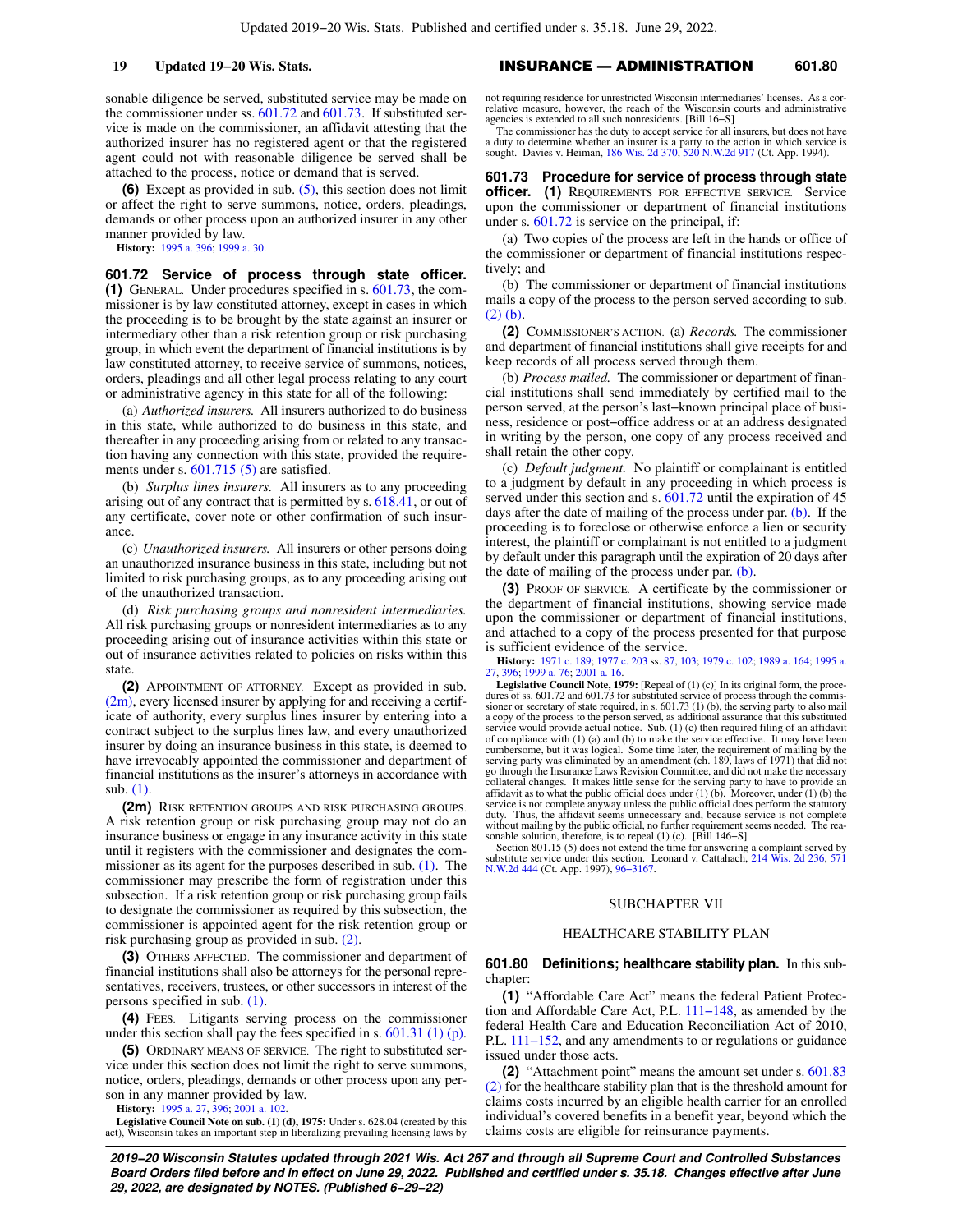# **601.80** INSURANCE — ADMINISTRATION **Updated 19−20 Wis. Stats. 20**

**(3)** "Benefit year" means the calendar year for which an eligible health carrier provides coverage through an individual health plan.

**(4)** "Coinsurance rate" means the rate set under s. [601.83 \(2\)](https://docs.legis.wisconsin.gov/document/statutes/601.83(2)) for the healthcare stability plan that is the rate at which the commissioner will reimburse an eligible health carrier for claims incurred for an enrolled individual's covered benefits in a benefit year above the attachment point and below the reinsurance cap.

**(5)** "Eligible health carrier" means an insurer, as defined in s.  $632.745$   $(15)$ , that offers an individual health plan and incurs claims costs for an enrolled individual's covered benefits in the applicable benefit year.

**(6)** "Grandfathered plan" means a health plan in which an individual was enrolled on March 23, 2010, for as long as it maintains that status in accordance with the Affordable Care Act.

**(7)** "Health benefit plan" has the meaning given in s. [632.745](https://docs.legis.wisconsin.gov/document/statutes/632.745(11)) [\(11\)](https://docs.legis.wisconsin.gov/document/statutes/632.745(11)).

**(8)** "Healthcare stability plan" means the state−based reinsurance program known as the Wisconsin Healthcare Stability Plan administered under s. [601.83 \(1\)](https://docs.legis.wisconsin.gov/document/statutes/601.83(1)).

**(9)** "Individual health plan" means a health benefit plan that is not a group health plan, as defined in s. [632.745 \(10\)](https://docs.legis.wisconsin.gov/document/statutes/632.745(10)), or a grandfathered plan.

**(10)** "Payment parameters" means the attachment point, reinsurance cap, and coinsurance rate for the healthcare stability plan.

**(12)** "Reinsurance cap" means the threshold amount set under s. [601.83 \(2\)](https://docs.legis.wisconsin.gov/document/statutes/601.83(2)) for the healthcare stability plan for claims costs incurred by an eligible health carrier for an enrolled individual's covered benefits, after which the claims costs for benefits are no longer eligible for reinsurance payments.

**(13)** "Reinsurance payment" means an amount paid by the commissioner to an eligible health carrier under the healthcare stability plan.

**History:** [2017 a. 138](https://docs.legis.wisconsin.gov/document/acts/2017/138).

**601.83 Healthcare stability plan; administration. (1)** PLAN ESTABLISHED; GENERAL ADMINISTRATION. (a) The commissioner shall administer a state−based reinsurance program known as the healthcare stability plan in accordance with the specific terms and conditions approved by the federal department of health and human services dated July 29, 2018. Before December 31, 2023, the commissioner may not request from the federal department of health and human services a modification, suspension, withdrawal, or termination of the waiver under [42 USC](https://docs.legis.wisconsin.gov/document/usc/42%20USC%2018052) [18052](https://docs.legis.wisconsin.gov/document/usc/42%20USC%2018052) under which the healthcare stability plan under this subchapter operates unless legislation has been enacted specifically directing the modification, suspension, withdrawal, or termination. Before December 31, 2023, the commissioner may request renewal, without substantive change, of the waiver under [42 USC](https://docs.legis.wisconsin.gov/document/usc/42%20USC%2018052) [18052](https://docs.legis.wisconsin.gov/document/usc/42%20USC%2018052) under which the health care stability plan operates in accordance with s. [20.940 \(4\)](https://docs.legis.wisconsin.gov/document/statutes/20.940(4)) unless legislation has been enacted that is contrary to such a renewal request. The commissioner shall comply with applicable timing in and requirements of s. [20.940.](https://docs.legis.wisconsin.gov/document/statutes/20.940)

(c) If the federal government enacts into law Senate Bill 1835 of the 115th Congress or a similar bill providing support to states to establish reinsurance programs, the commissioner shall seek, if necessary, and receive federal moneys for the purpose of reinsurance programs that result from that enacted law to expend for the purposes of this subchapter.

(d) In accordance with sub.  $(5)$  (c), the commissioner shall collect the data from an eligible health carrier as necessary to determine reinsurance payments.

(e) Beginning on a date determined by the commissioner, the commissioner shall require each eligible health carrier to calculate the rates the eligible health carrier would have charged for a benefit year if the healthcare stability plan had not been established and submit the calculated rates as part of its rate filing submitted to the commissioner. The commissioner shall consider the calculated rate information provided under this paragraph as part of the rate filing review.

(f) 1. For each applicable benefit year, the commissioner shall notify eligible health carriers of reinsurance payments to be made for the applicable benefit year no later than June 30 of the calendar year following the applicable benefit year.

2. Quarterly during the applicable benefit year, the commissioner shall provide each eligible health carrier with the calculation of total amounts of reinsurance payment requests.

3. By August 15 of the calendar year following the applicable benefit year, the commissioner shall disburse all applicable reinsurance payments to an eligible health carrier.

(g) The commissioner may promulgate any rules necessary to implement the healthcare stability plan under this section, except that any rules promulgated under this paragraph shall seek to maximize federal funding for the healthcare stability plan and shall comply with this section and with the approval by the federal department of health and human services dated July 29, 2018. The commissioner may promulgate rules necessary to implement this section as emergency rules under s. [227.24.](https://docs.legis.wisconsin.gov/document/statutes/227.24) Notwithstanding s.  $227.24$  (1) (a) and [\(3\)](https://docs.legis.wisconsin.gov/document/statutes/227.24(3)), the commissioner is not required to provide evidence that promulgating a rule under this paragraph as an emergency rule is necessary for the preservation of the public peace, health, safety, or welfare and is not required to provide a finding of emergency for a rule promulgated under this paragraph. An emergency rule promulgated by the commissioner under this paragraph before January 1, 2019, remains in effect until it is superseded by a subsequent permanent rule.

(h) In 2019 and in each subsequent year, the commissioner may expend no more than \$200,000,000 from all revenue sources for the healthcare stability plan under this section, unless the joint committee on finance under s. [13.10](https://docs.legis.wisconsin.gov/document/statutes/13.10) has increased this amount upon request by the commissioner. The commissioner shall ensure that sufficient funds are available for the healthcare stability plan under this section to operate as described in the approval of the federal department of health and human services dated July 29, 2018.

(hm) Notwithstanding par. [\(h\)](https://docs.legis.wisconsin.gov/document/statutes/601.83(1)(h)), in 2022 and in each year thereafter, the commissioner may expend from all revenue sources \$230,000,000 or less for the healthcare stability plan under this section.

(i) The commissioner shall complete and submit any reports, provide any information, and participate in any oversight activities required by the federal department of health and human services to implement and maintain the healthcare stability plan under this subchapter.

**(2)** PAYMENT PARAMETERS. The commissioner, after consulting with an actuarial firm, shall design and adjust payment parameters with the goal to do all of the following:

(a) Stabilize or reduce premium rates in the individual market.

(b) Increase participation by health carriers in the individual market.

(c) Improve access to health care providers and services for individuals purchasing coverage in the individual market.

(d) Mitigate the impact high−risk individuals have on premium rates in the individual market.

(e) Take into account any federal funding available for the plan.

(f) Take into account the total amount available to fund the plan.

**(3)** OPERATION. (a) The commissioner shall set the payment parameters as described under sub. [\(2\)](https://docs.legis.wisconsin.gov/document/statutes/601.83(2)) by no later than March 30 of the calendar year before the applicable benefit year or, if the commissioner specifies a different date by rule, the date specified by the commissioner by rule.

(b) If the amount available for expenditure for the healthcare stability plan is not anticipated to be adequate to fully fund the payment parameters set under par. [\(a\)](https://docs.legis.wisconsin.gov/document/statutes/601.83(3)(a)) as of July 1 of the calendar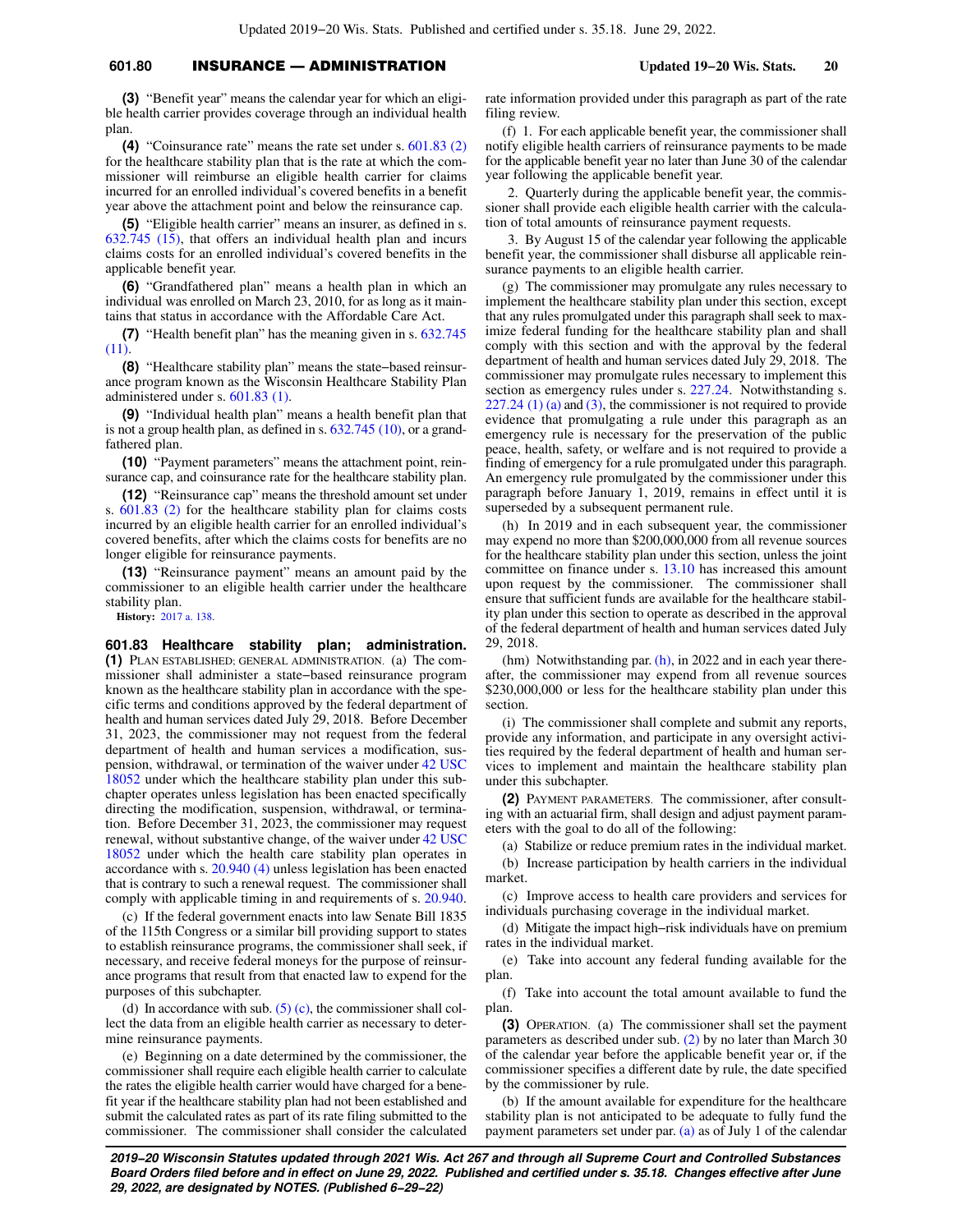year before the applicable benefit year, the commissioner shall adjust the payment parameters in accordance within the moneys available to expend for the healthcare stability plan. The commissioner shall allow an eligible health carrier to revise its rate filing based on the final payment parameters for the applicable benefit year.

(c) If funding is not available to make all reinsurance payments to eligible health carriers in a benefit year, the commissioner shall make reinsurance payments in proportion to the eligible health carrier's share of aggregate individual health plan claims costs eligible for reinsurance payments during the given benefit year, as determined by the commissioner. The commissioner shall notify eligible health carriers if there are insufficient funds available to make reinsurance payments in full and the estimated amount of payment as soon as practicable after the commissioner becomes aware of the insufficiency.

**(4)** REINSURANCE PAYMENT CALCULATION. (a) The commissioner shall calculate a reinsurance payment with respect to each eligible health carrier's incurred claims costs for an enrolled individual's covered benefits in the applicable benefit year. If the claims costs for an enrolled individual do not exceed the attachment point set under sub. [\(2\),](https://docs.legis.wisconsin.gov/document/statutes/601.83(2)) the commissioner may not make a reinsurance payment with respect to that enrollee. If the claims costs for an enrolled individual exceed the attachment point, subject to par. [\(b\)](https://docs.legis.wisconsin.gov/document/statutes/601.83(4)(b)), the commissioner shall make a reinsurance payment that is calculated as the product of the coinsurance rate and whichever of the following is less:

1. The claims costs minus the attachment point.

2. The reinsurance cap minus the attachment point.

(b) The commissioner shall ensure that any reinsurance payment made to an eligible health carrier does not exceed the total amount paid by the eligible health carrier for any claim. For purposes of this paragraph, the total amount paid of a claim is the amount paid by the eligible health carrier based upon the allowed amount less any deductible, coinsurance, or copayment paid by another person as of the time the data are submitted or made accessible under sub.  $(5)$  (c).

**(5)** REINSURANCE PAYMENT REQUESTS. (a) An eligible health carrier may request reinsurance payments from the commissioner when the eligible health carrier meets the requirements of this subsection and sub. [\(4\).](https://docs.legis.wisconsin.gov/document/statutes/601.83(4))

(b) An eligible health carrier shall make any requests for a reinsurance payment in accordance with any requirements established by the commissioner.

(c) Each eligible health carrier shall provide the commissioner with access to the data within the dedicated data environment established by the eligible health carrier under the federal risk adjustment program under [42 USC 18063](https://docs.legis.wisconsin.gov/document/usc/42%20USC%2018063). Each eligible health carrier shall submit to the commissioner attesting to compliance with the dedicated data environments, data requirements, establishment and usage of masked enrollee identification numbers, and data submission deadlines.

(d) Each eligible health carrier shall provide the access under par.[\(c\)](https://docs.legis.wisconsin.gov/document/statutes/601.83(5)(c)) for each applicable benefit year by April 30 of the calendar year following the end of the applicable benefit year.

(e) Each eligible health carrier shall maintain for at least 6 years documents and records, by paper, electronic, or other media, sufficient to substantiate a request for a reinsurance payment made under this section. An eligible health carrier shall make the documents and records available to the commissioner, upon request, for purposes of verification, investigation, audit, or other review of a reinsurance payment request.

(f) The commissioner may have an eligible health carrier audited to assess the health carrier's compliance with the requirements of this section. The eligible health carrier shall ensure that its contractors, subcontractors, or agents cooperate with any audit under this paragraph. Within 30 days of receiving notice that an audit results in a proposed finding of material weakness or significant deficiency with respect to compliance with any requirement

**21 Updated 19−20 Wis. Stats.** INSURANCE — ADMINISTRATION **601.93**

of this section, the eligible health carrier may provide a response to the proposed finding. Within 60 days of the issuance of a final audit report that includes a finding of material weakness or significant deficiency, the eligible health carrier shall do all of the following:

1. Provide a written corrective action plan to the commissioner for approval.

2. Implement the corrective action plan under subd. [1.](https://docs.legis.wisconsin.gov/document/statutes/601.83(5)(f)1.) as approved by the commissioner.

3. Provide the commissioner with written documentation of the corrective action after implementation.

(g) The commissioner may recover from an eligible health carrier any overpayment of reinsurance payments as determined under the audit under par. [\(f\)](https://docs.legis.wisconsin.gov/document/statutes/601.83(5)(f)).

(h) A health carrier is not eligible to receive a reinsurance payment unless the health carrier agrees not to bring a lawsuit against the commissioner or a state agency or employee over any delay in reinsurance payments or any reduction in reinsurance payments in accordance with sub. [\(3\) \(c\).](https://docs.legis.wisconsin.gov/document/statutes/601.83(3)(c))

**(6)** ACCESS TO INFORMATION. Information submitted by an eligible health carrier or obtained by the commissioner for purposes of the healthcare stability plan shall be used only for purposes of this subchapter and is proprietary and confidential under s. [601.465](https://docs.legis.wisconsin.gov/document/statutes/601.465).

**History:** [2017 a. 138,](https://docs.legis.wisconsin.gov/document/acts/2017/138) [370;](https://docs.legis.wisconsin.gov/document/acts/2017/370) [2021 a. 58.](https://docs.legis.wisconsin.gov/document/acts/2021/58)

**601.85 Accounting, reports, and audits. (1) ACCOUNT-**ING. The commissioner shall keep an accounting for each benefit year of all of the following:

(a) Funds appropriated for reinsurance payments and administrative and operational expenses.

(b) Requests for reinsurance payments received from eligible health carriers.

(c) Reinsurance payments made to eligible health carriers.

(d) Administrative and operational expenses incurred for the healthcare stability plan.

**(2)** REPORTS. By November 1 of the calendar year following the applicable benefit year or by 60 days following the final disbursement of reinsurance payments for the applicable benefit year, whichever is later, the commissioner shall make available to the public a report summarizing the healthcare stability plan's operations for each benefit year by posting the summary on the office's Internet site.

**(3)** LEGISLATIVE AUDITOR. The healthcare stability plan is subject to audit by the legislative audit bureau. The commissioner shall ensure that its contractors, subcontractors, or agents cooperate with any audit of the healthcare stability plan performed by the legislative audit bureau.

**History:** [2017 a. 138,](https://docs.legis.wisconsin.gov/document/acts/2017/138) [370.](https://docs.legis.wisconsin.gov/document/acts/2017/370)

## SUBCHAPTER VIII

## FIRE DEPARTMENT DUES

**601.93 Payment of dues. (1g)** In this section, "fire insurance" includes insurance against loss of or damage to:

(a) Notes, acceptances or any other valuable papers or documents, resulting from any cause, except while in the mail or in the custody or possession of and being transported by any carrier for hire; and

(b) Personal property of individuals when written under an all− risk type of policy commonly known as the "personal property floater", whenever these risks are written in conjunction with insurance against burglary or theft.

**(1m)** Any insurer doing a fire insurance business in this state shall pay fire department dues equal to 2 percent of the amount of all premiums which, during the preceding calendar year, have been received by, or have been agreed to be paid to, the company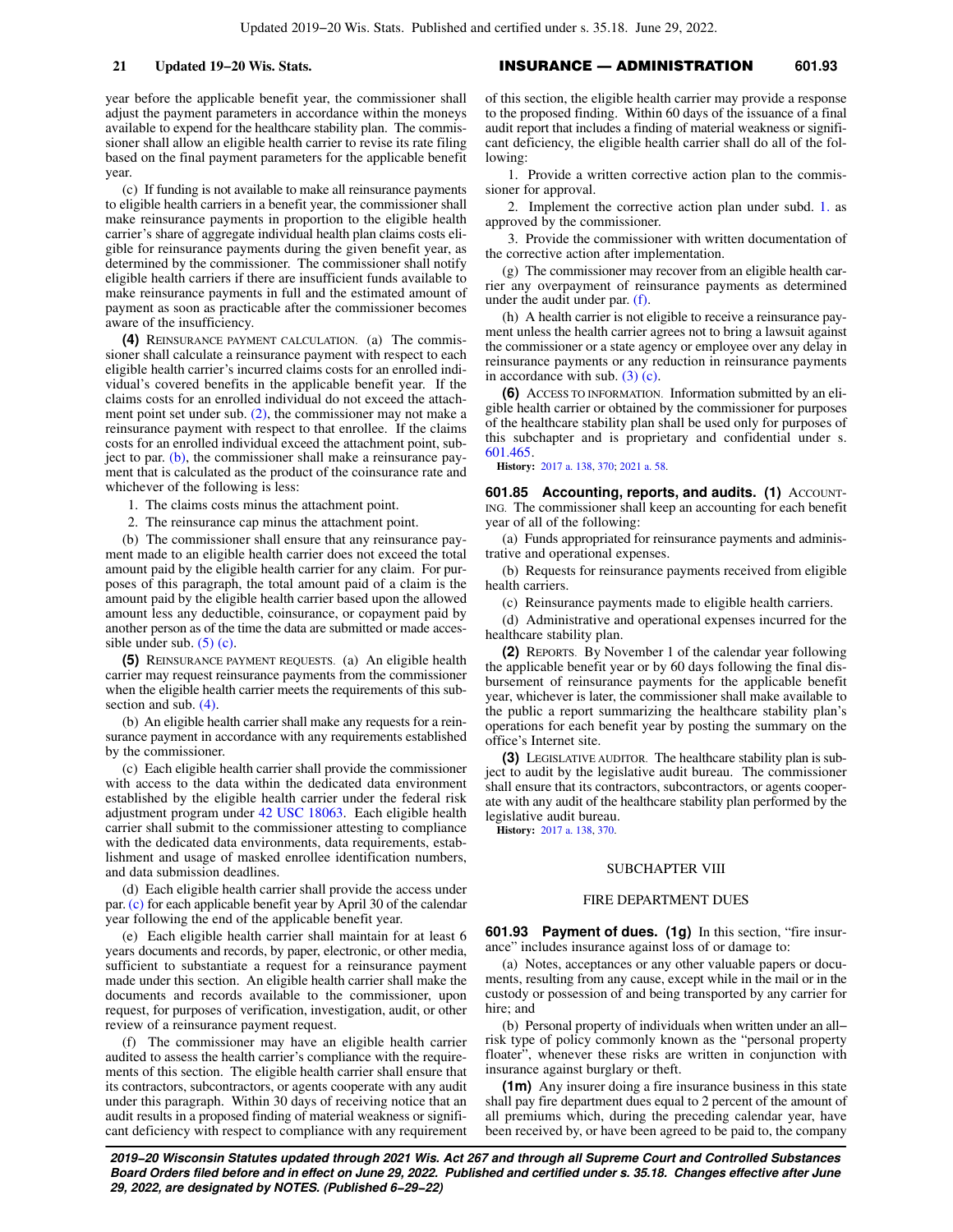# **601.93** INSURANCE — ADMINISTRATION **Updated 19−20 Wis. Stats. 22**

for insurance against loss by fire, including insurance on property exempt from taxation.

**(2)** Every insurer doing a fire insurance business in this state shall, before March 1 in each year, file with the commissioner a statement, showing the amount of premiums upon fire insurance due for the preceding calendar year. Return premiums may be deducted in determining the premium on which the fire department dues are computed. Payments of quarterly installments of the total estimated payment for the then current calendar year under this subsection are due on or before April 15, June 15, September 15 and December 15. On March 1 the insurer shall pay any additional amounts due for the preceding calendar year. Overpayments will be credited on the amount due April 15. The commissioner shall, prior to May 1 each year, report to the department of safety and professional services the amount of dues paid under this subsection and to be paid under s. [101.573 \(1\)](https://docs.legis.wisconsin.gov/document/statutes/101.573(1)).

**History:** [1971 c. 154;](https://docs.legis.wisconsin.gov/document/acts/1971/154) [1975 c. 372](https://docs.legis.wisconsin.gov/document/acts/1975/372) ss. [5](https://docs.legis.wisconsin.gov/document/acts/1975/372,%20s.%205), [38;](https://docs.legis.wisconsin.gov/document/acts/1975/372,%20s.%2038) [1975 c. 421;](https://docs.legis.wisconsin.gov/document/acts/1975/421) Stats. 1975 s. 601.93; [1977 c. 29](https://docs.legis.wisconsin.gov/document/acts/1977/29); [1979 c. 34,](https://docs.legis.wisconsin.gov/document/acts/1979/34) [102,](https://docs.legis.wisconsin.gov/document/acts/1979/102) [177,](https://docs.legis.wisconsin.gov/document/acts/1979/177) [221;](https://docs.legis.wisconsin.gov/document/acts/1979/221) [1981 c. 20](https://docs.legis.wisconsin.gov/document/acts/1981/20); [1987 a. 166;](https://docs.legis.wisconsin.gov/document/acts/1987/166) [1995 a. 27](https://docs.legis.wisconsin.gov/document/acts/1995/27) ss. [7019](https://docs.legis.wisconsin.gov/document/acts/1995/27,%20s.%207019), [9130 \(4\);](https://docs.legis.wisconsin.gov/document/acts/1995/27,%20s.%209130) [2001 a. 103](https://docs.legis.wisconsin.gov/document/acts/2001/103); [2011 a. 32](https://docs.legis.wisconsin.gov/document/acts/2011/32).

**601.935 Penalties. (1)** LATE PAYMENT. An insurer that fails to make quarterly payments under s. [601.93 \(2\)](https://docs.legis.wisconsin.gov/document/statutes/601.93(2)) of at least 25 percent of either the total fire dues paid for the previous calendar year or 80 percent of the actual fire dues for the current calendar year is liable, in addition to the amount due, for interest of 1.5 percent of the amount due and unpaid for each month or part of a month that the amount due, together with any interest, remains unpaid.

**(2)** NEGLIGENCE. An insurer that fails to pay an amount due, or file a statement required, under s. [601.93 \(2\),](https://docs.legis.wisconsin.gov/document/statutes/601.93(2)) unless the insurer shows that the failure is due to reasonable cause and not due to willful neglect, is liable for the greater of the following amounts:

(a) Five hundred dollars.

(b) Five percent of the amount due for each month or fraction of a month during which the failure continues, but not more than 25 percent of the amount due.

**History:** [1987 a. 166](https://docs.legis.wisconsin.gov/document/acts/1987/166).

## SUBCHAPTER IX

### INSURANCE DATA SECURITY

**601.95 Definitions.** In this subchapter:

**(1)** "Authorized individual" means an individual who is known to and screened by a licensee and whose access to the licensee's information system or nonpublic information is determined by the licensee to be necessary and appropriate.

**(2)** "Consumer" means an individual who is a resident of this state and whose nonpublic information is in the possession, custody, or control of a licensee.

**(3)** "Cybersecurity event" means an event resulting in the unauthorized access to, or disruption or misuse of, an information system or the nonpublic information stored on an information system, except that a "cybersecurity event" does not include any of the following:

(a) The unauthorized acquisition of encrypted nonpublic information if the encryption process or key is not also acquired, released, or used without authorization.

(b) The unauthorized acquisition of nonpublic information if the licensee determines that the nonpublic information has not been used or released and has been returned to the licensee or destroyed.

**(4)** "Encrypted" means the transformation of data into a form that results in a low probability of assigning meaning without the use of a protective process or key.

**(5)** "Information security program" means the administrative, technical, and physical safeguards that a licensee uses to access, collect, distribute, process, protect, store, use, transmit, dispose of, or otherwise handle nonpublic information.

**(6)** "Information system" means a discrete set of electronic information resources organized for the collection, processing, maintenance, use, sharing, dissemination, or disposition of nonpublic information, as well as any specialized system, including an industrial or process controls system, telephone switching and private branch exchange system, and environmental control system.

**(7)** "Licensee" means a person licensed, authorized, or registered, or a person required to be licensed, authorized, or registered, under chs. [600](https://docs.legis.wisconsin.gov/document/statutes/ch.%20600) to [655](https://docs.legis.wisconsin.gov/document/statutes/ch.%20655), other than a purchasing or risk retention group that is chartered and licensed in another state or a person acting as an assuming insurer that is domiciled in another state or jurisdiction.

**(8)** "Multifactor authentication" means authentication through verification of at least 2 of the following types of authentication factors:

(a) Knowledge factor, including a password.

(b) Possession factor, including a token or text message on a mobile phone.

(c) Inherence factor, including a biometric characteristic.

**(9)** "Nonpublic information" means electronic information in the possession, custody, or control of a licensee that is not publicly available information and is any of the following:

(a) Information concerning a consumer that can be used to identify the consumer, in combination with at least one of the following data elements:

1. Social security number.

2. Driver's license number or nondriver identification card number.

3. Financial account number or credit or debit card number.

4. Security code, access code, or password that permits access to a financial account.

5. Biometric records.

(b) Information or data, other than information or data regarding age or gender, in any form or medium created by or derived from a health care provider or a consumer that can be used to identify the consumer and that relates to any of the following:

1. The physical, mental, or behavioral health or condition of the consumer or a member of the consumer's family.

2. The provision of health care to the consumer.

3. Payment for the provision of health care to the consumer.

**(10)** "Publicly available information" means information that a licensee has a reasonable basis to believe is lawfully made available to the general public from federal, state, or local government records, widely distributed media, or disclosures required by federal, state, or local law.

**(11)** "Third−party service provider" means a person other than a licensee who contracts with a licensee to maintain, process, or store nonpublic information or is otherwise permitted access to nonpublic information through its provision of services to the licensee.

**History:** [2021 a. 73](https://docs.legis.wisconsin.gov/document/acts/2021/73).

**601.951 General provisions. (1)** EXCLUSIVE STATE STAN-DARDS. This subchapter establishes the exclusive state standards applicable to licensees for data security, the investigation of a cybersecurity event, and notification of a cybersecurity event or unauthorized access to nonpublic information to the state government and consumers.

**(2)** EXCEPTIONS TO APPLICABILITY. (a) This subchapter does not apply to a person who is an employee, agent, representative, or designee of a licensee and who is also a licensee to the extent that the person is covered by the information security program of the other licensee and the other licensee has complied with this subchapter on behalf of the person.

(b) A licensee affiliated with a depository institution that maintains an information security program in compliance with the interagency guidelines establishing information security stan-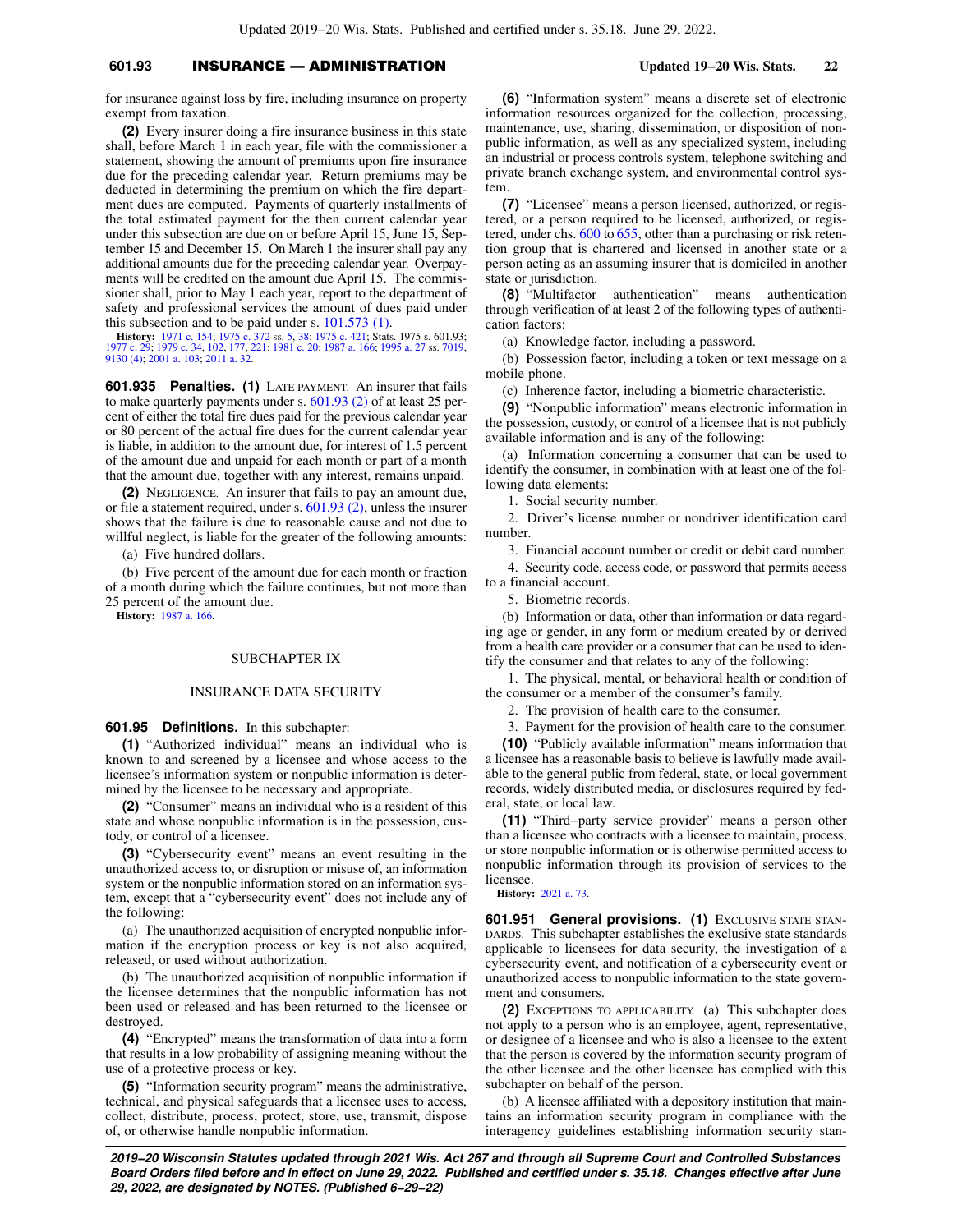dards as set forth pursuant to [15 USC 6801](https://docs.legis.wisconsin.gov/document/usc/15%20USC%206801) and [6805](https://docs.legis.wisconsin.gov/document/usc/15%20USC%206805) shall be considered to meet the requirements of this subchapter, provided that the licensee produces, upon request of the commissioner, documentation satisfactory to the commissioner that independently validates the adoption by the affiliated depository institution of an information security program that satisfies the interagency guide**lines** 

(bm) A licensee affiliated with a broker, as defined in [15 USC](https://docs.legis.wisconsin.gov/document/usc/15%20USC%2078c) [78c](https://docs.legis.wisconsin.gov/document/usc/15%20USC%2078c) (a) (4), or dealer, as defined in [15 USC 78c](https://docs.legis.wisconsin.gov/document/usc/15%20USC%2078c) (a) (5), that maintains an information security program in compliance with the requirements of the financial industry regulatory authority that address information security standards shall be considered to meet the requirements of this subchapter, provided that the licensee produces, upon request of the commissioner, documentation satisfactory to the commissioner that independently validates the adoption by the affiliated broker or dealer of an information security program that satisfies the financial industry regulatory authority's requirements.

(c) A licensee affiliated with a legal entity established pursuant to the federal farm credit act of 1971, [12 USC 2001](https://docs.legis.wisconsin.gov/document/usc/12%20USC%202001), et seq., that maintains an information security program in compliance with the farm credit administration's guidance and regulations establishing policies and procedures to address data security and integrity shall be considered to meet the requirements of this subchapter, provided that the licensee produces, upon request of the commissioner, documentation satisfactory to the commissioner that independently validates the adoption by the affiliated legal entity of an information security program that satisfies the farm credit administration's guidance and regulations.

(d) This subchapter, except for s. [601.954 \(1\)](https://docs.legis.wisconsin.gov/document/statutes/601.954(1)), does not apply to a licensee who is subject to and governed by [45 CFR Parts 160](https://docs.legis.wisconsin.gov/document/cfr/45%20CFR%20160) and [164](https://docs.legis.wisconsin.gov/document/cfr/45%20CFR%20164) and who maintains nonpublic information in the same manner as protected health information under [45 CFR Parts 160](https://docs.legis.wisconsin.gov/document/cfr/45%20CFR%20160) and [164.](https://docs.legis.wisconsin.gov/document/cfr/45%20CFR%20164)

(e) If a licensee ceases to qualify for an exception under par. [\(a\)](https://docs.legis.wisconsin.gov/document/statutes/601.951(2)(a)) to  $(d)$ , the licensee shall have 180 days to comply with this subchapter.

**(3)** AGREEMENTS BETWEEN PARTIES. Nothing in this subchapter shall prevent or abrogate an agreement between a licensee and another licensee, a 3rd−party service provider, or another party to fulfill any of the requirements under s. [601.953](https://docs.legis.wisconsin.gov/document/statutes/601.953) or [601.954.](https://docs.legis.wisconsin.gov/document/statutes/601.954)

**(4)** PRIVATE CAUSE OF ACTION. This subchapter may not be construed to create or imply a private cause of action for violation of its provisions or to curtail a private cause of action that otherwise exists in the absence of this subchapter.

**(5)** RULES. The commissioner may promulgate rules that are necessary to carry out the provisions of this subchapter. **History:** [2021 a. 73](https://docs.legis.wisconsin.gov/document/acts/2021/73).

**601.952 Information security program. (1)** IMPLEMEN-TATION OF PROGRAM. No later than November 1, 2022, a licensee shall develop, implement, and maintain a comprehensive written information security program based on the licensee's risk assessment under sub.  $(2)$  and consistent with the conditions of sub.  $(3)$ [\(a\).](https://docs.legis.wisconsin.gov/document/statutes/601.952(3)(a)) The program shall contain administrative, technical, and physical safeguards for the protection of the licensee's information systems and nonpublic information. The licensee shall design the program to do all of the following:

(a) Protect against threats and hazards to the security and integrity of the information systems and nonpublic information.

(b) Protect against unauthorized access to and use of nonpublic information and minimize the likelihood of harm to a consumer from the unauthorized access or use.

(c) Establish and periodically reevaluate a schedule for retention and disposal of nonpublic information and establish a mechanism for the destruction of nonpublic information that is no longer needed.

**(2)** RISK ASSESSMENT. The licensee shall conduct a risk assessment under which the licensee shall do all of the following:

## **23 Updated 19−20 Wis. Stats.** INSURANCE — ADMINISTRATION **601.952**

(a) Identify reasonably foreseeable internal and external threats that could result in unauthorized access to or transmission, disclosure, misuse, alteration, or destruction of nonpublic information, including nonpublic information that is accessible to or held by 3rd−party service providers of the licensee.

(b) Assess the likelihood and potential damage of the threats identified under par. [\(a\)](https://docs.legis.wisconsin.gov/document/statutes/601.952(2)(a)), taking into consideration the sensitivity of the nonpublic information.

(c) Assess the sufficiency of policies, procedures, information systems, and other safeguards to manage the threats identified under par. [\(a\)](https://docs.legis.wisconsin.gov/document/statutes/601.952(2)(a)) in each relevant area of the licensee's operations, including all of the following:

1. Employee training and management.

2. Information systems, including the classification, governance, processing, storage, transmission, and disposal of information.

3. Processes for detecting, preventing, and responding to attacks, intrusions, and other system failures.

**(3)** RISK MANAGEMENT. Based on the risk assessment under sub. [\(2\),](https://docs.legis.wisconsin.gov/document/statutes/601.952(2)) the licensee shall do all of the following:

(a) Design an information security program to mitigate the identified threats, commensurate with the size and complexity of the licensee, the nature and scope of the licensee's activities, including its use of 3rd−party service providers, and the sensitivity of the nonpublic information.

(b) Implement the following security measures, as appropriate:

1. Place access controls on information systems.

2. Identify and manage the data, personnel, devices, systems, and facilities that enable the licensee to achieve its business purposes, taking into consideration the relative importance of the data, personnel, devices, systems, and facilities to the business objectives and risk strategy of the licensee.

3. Restrict physical access to nonpublic information to authorized individuals only.

4. Protect, by encryption or other means, nonpublic information being transmitted over an external network and nonpublic information stored on a portable computer or storage device or media.

5. Adopt secure development practices for applications that are developed in−house and utilized by the licensee.

6. Modify information systems in accordance with the licensee's information security program.

7. Utilize effective controls, which may include multifactor authentication procedures for employees accessing nonpublic information.

8. Implement regular testing and monitoring of systems and procedures to detect actual and attempted attacks on, or intrusions into, an information system.

9. Include audit trails within the information security program that are designed to detect and respond to cybersecurity events and to reconstruct material financial transactions sufficient to support the normal operations and obligations of the licensee.

10. Implement measures to protect against the destruction, loss, or damage of nonpublic information due to environmental hazards, natural and other disasters, and technological failures.

11. Develop, implement, and maintain practices for the secure disposal of nonpublic information in all formats.

(c) Designate at least one employee, affiliate, or outside vendor as responsible for the information security program.

(d) Stay informed regarding emerging threats and vulnerabilities and implement safeguards to manage the threats and vulnerabilities.

(e) No less than annually, assess the effectiveness of security safeguards, including key controls, systems, and procedures.

(f) Include cybersecurity risks in the licensee's enterprise risk management process.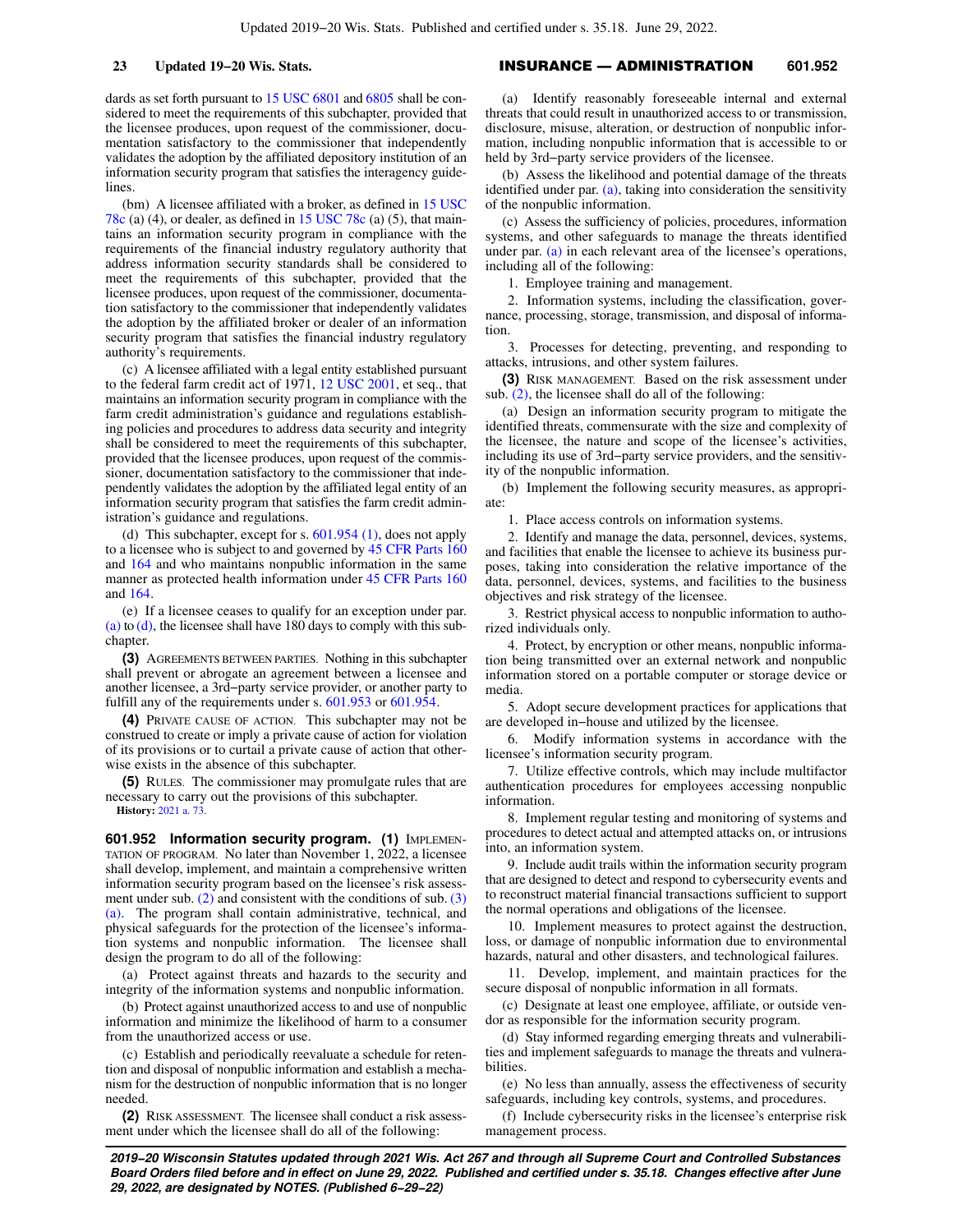# **601.952** INSURANCE — ADMINISTRATION **Updated 19−20 Wis. Stats. 24**

(g) Utilize reasonable security measures when sharing information, taking into consideration the character of the sharing and the type of information shared.

(h) Provide personnel with cybersecurity awareness training that is updated as necessary.

**(4)** PROGRAM ADJUSTMENTS. The licensee shall monitor, evaluate, and adjust the information security program under sub. [\(1\)](https://docs.legis.wisconsin.gov/document/statutes/601.952(1)) consistent with changes in technology, the sensitivity of the nonpublic information, internal and external threats to nonpublic information, and changes to the licensee's business operations, outsourcing arrangements, and information systems. If a licensee identifies areas, systems, or processes that require material improvement, updating, or redesign, the licensee shall document the identification and remedial efforts to address the areas, systems, or processes. The licensee shall maintain the documentation for a period of at least 5 years starting from the date the documentation was created and shall produce the documentation upon demand of the commissioner.

**(5)** INCIDENT RESPONSE PLAN. As part of its information security program, a licensee shall develop an incident response plan to promptly respond to, and recover from, a cybersecurity event that compromises the confidentiality, integrity, or availability of nonpublic information, the licensee's information systems, or the continuing functionality of any aspect of the licensee's business or operations. The incident response plan shall be in writing and address all of the following:

(a) The goals of the incident response plan.

(b) The internal process for responding to a cybersecurity event.

(c) The identification of clear roles, responsibilities, and levels of decision−making authority during and immediately following a cybersecurity event.

(d) The external and internal communications and information sharing during and immediately following a cybersecurity event.

(e) Requirements for the remediation of identified weaknesses in the information systems and associated controls.

(f) The reporting and documentation of a cybersecurity event and related incident response activities.

(g) The evaluation and revision of the incident response plan following a cybersecurity event.

**(6)** OVERSIGHT OF 3RD−PARTY SERVICE PROVIDER ARRANGE-MENTS. If applicable, no later than November 1, 2023, a licensee shall exercise due diligence when selecting any 3rd−party service provider. The licensee shall make reasonable efforts to require a 3rd−party service provider to do all of the following:

(a) Implement appropriate administrative, technical, and physical measures to protect and secure the information systems and nonpublic information that are accessible to or held by the 3rd− party service provider.

(b) Report a cybersecurity event under s. [601.954](https://docs.legis.wisconsin.gov/document/statutes/601.954).

**(7)** OVERSIGHT BY BOARD OF DIRECTORS. If a licensee has a board of directors, the board or an appropriate committee of the board shall, at a minimum, do all of the following:

(a) Require the licensee's executive management to develop, implement, and maintain the information security program under sub. [\(1\)](https://docs.legis.wisconsin.gov/document/statutes/601.952(1)).

(b) Oversee the development, implementation, and maintenance of the information security program.

(c) Require the licensee's executive management to report, at least annually, all of the following information to the board:

1. The overall status of the information security program and the licensee's compliance with this subchapter.

2. Material matters relating to the information security program, including issues relating to risk assessment, risk management and control decisions, 3rd−party service provider arrangements, and security testing.

3. Recommendations for modifications to the information security program.

**(8)** ANNUAL CERTIFICATION TO COMMISSIONER. Beginning in 2023, a licensee who is domiciled in this state shall annually submit, no later than March 1, to the commissioner a written certification that the licensee is in compliance with the requirements of this section. The licensee shall maintain all records, schedules, and data supporting the certification for a period of at least 5 years and shall produce the records, schedules, and data upon demand of the commissioner.

**(9)** EXEMPTIONS. (a) This section does not apply to a licensee who meets any of the following criteria:

1. Has less than \$10,000,000 in year−end total assets.

2. Has less than \$5,000,000 in gross annual revenue.

3. Has fewer than 50 employees, including independent contractors, who work at least 30 hours a week for the licensee.

(b) A licensee who ceases to qualify for the exemption under par. [\(a\)](https://docs.legis.wisconsin.gov/document/statutes/601.952(9)(a)) shall comply with this section no later than 180 days after the date the licensee ceases to qualify.

**History:** [2021 a. 73](https://docs.legis.wisconsin.gov/document/acts/2021/73).

**601.953 Investigation of cybersecurity event. (1)** If a licensee learns that a cybersecurity event involving the licensee's information systems or nonpublic information has or may have occurred, the licensee, or an outside vendor or service provider designated to act on behalf of the licensee, shall conduct a prompt investigation that, at a minimum, includes all of the following:

(a) An assessment of the nature and scope of the cybersecurity event.

(b) The identification of any nonpublic information that was or may have been involved in the cybersecurity event.

(c) The performance of reasonable measures to restore the security of the licensee's information systems compromised in the cybersecurity event and prevent additional unauthorized acquisition, release, or use of nonpublic information.

**(2)** If a licensee knows that a cybersecurity event has or may have occurred in an information system maintained by a 3rd−party service provider, the licensee shall comply with sub. [\(1\)](https://docs.legis.wisconsin.gov/document/statutes/601.953(1)) or make reasonable efforts to confirm and document that the 3rd−party service provider has either complied with sub. [\(1\)](https://docs.legis.wisconsin.gov/document/statutes/601.953(1)) or failed to cooperate with the investigation under sub. [\(1\).](https://docs.legis.wisconsin.gov/document/statutes/601.953(1))

**(3)** The licensee shall maintain records concerning a cybersecurity event for a period of at least 5 years starting from the date of the cybersecurity event and shall produce the records upon demand of the commissioner.

**History:** [2021 a. 73](https://docs.legis.wisconsin.gov/document/acts/2021/73).

**601.954 Notification of a cybersecurity event. (1)** NOTIFICATION TO THE COMMISSIONER. (a) A licensee shall notify the commissioner that a cybersecurity event involving nonpublic information has occurred if any of the following conditions is met:

1. The licensee is domiciled in this state and the cybersecurity event has a reasonable likelihood of materially harming a consumer or a material part of the normal operations of the licensee.

2. The cybersecurity event is any of the following and the licensee reasonably believes that the cybersecurity event involves the nonpublic information of at least 250 consumers:

a. A cybersecurity event for which notice is required to be provided to a government body, self−regulatory agency, or other supervisory entity under state or federal law.

b. A cybersecurity event that has a reasonable likelihood of materially harming a consumer or a material part of the normal operations of the licensee.

(b) A licensee shall provide the notification under par. [\(a\)](https://docs.legis.wisconsin.gov/document/statutes/601.954(1)(a)) in electronic form and as promptly as possible, but no later than 3 business days from the determination that the cybersecurity event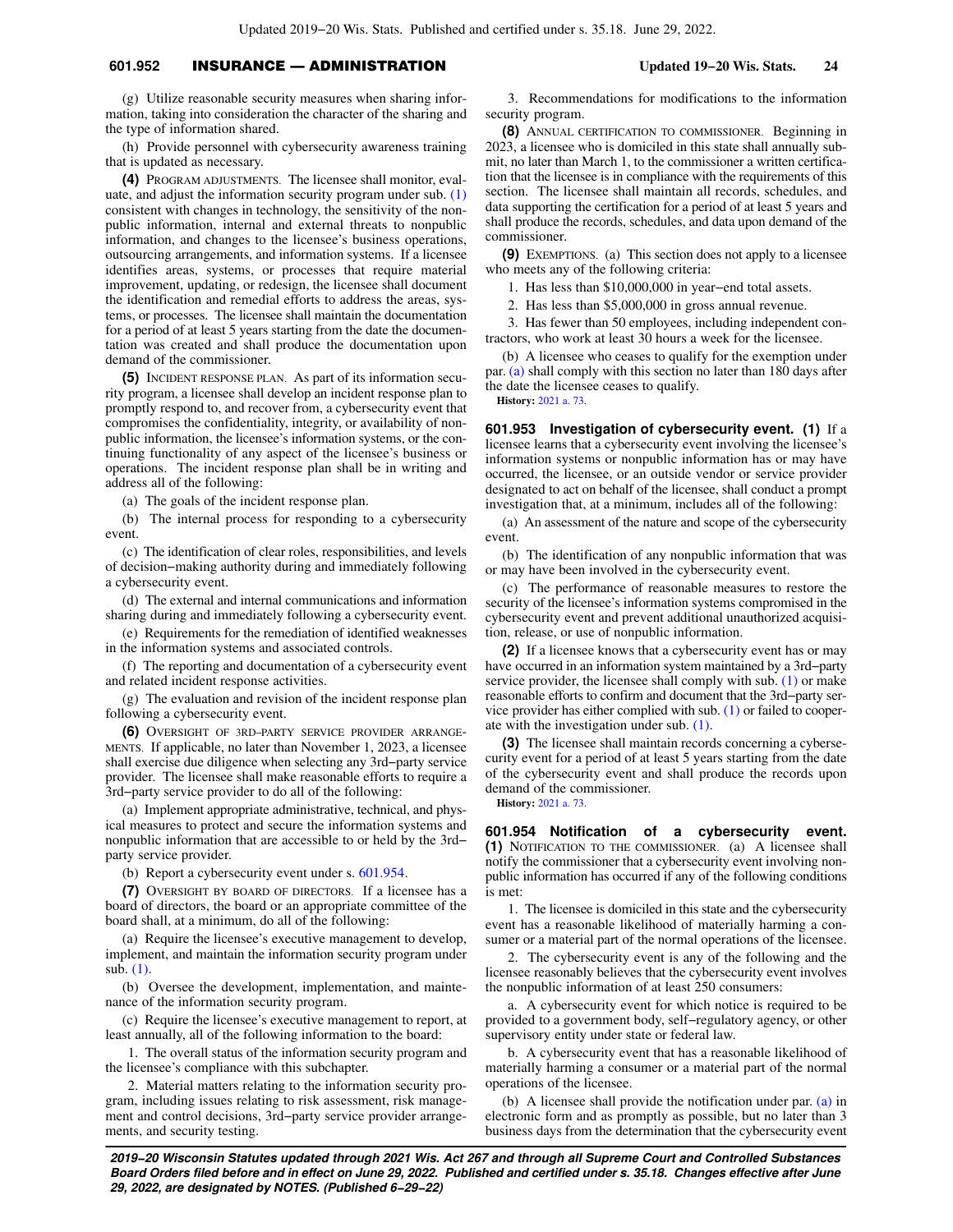occurred. In the notification, the licensee shall provide as much of the following information as possible:

1. The date and source of the cybersecurity event and the time period during which information systems were compromised by the cybersecurity event.

2. A description of how the cybersecurity event was discovered.

3. A description of how the nonpublic information was exposed, lost, stolen, or breached and an explanation of how the information has been, or is in the process of being, recovered.

4. A description of the specific data elements, including types of medical, financial, and personally identifiable information, that were acquired without authorization.

5. The number of consumers affected by the cybersecurity event.

6. A description of efforts to address the circumstances that allowed the cybersecurity event to occur.

7. The results of any internal review related to the cybersecurity event, including the identification of a lapse in automated controls or internal procedures.

8. Whether the licensee notified a government body, self−regulatory agency, or other supervisory entity of the cybersecurity event and, if applicable, the date the notification was provided.

9. A copy of the licensee's privacy policy and a statement outlining the steps the licensee will take, or has taken, to investigate and notify consumers affected by the cybersecurity event.

10. The name of a contact person who is familiar with the cybersecurity event and authorized to act for the licensee.

(c) The licensee shall update and supplement the information provided under par. [\(b\)](https://docs.legis.wisconsin.gov/document/statutes/601.954(1)(b)) to address material changes to the information as additional information becomes available to the licensee.

**(2)** NOTICE TO CONSUMERS AND PRODUCERS OF RECORD. (a) *Notice to consumers.* If a licensee knows that nonpublic information of a consumer in the licensee's possession has been acquired by a person whom the licensee has not authorized to acquire the nonpublic information, the licensee shall make reasonable efforts to notify each consumer who is the subject of the nonpublic information. The notice shall indicate that the licensee knows of the unauthorized acquisition of nonpublic information pertaining to the consumer.

(b) *Notice to consumer reporting agencies.* If, as the result of a single incident, a licensee is required under par. [\(a\)](https://docs.legis.wisconsin.gov/document/statutes/601.954(2)(a)) to notify 1,000 or more consumers, the licensee shall without unreasonable delay notify all consumer reporting agencies that compile and maintain files on consumers on a nationwide basis, as defined in [15 USC 1681a](https://docs.legis.wisconsin.gov/document/usc/15%20USC%201681a) (p), of the timing, distribution, and content of the notices sent to the consumers.

(c) *Exceptions.* Notwithstanding pars. [\(a\)](https://docs.legis.wisconsin.gov/document/statutes/601.954(2)(a)) and [\(b\),](https://docs.legis.wisconsin.gov/document/statutes/601.954(2)(b)) a licensee is not required to provide notice of the acquisition of nonpublic information if any of the following applies:

1. The acquisition of nonpublic information does not create a material risk of identity theft or fraud to the individual who is the subject of the nonpublic information.

2. The nonpublic information was acquired in good faith by an employee or agent of the licensee and is used for a lawful purpose of the licensee.

(d) *Timing and manner of notice; other requirements.* 1. Subject to par. [\(h\)](https://docs.legis.wisconsin.gov/document/statutes/601.954(2)(h)), a licensee shall provide the notice required under par. [\(a\)](https://docs.legis.wisconsin.gov/document/statutes/601.954(2)(a)) within a reasonable time, not to exceed 45 days after the licensee learns of the acquisition of nonpublic information. A determination as to reasonableness under this subdivision shall include consideration of the number of notices that the licensee must provide and the methods of communication available to the licensee.

2. A licensee shall provide the notice required under par.  $(a)$ by mail or by a method the licensee has previously employed to communicate with the consumer who is the subject of the nonpublic information. If a licensee cannot with reasonable diligence determine the mailing address of the subject of the nonpublic information, and if the licensee has not previously communicated with the subject of the nonpublic information, the licensee shall provide notice by a method reasonably calculated to provide actual notice to the subject of the nonpublic information.

3. Upon written request by a consumer who has received a notice under par. [\(a\)](https://docs.legis.wisconsin.gov/document/statutes/601.954(2)(a)), the licensee that provided the notice shall identify the nonpublic information that was acquired.

(e) *Notice to commissioner.* A licensee shall provide to the commissioner a form of any notice sent under this subsection.

(f) *Exceptions for certain entities.* This subsection does not apply to any entity that is described in [45 CFR 164.104](https://docs.legis.wisconsin.gov/document/cfr/45%20CFR%20164.104), if the entity complies with the requirements of [45 CFR part 164](https://docs.legis.wisconsin.gov/document/cfr/45%20CFR%20164).

(g) *Effect on civil claims.* Failure to comply with this section is not negligence or a breach of any duty, but may be evidence of negligence or a breach of a legal duty.

(h) *Request by law enforcement not to notify.* A law enforcement agency may, in order to protect an investigation or homeland security, ask a licensee not to provide a notice that is otherwise required under par. [\(a\)](https://docs.legis.wisconsin.gov/document/statutes/601.954(2)(a)) or [\(i\)](https://docs.legis.wisconsin.gov/document/statutes/601.954(2)(i)) for any period of time and the notification process required under this subsection shall begin at the end of that time period. Notwithstanding pars. [\(a\),](https://docs.legis.wisconsin.gov/document/statutes/601.954(2)(a)) [\(d\)](https://docs.legis.wisconsin.gov/document/statutes/601.954(2)(d)), and [\(i\),](https://docs.legis.wisconsin.gov/document/statutes/601.954(2)(i)) if a licensee receives such a request, the licensee may not provide notice of or publicize an unauthorized acquisition of nonpublic information, except as authorized by the law enforcement agency that made the request.

(i) *Notice to producer of record.* If the licensee is an insurer whose services are accessed by consumers through an independent insurance producer, the licensee shall notify the producer of record of any consumers whose nonpublic information has been acquired without authorization or affected by a cybersecurity event no later than the date at which notice is provided in par. [\(d\),](https://docs.legis.wisconsin.gov/document/statutes/601.954(2)(d)) except that notice is not required to a producer of record who is not authorized by law or contract to sell, solicit, or negotiate on behalf of the licensee or if the licensee does not have the current producer of record information for a consumer.

**(3)** THIRD−PARTY SERVICE PROVIDERS. If the licensee has knowledge of a cybersecurity event involving nonpublic information on an information system maintained by a 3rd−party service provider and any of the conditions in sub.  $(1)$   $(a)$  are met, the licensee shall provide notice to the commissioner no later than 3 days after the earlier of the date the 3rd−party service provider notifies the licensee of the cybersecurity event or the licensee has actual knowledge of the cybersecurity event. The licensee is not required to comply with this subsection if the 3rd−party service provider provides notice under sub. [\(1\)](https://docs.legis.wisconsin.gov/document/statutes/601.954(1)).

**(4)** REINSURERS. In the event of a cybersecurity event involving nonpublic information, or involving nonpublic information on an information system maintained by a 3rd−party service provider, a licensee who is acting as an assuming insurer and who does not have a direct contractual relationship with the consumers affected by the cybersecurity event shall, if any of the conditions in sub.  $(1)$  (a) are met, notify the ceding insurer and the commissioner of the licensee's state of domicile of the cybersecurity event no later than 3 business days after learning of the cybersecurity event. The licensee shall have no other notice obligations relating to a cybersecurity event or other data breach under this section or any other law of this state. A ceding insurer who has a direct contractual relationship with the affected consumers shall comply with the notification requirements under this section.

**History:** [2021 a. 73](https://docs.legis.wisconsin.gov/document/acts/2021/73), [114;](https://docs.legis.wisconsin.gov/document/acts/2021/114) [2021 a. 240](https://docs.legis.wisconsin.gov/document/acts/2021/240) s. [30.](https://docs.legis.wisconsin.gov/document/acts/2021/240,%20s.%2030)

**601.955 Confidentiality. (1)** All of the following apply to documents, materials, and other information in the possession or control of the commissioner that are obtained by, created by, or disclosed to the commissioner or any other person under this subchapter:

(a) The documents, materials, and other information are considered proprietary and contain trade secrets.

**2019−20 Wisconsin Statutes updated through 2021 Wis. Act 267 and through all Supreme Court and Controlled Substances Board Orders filed before and in effect on June 29, 2022. Published and certified under s. 35.18. Changes effective after June 29, 2022, are designated by NOTES. (Published 6−29−22)**

## **25 Updated 19−20 Wis. Stats.** INSURANCE — ADMINISTRATION **601.955**